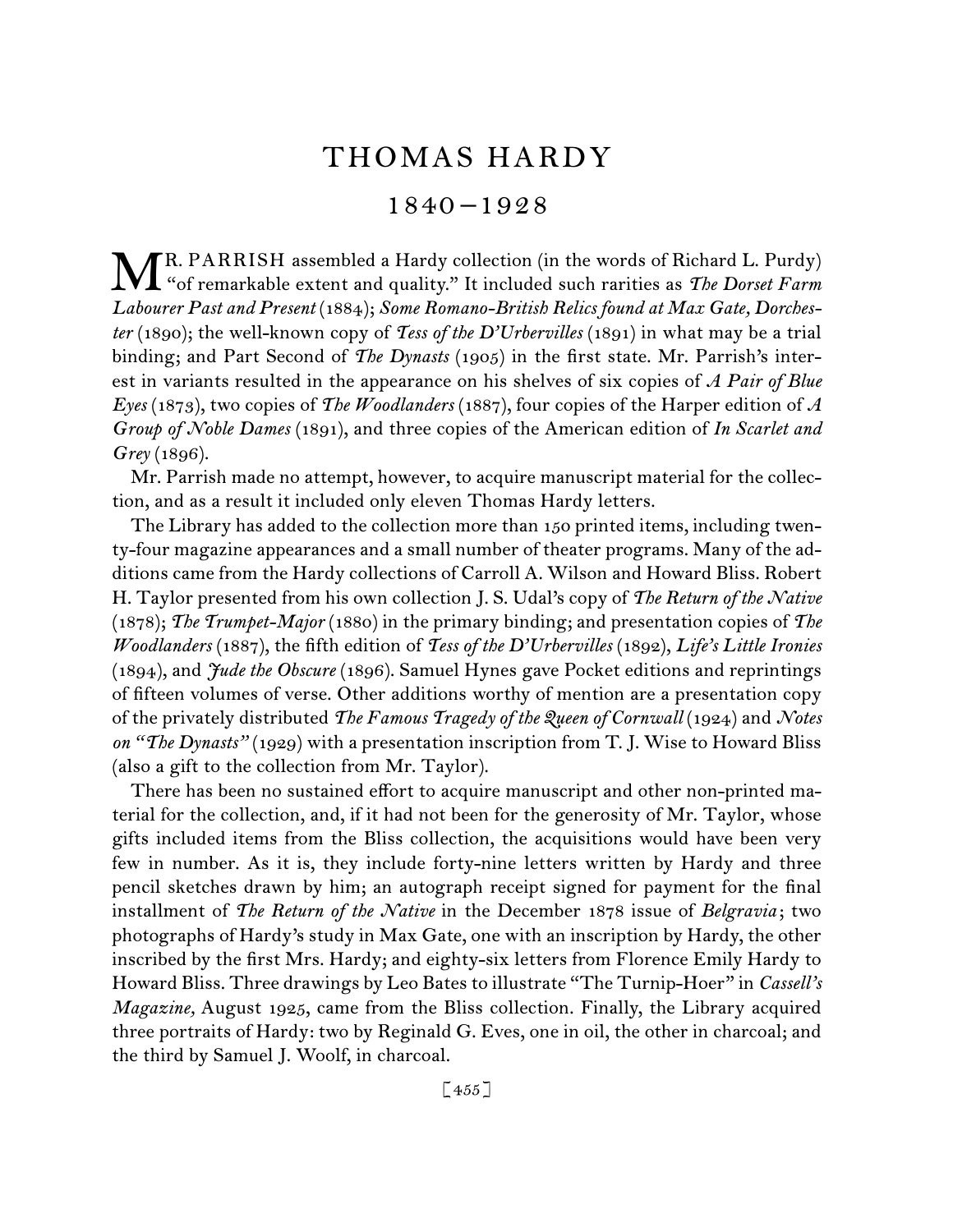1. *The Abbey Mason. Inventor of the "Perpendicular" Style of Gothic Architecture. . . .*

In *Harper's Monthly Magazine,* Vol. 126, No. 751, Dec. 1912. New York: Harper & Brothers. Pages [21–25]. 25 cm.

With marginal decorations by Harvey Emrich.

Purple decorated wrappers, printed in gold.

2. *Address Delivered by Thomas Hardy on Laying the Commemoration Stone of the New Dorchester Grammar School, Twenty-first July 1927.* [Cambridge: Printed for Florence Emily Hardy, 1927.]

[4] p. 25.5 cm.

Cover title.

"Twelve copies printed for Florence Emily Hardy at the University Press, Cambridge, August 1927. This is No. [in manuscript:] 10. FEH."

Yellowish gray wrappers. Library label of Thomas Hardy.

### *Address*

3. *The Two Hardys. An Address by Thomas Hardy. July 21, 1927. . . .* Printed for Private Circulation Only, 1927.

Page [1], title, with photograph of Hardy; p.  $[2-4]$ , text. 20.5 cm.

Consists of the address delivered at the Dorchester Grammar School, and brief introductory and concluding paragraphs by a reporter at the ceremony.

No. 18 of 50 copies.

Unbound, as issued.

4. *An Ancient Earthwork. Maiden Castle, Dorsetshire, England. . . .* Copyright, 1885.

Negative photostat of 2⅓ columns of galleys. Three pages. 59 by 12.5 cm.

Stamped on page one of the original: Library of Congress Copyright. Mar 14 1885 [in manuscript:] 6178-22 [stamped:] City of Washington.

Photostated from original in Library of Congress, Rare Book Collection, Oct. 30, 1942.

The article was published in the *Detroit Post,*  March 15, 1885, under the title "Ancient Earthworks and What Two Enthusiastic Scientists Found Therein"; the typesetting of the galleys differs from that of the *Post* article.

Laid in case with two letters from Richard L. Purdy and one from the Library of Congress, all written to Mr. Parrish in Nov. 1942, containing further discussion of the origin of the copyright and of the galleys.

5. *"And There Was a Great Calm": 11 November 1918. . . .* [London: Printed for Florence Emily Hardy, 1920.]

5, [1] p. 23.5 cm.

"Twenty-five copies printed for Florence Emily Hardy at the Chiswick Press, London, E.C. December 1920. This is No. [in manuscript:] 25. F.E.H."

Light greenish gray wrappers.

Inscribed by Hardy on t.p.: Thomas Hardy. Jan: 1921.

6. *Any Little Old Song. . . .* [Dorchester: Hy. Ling, Printers], [1934.]

Page  $\lceil 1 \rceil$ , title, printed in red and black, with an illustration and decorative border in black; p.  $\lceil 2 \rceil$ , blank; p.  $\lceil 3 \rceil$ , the poem, with decorative border; p. [4], printer's imprint. 11.5 cm.

French fold.

Unbound.

Laid in case with an autograph note on Max Gate stationery: With every good wish for Christmas & the New Year from Florence Hardy. Dec. 1936.

7. Copy 2.

With an additional line printed in red at foot of p. [1]: Christmas, 1934.

Unbound.

Inscribed by Mrs. Hardy on p.  $\lceil 2 \rceil$ : From F.E.H.

In an envelope addressed in Mrs. Hardy's hand to Howard Bliss. Esq., postmarked 18 Dec 1934.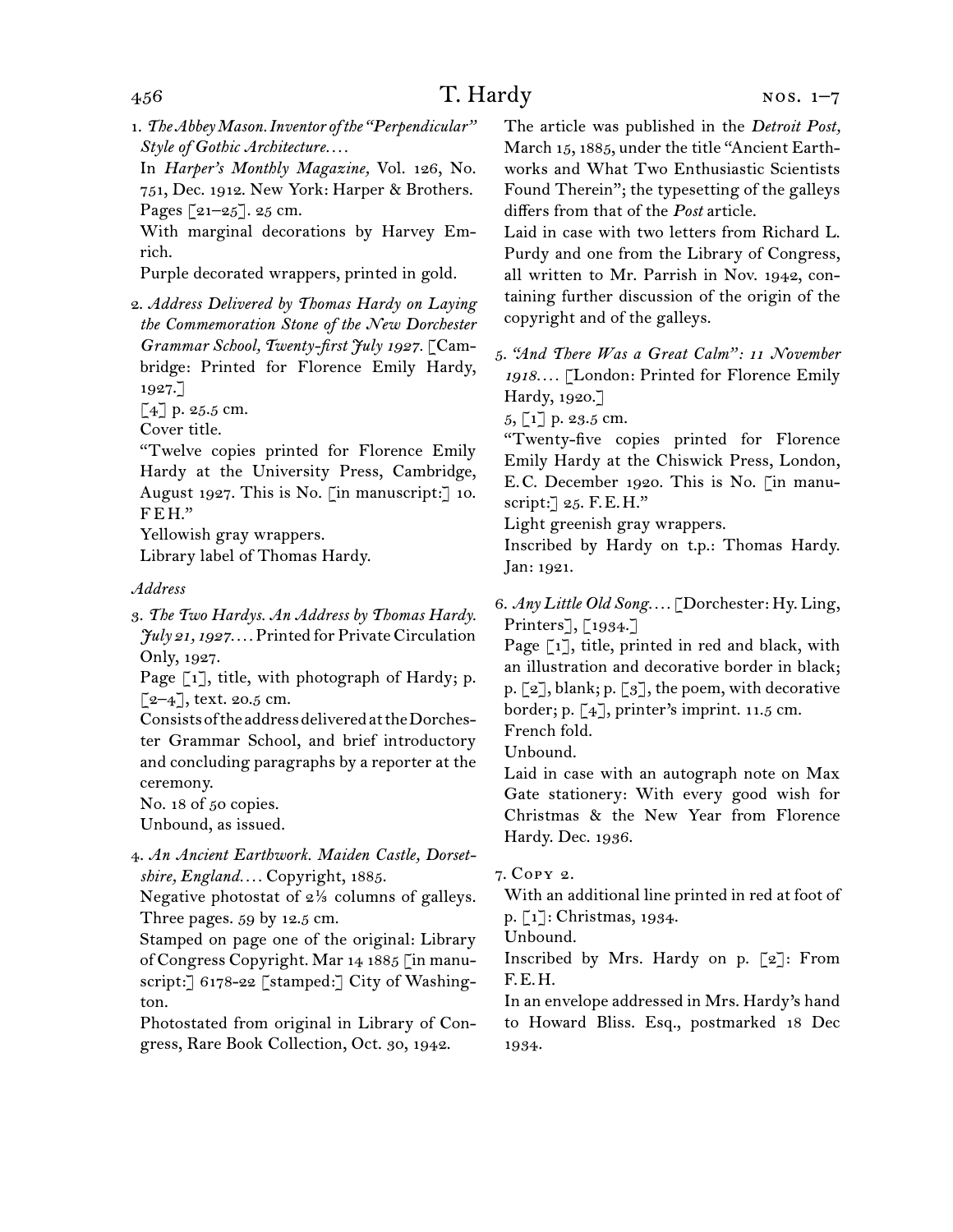### nos. 8–16

# T. Hardy 457

8. *The Architectural Notebook of Thomas Hardy.* Foreword by Sir John Summerson. Introduction by C.J.P. Beatty*. . . .* Dorchester, Dorset: Dorset Natural History and Archaeological Society, 1966.

viii, 39 p., facsim.: 1 leaf,  $1-73$ ,  $\lceil 70 \rceil -73$ ,  $\lceil 1 \rceil$ , 76–120, [157]–190 p. Front., illus. 18.5 cm. Pages 121–156 of the original notebook are blank and are not reproduced. Strong red buckram.

9. *At Casterbridge Fair.*

In *The Cornhill Magazine,* No. 70, New Series, April 1902. London: Smith, Elder, & Co. Page [433]. 22.5 cm. Strong orange yellow illustrated wrappers.

10. *At the War Office After a Bloody Battle.* Single sheet, printed on one side. 25.5 cm. Facsimile of Hardy's manuscript. Unbound.

Note in pencil at foot of leaf: The above is a "pull" of the poem as it first appeared in the Sphere, London, Jan. 27, 1900*. . . .* G. B. McC. [George Barr McCutcheon]. See Purdy, p. 108.

11. *Before Marching and After.... Privately* printed, 1915.]

[8] p. Mounted portrait. 22.5 cm.

The portrait is a photograph of 2nd Lieutenant F. W. George.

"Of this Poem and Foreword … twenty-five copies only have been privately printed, by permission of the Author, for distribution among friends. [in manuscript:] No 12 Clement Shorter." The Foreword is signed F.E.H. [Florence E. Hardy].

Dark purple wrappers. Pastedown endpapers.

#### 12. *Benighted Travellers. . . .*

In *Harper's Weekly,* Vol. 25, Nos. 1303–1304, Dec. 10 and 17, 1881. New York: Harper & Brothers.

Pages 826–827, 858–859. 42.5 cm. No wrappers; unstitched.

13. *A Bird-Scene at a Rural Dwelling.*

In *Chambers's Journal,* Seventh Series, Vol. 15, No. 732, Dec. 6, 1924. London and Edinburgh: W. & R. Chambers, Limited.

Page [1]. 26.5 cm.

The above number contained in the monthly issue, Part 169, Jan. 1, 1925.

Moderate orange illustrated wrappers.

14. *A Call to National Service. An Appeal to America. Cry of the Homeless. . . .* [London: Printed for Florence Emily Hardy, 1917.]

6 p., 1 leaf. 22.5 cm.

"Twenty-five copies printed for Florence Emily Hardy at the Chiswick Press, London, E.C. May 1917. This is No. [in manuscript:] 18. F.E.H."

Light bluish gray wrappers. Deckle edges. Bookplate of George Barr McCutcheon.

15. *A Changed Man, The Waiting Supper, and Other Tales, Concluding with The Romantic Adventures of a Milkmaid. . . .* London: Macmillan and Co., Limited, 1913.

vii, 412, [1] p. Front., map. 20.5 cm.

Halftitle: Thomas Hardy's Works. The Wessex Novels. Volume xviii. A Changed Man and Other Tales.

The frontispiece is a photogravure of "The Castle of Mai-Dun."

The two-page map is printed on a separate sheet and tipped in at back.

Very dark green vertical rib cloth, with the monogram TH in a floral medallion blocked in gold on front cover, spine blocked in gold. T.e.g.

Adverts., 2 p. at back.

16. Copy 2.

19.5 cm.

Grayish blue smooth cloth, with a smaller monogrammed medallion in gold on front cover, no blocking on spine. Plain edges. Adverts. as above.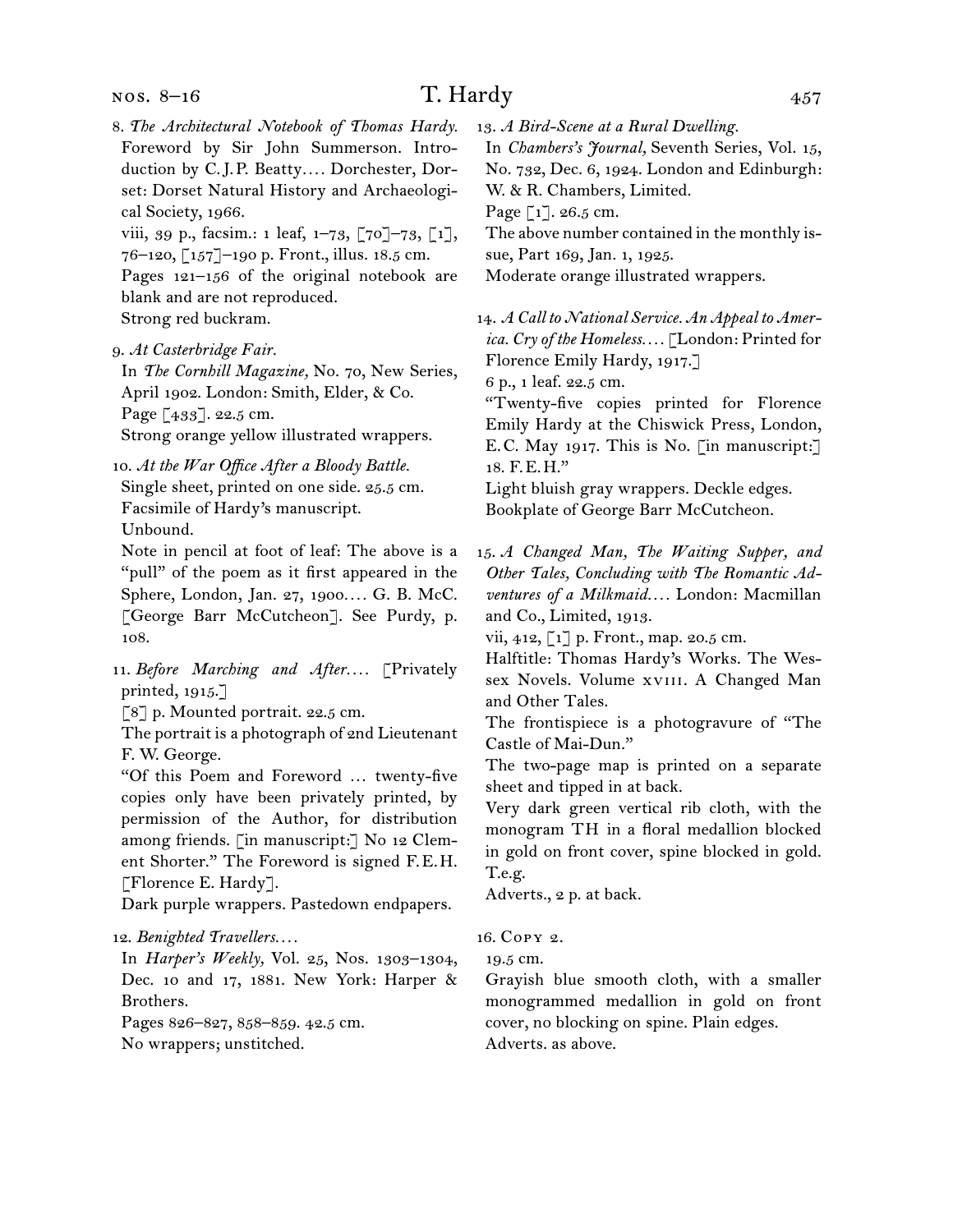17. ———*. . . .* New York and London: Harper & Brothers, 1913.

 $[7], 405, [1]$  p. Front., map. 22 cm.

The frontispiece is an illustration by C. S. Reinhart.

Blackish green vertical rib cloth, with the monogram TH in a floral medallion blocked in gold on front cover, spine blocked in gold.

18. *A Christmas Ghost-Story.*

In *The Living Age,* Vol. 224 (Seventh Series, Vol. 6), No. 2898, Jan. 20, 1900. Boston: The Living Age Company.

Page 200. 24 cm.

Reprinted from the *Westminster Gazette.*

Moderate yellowish pink illustrated wrappers.

19. *Christmas Greetings from the Colby College Library With best wishes for the New Year.* [Waterville, Maine, 1955.]

 $\lceil 16 \rceil$  p. 16 by 9 cm.

Cover title.

A calendar for 1956, with quotations from the writings of Thomas Hardy compiled by Carl J. Weber.

Printed in red on light yellowish green paper. No wrappers; stapled at top.

20. *Christmas in the Elgin Room. British Museum: Early Last Century. . . .* [Dorchester: Printed for Mrs. Thomas Hardy, 1927.]

 $\lceil 7 \rceil$  p. 24 cm.

"25 copies only printed for Mrs. Thomas Hardy, by Henry Ling, Ltd., Dorchester, Dorset, 24th December, 1927. This is No. [in manuscript:  $\exists$  5. F.E.H."

Light bluish gray paper wrappers textured to resemble crushed leather.

Tipped in on p.  $[7]$  is an ALS of presentation, Florence Hardy to Mr. [Howard] Bliss, 17th February 1928.

Tipped in on verso of p. [7] are two clippings from the *Times*: the table of contents for the issue of Dec. 24, 1927, listing the above poem; and the poem itself.

Tipped in on p.  $\lceil 2 \rceil$  is a clipping dated Feb. 1,

1928, concerning the gift of the manuscript of *Christmas in the Elgin Room* to Magdalene College, Cambridge.

# 21. Copy 2.

No. 19.

Wrappers as above, but light greenish gray. Inscribed by Mr. Parrish on t.p.: Presented to me by Mrs Hardy at Max Gate. 14 Sept. 1936 M. L. Parrish.

22. … *The Church and the Wedding.*

In *The Chapbook,* No. 35, March 1923. London: The Poetry Bookshop.

Page 26. 22 cm.

White illustrated (by Paul Nash) wrappers, printed in blue and yellow.

23. *A Church Romance. Circa 1835.*

In *The Living Age,* Vol. 251 (Seventh Series, Vol. 33), No. 3257, Dec. 8, 1906. Boston: The Living Age Company.

Page 578. 25 cm.

Reprinted from *The Saturday Review.*

Moderate yellowish pink illustrated wrappers.

24. *The Collected Letters of Thomas Hardy.* Edited by Richard Little Purdy and Michael Millgate*. . . .* Oxford: At the Clarendon Press, 1978– 88.

7 vols. Fronts. 24 cm.

Dark blue buckram, with the t.p. device, reproduced from an engraving by Reynolds Stone, blocked in blind on front cover.

25. *Collected Poems of Thomas Hardy.* With a Portrait. London: Macmillan and Co., Limited, 1919.

xx, 521 p. Front. 20 cm.

Halftitle: The Poetical Works of Thomas Hardy. In Two Volumes. Vol. i. Collected Poems, Lyrical, Narratory, and Reflective.

Vol. ii of "The Poetical Works of Thomas Hardy" is the 1910 edition of *The Dynasts.*

Dark green diaper cloth.

Adverts., 2 p. at back.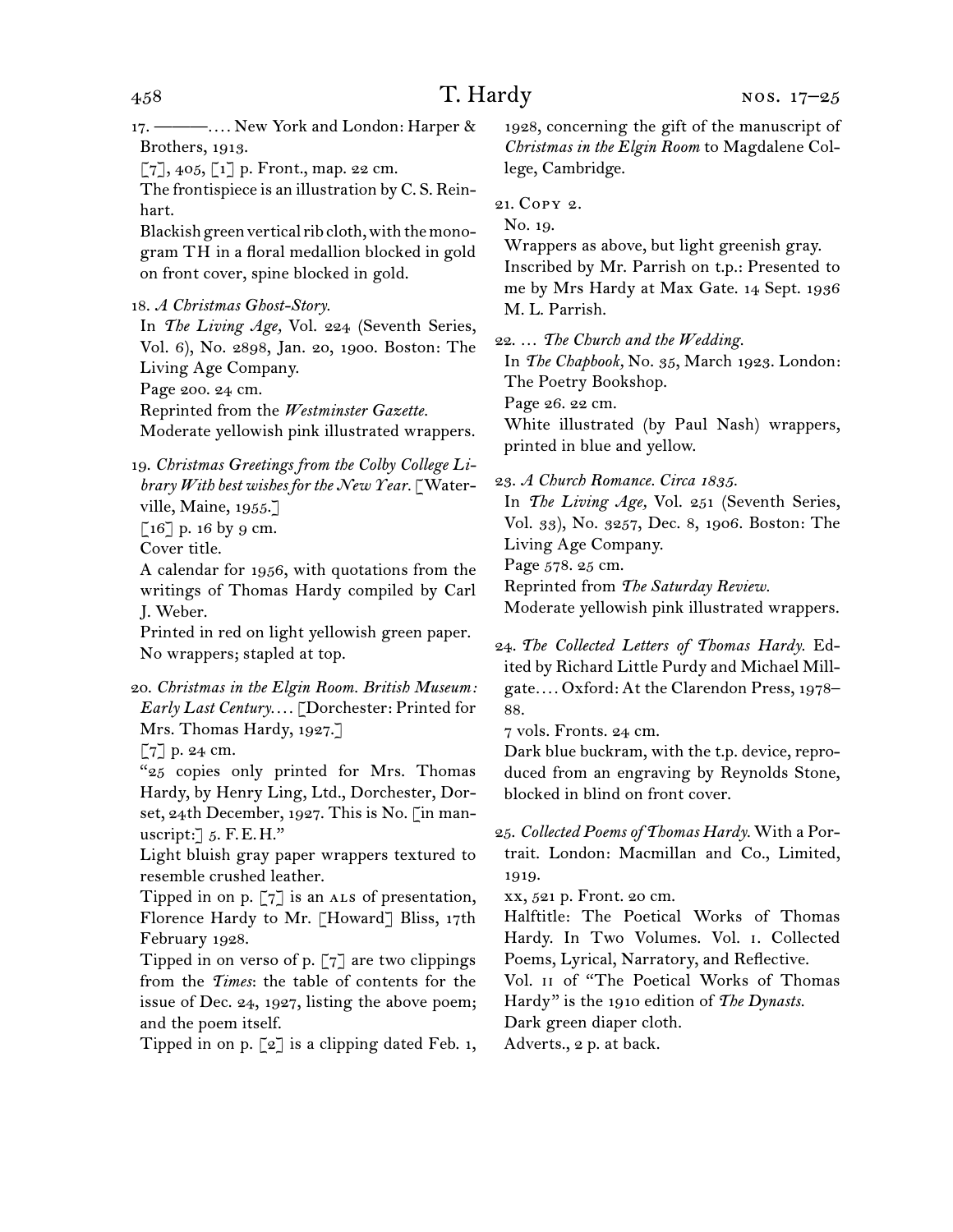- 26. ———. With a Portrait. London: Macmillan and Co., Limited, 1923. xxiv, 676 p. Front. 19.5 cm. Halftitle: The Poetical Works of Thomas Hardy. In Two Volumes. Vol. i. Collected Poems, Lyrical, Narratory, and Reflective. "Second Edition 1923." "Late Lyrics and Earlier," p. [523]–676. Dark green diaper cloth.
- 27. *Compassion: An Ode in Celebration of the Centenary of the Royal Society for the Prevention of Cruelty to Animals. . . .* [Dorchester: Printed for Mrs. Thomas Hardy, 1924.]

[6] p. 24 cm.

"Twenty-five copies only printed for Mrs. Thomas Hardy, by Henry Ling, Dorchester, Dorset, June 16th, 1924. This is No. [in manuscript:] 11. F.E.H."

Pale orange yellow paper wrappers textured to resemble crushed leather.

Inscribed by Hardy at end of text on p.  $[5]$ : Thomas Hardy.

28. Copy 2.

No. 21.

Library label of Thomas Hardy.

- 29. *Compassion. . . .* London: The First Edition & Book Collector, 1924.
- Page [1], title; p. [2], blank; p. [3], limited edition statement; p. [4], title, subtitle, and authorship statement; p.  $[5-7]$ , the poem; p. [8], blank. 15.5 cm.

"No. 46 of 500 copies Privately printed for the first subscribers to The First Edition & Book Collector."

Sheet imposed for a quarto, folded but not cut. Unbound.

30. Copy 2.

No. 384 Unbound.

31. ———*. . . .* London: The First Edition & Book Collector, 1924.

Collation as in the preceding entry. 21 cm.

"No. 11 of 50 copies Privately printed for the first subscribers to The First Edition & Book Collector."

Sheet imposed for a quarto, folded and cut except for a small area at center. Unbound.

32. *Compassion: An Ode. In Celebration of the Centenary of the Royal Society for the Prevention of Cruelty to Animals. . . .* [London]: Privately Printed for A.J.A. Symons [at The Morland Press Ltd, 1924].

[9] p. 20 cm.

"… edition limited to fifty numbered copies for private circulation, of which this is No. [in manuscript: 3 AJA Symons."

Pale orange yellow wrappers of text paper.

Inscribed on inside front wrapper: For E. J. Evans esq with the compliments of A.J.A. Symons.

33. Copy 2.

No. 30.

34. … *The Complete Poems of Thomas Hardy.* Edited by James Gibson. [London and Basingstoke]: Macmillan [1976].

xxxvi, 1002 p. Front., illus., map. 22 cm.

At head of title: The New Wessex Edition. Bright red buckram, with a circular medal-

lion portrait of Hardy blocked in gold on front cover. Top edges stained red.

35. … ———. Edited by James Gibson*. . . .* [London and Basingstoke: Macmillan London Ltd, 1978.]

xxxvi, 1002 p. Front., illus., map. 22 cm.

At head of title: The New Wessex Edition.

"Reprinted with corrections 1978."

Bright red buckram, with a circular medallion portrait of Hardy blocked in gold on front cover. Top edges stained red.

36. *The Complete Poetical Works of Thomas Hardy.* Edited by Samuel Hynes*. . . .* Oxford: At the Clarendon Press, 1982–95. 5 vols. Illus. 22.5 cm.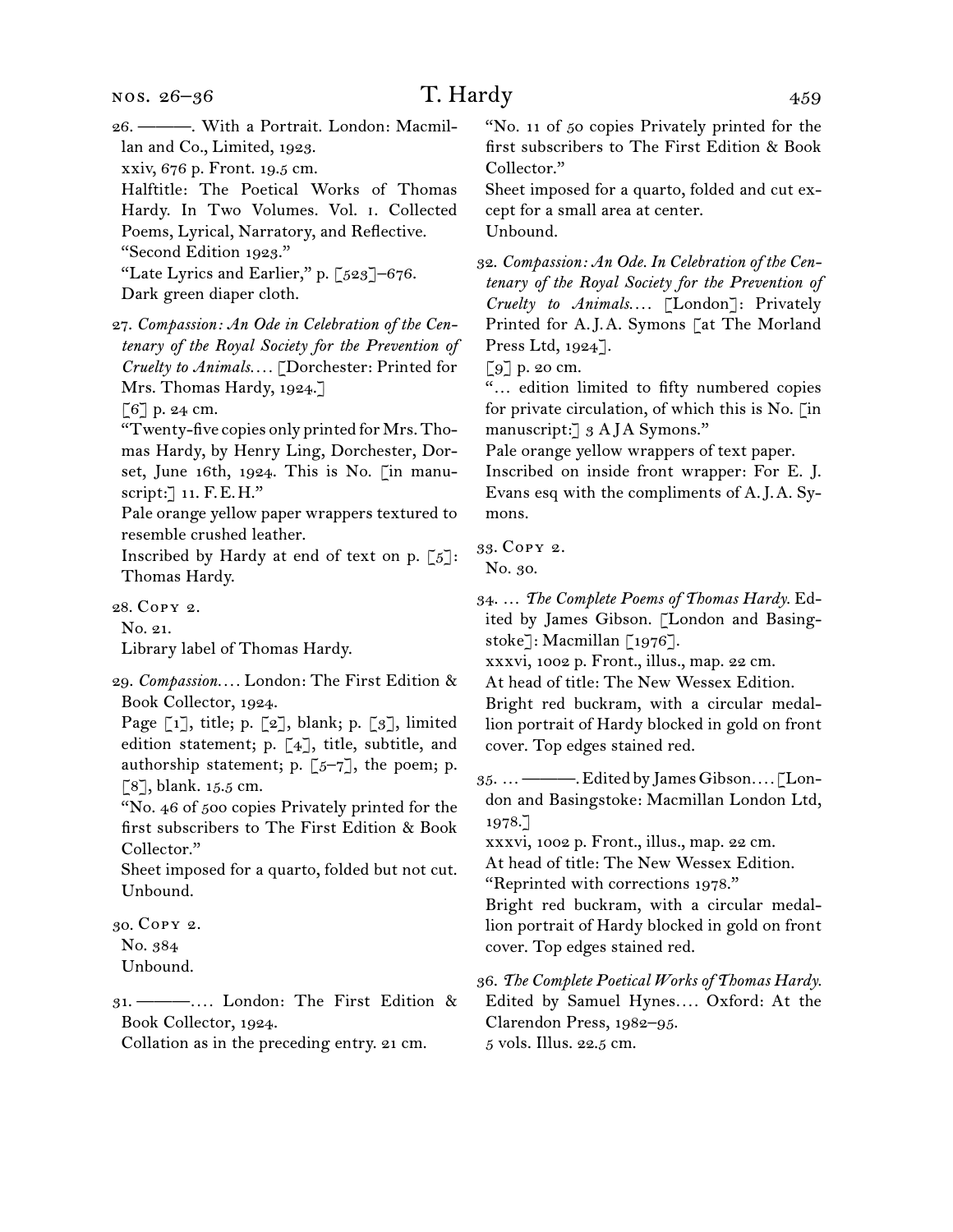Imprint varies. Vols. ii–v: Oxford: Clarendon Press.

Dark blue buckram, with the publisher's device blocked in blind on front cover.

37. *The Convergence of the Twain.* (*Lines on the loss of the "Titanic."* )

In *The Living Age,* Vol. 273 (Seventh Series, Vol. 55), No. 3546, June 22, 1912. Boston: The Living Age Company.

Pages 765–766. 25 cm.

Reprinted from *The Fortnightly Review.*

Light brown illustrated wrappers.

38. *The Convergence of the Twain. . . .* London: Macmillan and Co., Limited, 1912.

[13] p. 20 cm.

On verso of halftitle, a printed letter from Hardy to Messrs. B. F. Stevens & Brown, authorizing this Macmillan edition.

"This poem, first printed in the Covent Garden Souvenir, May, 1912, and then in the 'Fortnightly Review' for June, 1912, is here first issued in book form, in an edition limited to ten copies. [in manuscript:] Richard Clay & Sons [printers] No. 6."

Moderate greenish blue boards. Paper label on front cover.

xvi, 111, [1] p. Front. 22 cm.

Deep blue buckram, spine blocked in gold. Top edges stained light greenish blue.

40. ———. Edited by Carl J. Weber. London: Macmillan & Co Ltd; New York: St Martin's Press, 1963.

xvi, 105 p., 1 leaf. 21.5 cm.

Printed on outside front wrapper: Uncorrected Proof Copy.

Contents lists Frontispiece and Index, which are absent from this printing.

Bright orange wrappers, with an overall design in white.

41. *A Defence of Jude the Obscure.* By Thomas Hardy. In Three Letters to Sir Edmund Gosse, C. B. Edinburgh: Printed for Private Circulation Only By The Dunedin Press, Limited, 1928.

14 p., 1 leaf. 23 cm.

"Printed for Thomas J. Wise*. . . .* Edition limited to Thirty Copies. [in manuscript:] No. 18. T. J. Wise."

Very pale green wrappers.

42. *Desperate Remedies. A Novel. . . .* London: Tinsley Brothers, 1871.

3 vols. 19.5 cm

Published anonymously.

Dark red sand cloth. Vol. i, covers blocked in blind, incorporating an advertisement for *Tinsley's Magazine,* spine blocked in gold. Vols. ii and III, different blocking in blind, no advertisement.

Bookplate of John Lord Sheffield.

43. Copy 2.

Regular binding, as Vols. ii and iii of Copy 1. Vol. i inscribed on free front endpaper: Beatrice Lacey from J.O.

44. Copy 3.

3 vols. in 1. 19 cm.

Deep reddish brown sand cloth, covers blocked in blind, spine blocked in gold.

Inscription on free front endpaper dated 28 June 1877.

45. … ———*. . . .* New York: Henry Holt and Company, 1874.

vii, 402 p. 17 cm.

At head of title: Leisure Hour Series.

"Author's Edition."

White buckram, covers and spine blocked in black. Adverts. on endpapers, printed in red, dated April 15, 1874.

46. Copy 2.

Series statement at head of t.p. has been reset, and "No. 32." added.

Dark orange yellow diagonal fine rib cloth,

<sup>39.</sup> *'Dearest Emmie': Thomas Hardy's Letters to His First Wife.* Edited by Carl J. Weber. London: Macmillan & Co Ltd; New York: St Martin's Press, 1963.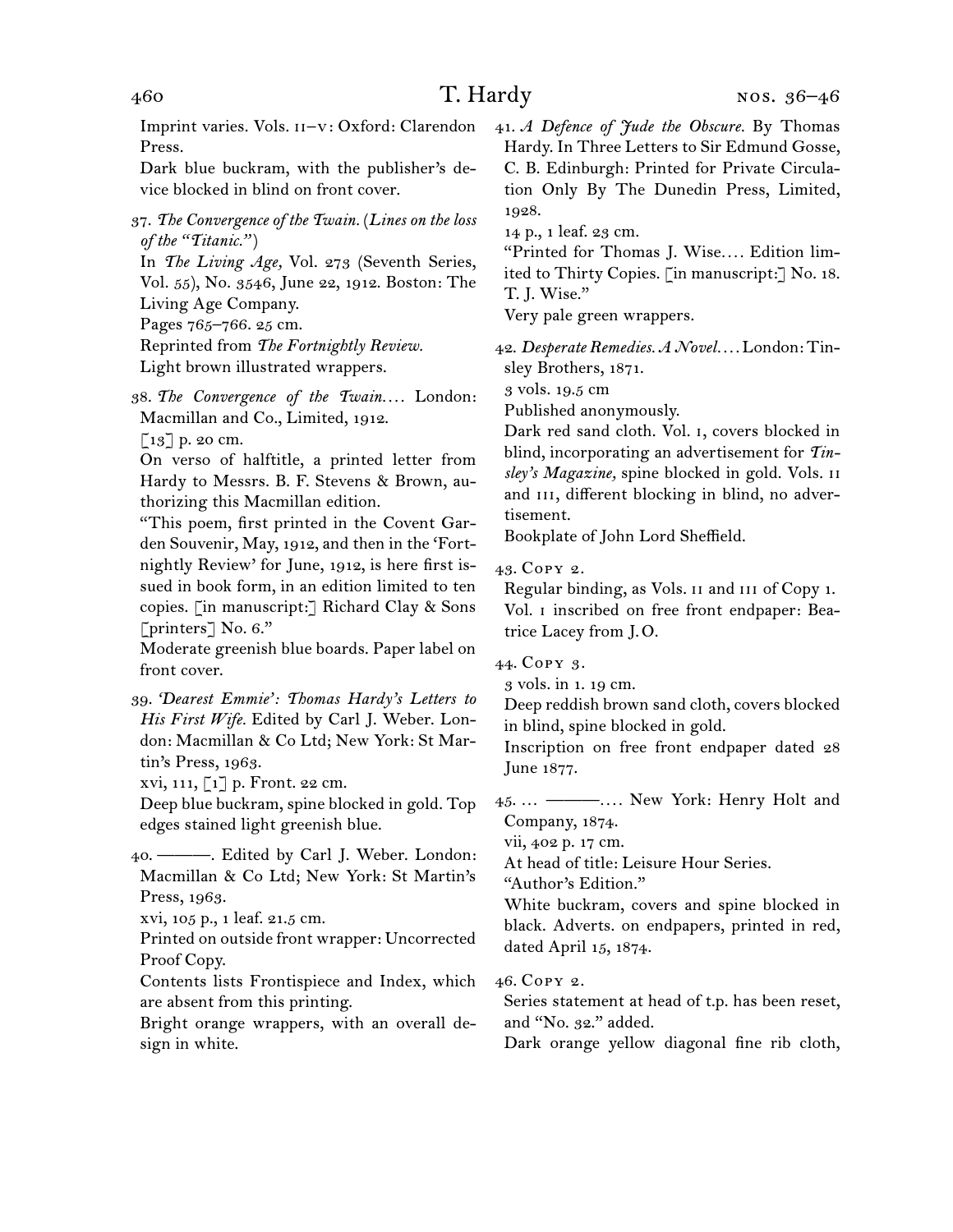with oak branches, a spider web, etc., on front cover, a floral design and two vertical rules on back cover, and floral and other decoration (including the publisher's device) on spine, all blocked in black. Different adverts. on endpapers, printed in red, dated Oct. 1884 on free back endpaper.

Bookplate of Arthur M. Brown.

47. ———.... With a Frontispiece by F. Barnard. New edition. London: Ward and Downey, 1889.

4 prel. leaves, 384 p. Front. 19.5 cm.

Grayish olive smooth cloth, front cover blocked with large panels of red in which appear flowers and other decoration in the color of the cloth, publisher's monogram blocked in blind on back cover, spine blocked in red. Floral-patterned endpapers, light gray on white. Bookplate of Carroll Atwood Wilson.

48. *The Distracted Young Preacher*....

In *Harper's Weekly,* Vol. 23, Nos. 1164–1168, April 19–May 17, 1879. New York: Harper & Brothers.

Printed in the Supplement to each number. Pages 320, 339–340, 360, 380, 398–400. 43 cm.

No wrappers; unstitched.

49. … ———*. . . .*

In *Littell's Living Age,* Fifth Series, Vol. 26, Nos. 1823–1825, May 24–June 7, 1879. Boston: Littell & Co.

Pages 501–510, 532–543, 595–600. 23.5 cm. At head of title: From The New Quarterly Review. This is incorrect and should read: From The New Quarterly Magazine.

Moderate yellowish pink illustrated wrappers.

50. … *The Distracted Young Preacher.* By Thomas Hardy*. . . .* Hester. By Beatrice May Butt*. . . .* New York: D. Appleton and Company, 1879. 179 p. 16 cm.

At head of title: Appletons' New Handy-Volume Series. [41.]

"The Distracted Young Preacher," p. [3]-95. Dark reddish orange wrappers. Adverts. on inside front and inside and outside back wrappers.

"Appletons' New Handy-Volume Series," 4 p., and miscellaneous adverts., [8] p., at back. Bookplate of Carroll Atwood Wilson.

51. *Domicilium. . . .* [Privately printed by Clement Shorter, 1916.]

 $7, 1$ ] p. 23 cm.

"Of this Poem … twenty-five copies have been privately printed by Clement Shorter for distribution among his friends." Not numbered.

Dark purple wrappers. Pastedown endpapers. Inscribed on t.p.: A H from C.K.S. July 6. 23.

52. Copy 2.

In manuscript: No 21 C.K.S.

53. ———*. . . .* [London: Printed for Florence Emily Hardy, 1918.]

6 p., 1 leaf. 23 cm.

"Twenty-five copies printed for Florence Emily Hardy at the Chiswick Press, London, E.C. July 1918. This is No. [in manuscript:] 16. F.E.H."

Dark bluish gray wrappers. Deckle edges. Library label of Thomas Hardy.

54. *The Dorset Farm Labourer Past and Present. . . .* Dorchester: Dorset Agricultural Workers' Union, 1884.

1 prel. leaf., 21 p. 18.5 cm.

Without the halftitle and conjugate leaf (p.  $[23-24]$ ) called for by Purdy. Bottom of p. 21 torn off; no words affected.

"… the authenticity of this pamphlet, where date and imprint are concerned, is open to serious question." See Purdy, p. 49–50.

Unbound. Staples removed; stitched.

55. *The Duke's Reappearance: A Tradition.*

In *The Chap-Book,* Vol. 6, No. 3, Dec. 15, 1896. [Chicago: Herbert S. Stone & Company.] Pages [97]–107. 19.5 cm.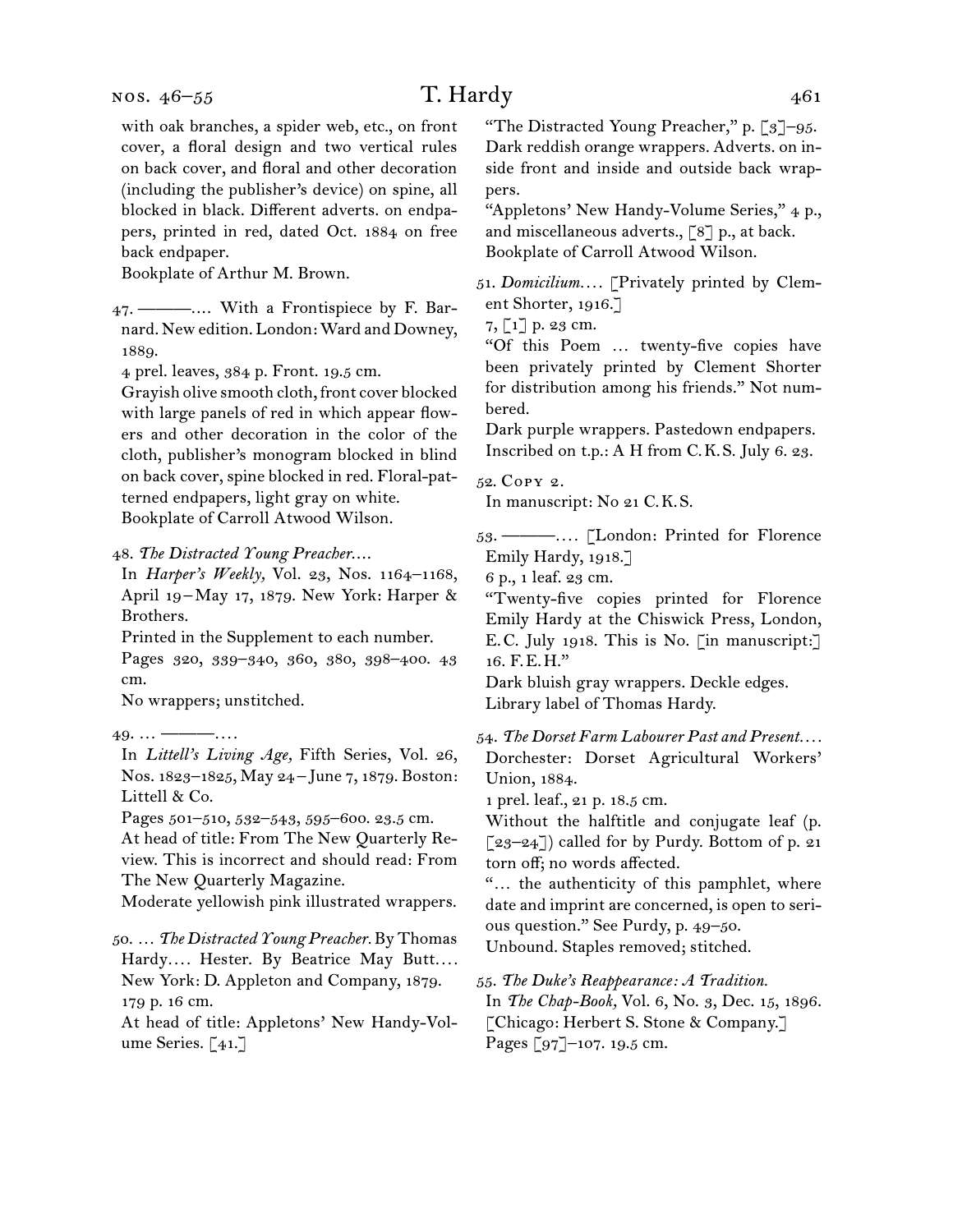White illustrated wrappers, printed in black and blue. Deckle edges.

- 56. ———*. . . .* New York: Privately Printed, 1927.
	- 15 p. 23.5 cm.

"Printed from type for private distribution in an edition of 89 copies. This is copy No. [in manuscript: 55."

Grayish yellow boards. Paper label on front cover. Deckle edges.

57. *The Dynasts. A Drama of the Napoleonic Wars, in Three Parts, Nineteen Acts, & One Hundred and Thirty Scenes. . . .* Part First*. . . .* London: Macmillan and Co., Limited; New York: The Macmillan Company, 1903.

xxii, 228, v p. 20 cm.

First issue.

Dark yellowish green smooth cloth, with the monogram TH in a floral medallion blocked in gold on front cover, spine blocked in gold.

Adverts., [2] p. at back.

Inscribed on pastedown front endpaper: C. R. Hart 3 March 1909.

58. ———*. . . .* Part First*. . . .* London: Macmillan and Co., Limited; New York: The Macmillan Company, 1904. xxii, 228, v p. 20 cm.

Second issue. Title leaf pasted on a stub. Binding as in first issue.

Adverts. as in first issue.

59. ———*. . . .* Part First*. . . .* New York: The Macmillan Company; London: Macmillan & Co., Ltd., 1904. xxii, 228, v p. 19.5 cm. Dark green diaper cloth, front cover blocked in gold. T.e.g. Adverts., [3] p. at back.

60. Copy 2.

Imprint at foot of spine in a different font. Inscribed on pastedown front endpaper: Carlos Baker 6/3/49[.]

61. ———*. . . .* Part Second*. . . .* London: Macmillan and Co., Limited; New York: The Macmillan Company, 1905.

xiii, 302, 2 p. 19.5 cm.

First state.

American binding. Very dark green diaper cloth, front cover and spine blocked in gold. T.e.g.

62. ———*. . . .* Part Second*. . . .* London: Macmillan and Co., Limited; New York: The Macmillan Company, 1906.

xiii, 302, 2 p. 19.5 cm.

Second state.

Title leaf pasted on a stub.

English binding. Dark yellowish green smooth cloth, with the monogram TH in a floral medallion blocked in gold on front cover, spine blocked in gold.

63. Copy 2.

Second state.

Title leaf pasted on a stub.

American binding. Very dark green diaper cloth, front cover and spine blocked in gold. T.e.g.

64. ———*. . . .* Part Second*. . . .* London: Macmillan and Co., Limited, 1909.

xiii, 302, 2 p. 19.5 cm.

"First Edition 1906 Reprinted 1909."

Dark green diaper cloth, front cover and spine blocked in gold. T.e.g.

Inscribed on pastedown front endpaper: Carlos Baker  $6/3/49$ .

65. ———*. . . .* Part Third*. . . .* London: Macmillan and Co., Limited, 1908.

xiii, 355 p. 19.5 cm.

Dark yellowish green smooth cloth, with the monogram TH in a floral medallion blocked in gold on front cover, spine blocked in gold.

66. Copy 2.

Dark green diaper cloth, front cover and spine blocked in gold. T.e.g.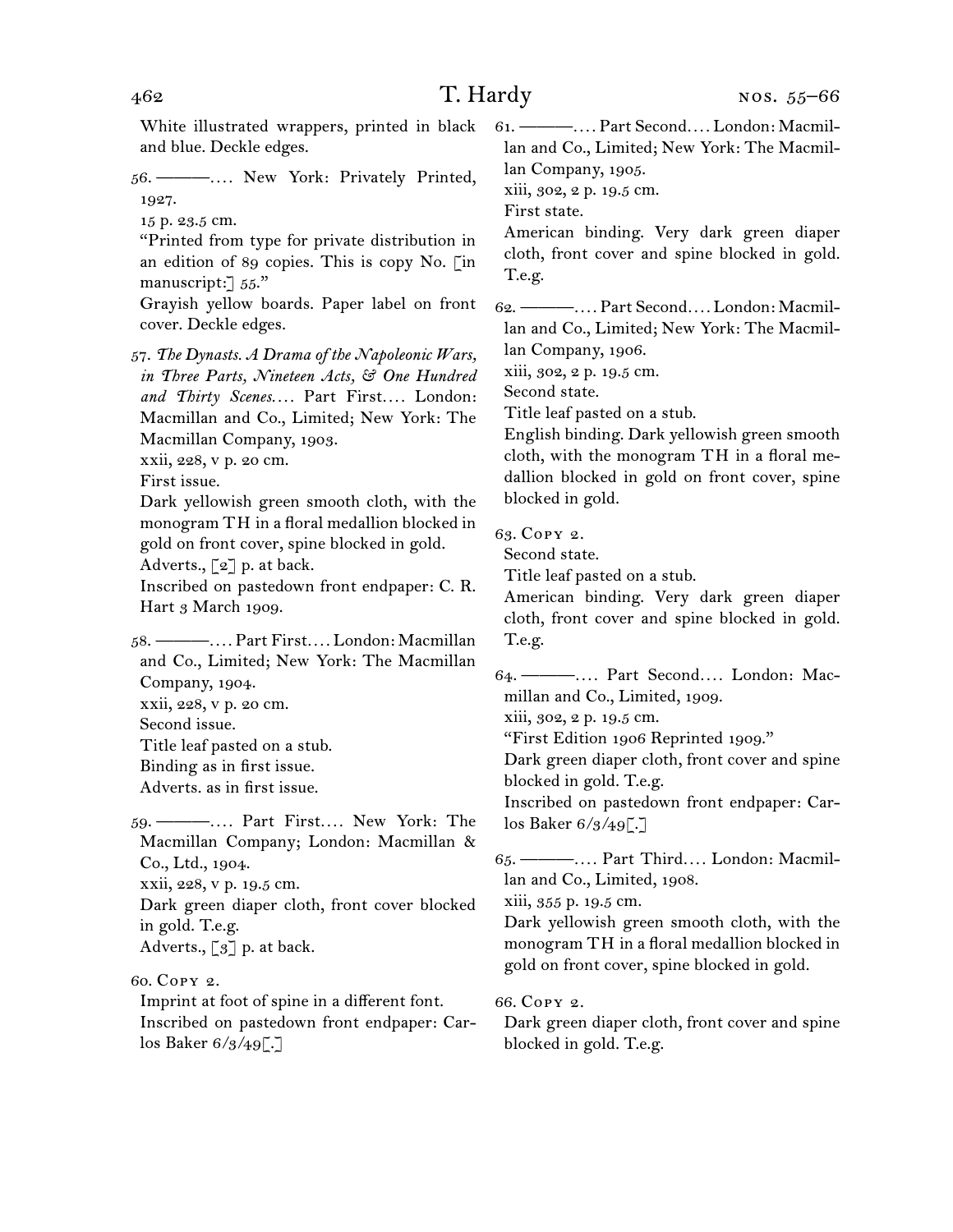67. ———*. . . .* Part Third*. . . .* London: Macmillan and Co., Limited, 1910.

xiii, 355 p. 19.5 cm.

"First Edition 1908 Reprinted 1910."

Dark green diaper cloth, front cover and spine blocked in gold. T.e.g.

Inscribed on pastedown front endpaper: Carlos Baker 6/3/49[.]

68. *The Dynasts. An Epic-Drama of the War with Napoleon, in Three Parts, Nineteen Acts, & One Hundred & Thirty Scenes, the Time Covered by the Action Being About Ten Years. . . .* London: Macmillan and Co., Limited, 1910.

xv, 525 p. Front. 20 cm.

Dark green diaper cloth.

Adverts., [2] p. at back.

69. *The Dynasts. An Epic-Drama of the War with Napoleon.* Parts i and ii*. . . .* London: Macmillan and Co., Limited, 1924.

xix, 322 p. 17.5 cm.

Text on t.p. framed by purple rules.

"First Pocket Edition 1924."

Dark purplish red smooth cloth, front cover blocked in gold and blind, spine blocked in gold. T.e.g.

- 70. ———. Part iii. *The Famous Tragedy of the Queen of Cornwall. . . .* London: Macmillan and Co., Limited, 1924.
- vii, 323–569 p. 17.5 cm.

Text on t.p. framed by purple rules.

"First Pocket Edition 1924."

Dark purplish red smooth cloth, front cover blocked in gold and blind, spine blocked in gold. T.e.g.

71. *The Dynasts. An Epic-Drama of the War with Napoleon, in Three Parts, Nineteen Acts, & One Hundred & Thirty Scenes, the Time Covered by the Action Being About Ten Years. . . .* London: Macmillan and Co., Limited, 1927.

3 vols. Front. in Vol. i. 28 cm.

Halftitle, parts of the t.p., and some headings throughout the text printed in red.

"This is one of five hundred and twenty-five copies printed on large paper." Signed in manuscript: Thomas Hardy.

Light grayish yellowish brown decorated boards, with a curvilinear pattern in dark grayish olive. The paper has been wrinkled and pressed, giving it a tobacco-leaf texture, before application of the pattern. Vellum spine. Deckle edges.

72. *The Early Life of Thomas Hardy, 1840–1891.* Compiled largely from Contemporary Notes, Letters, Diaries, and Biographical Memoranda, as well as from Oral Information in Conversations Extending over Many Years. By Florence Emily Hardy. London: Macmillan and Co., Limited, 1928.

xii, 327 p. Front., plates, folding facsim., plan. 22.5 cm.

"… in reality an autobiography*. . . .* Mrs. Hardy's … work was confined to a few editorial touches, and the writing is throughout Hardy's own."— Purdy, p. 265.

Dark yellowish green buckram, with the monogram TH in a floral medallion blocked in gold on front cover. T.e.g.

73. ———. By Florence Emily Hardy. New York: The Macmillan Company, 1928.

xii, 327 p. Front., plates, folding facsim., plan. 24.5 cm.

Moderate yellowish green diagonal fine rib cloth, front cover and spine blocked in gold.

74. *England to Germany. The Pity of It. I Met a Man. A New Year's Eve in War Time. . . .* [London: Printed for Florence Emily Hardy, 1917.] 8 p., 1 leaf. 22.5 cm.

"Twenty-five copies printed for Florence Emily Hardy at the Chiswick Press, London, E.C. February 1917. This is No. [in manuscript:] 24. F.E.H."

Light bluish gray wrappers. Deckle edges.

75. … *The Excluded and Collaborative Stories.*  Edited by Pamela Dalziel. Oxford: Clarendon Press, 1992.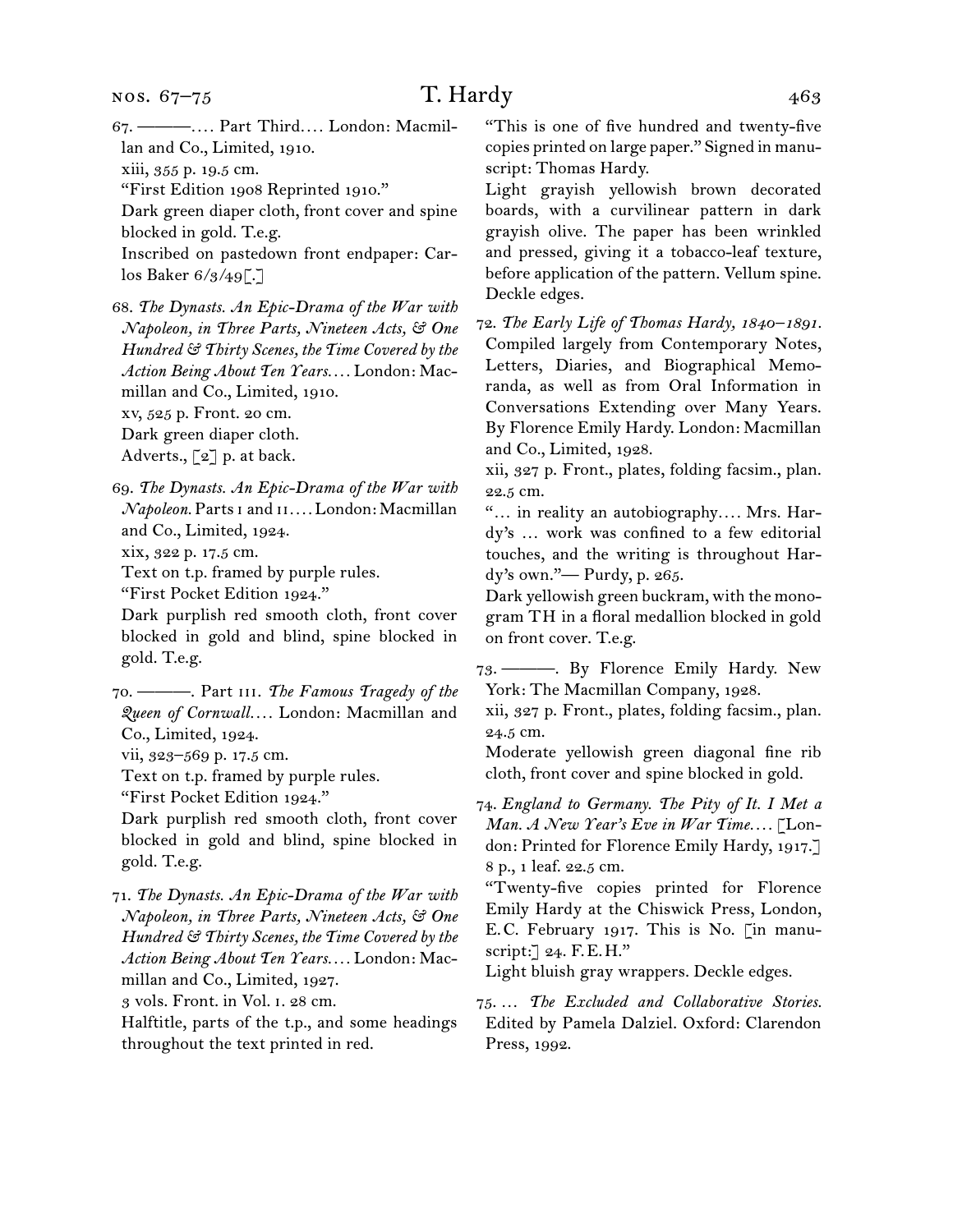ix p., 1 leaf, 443 p. 22.5 cm. Dark blue buckram, spine blocked in gold.

76. *The Famous Tragedy of the Queen of Cornwall at Tintagel in Lyonnesse. A New Version of an Old Story Arranged as a Play for Mummers, in One Act, Requiring No Theatre or Scenery. . . .* London: Macmillan and Co., Limited, 1923.  $\lbrack 5 \rbrack, 76, \lbrack 2 \rbrack$  p. Front., plate. 21 cm.

The frontispiece and plate drawn by the author. Grayish olive green smooth cloth, front cover blocked in blind, with a portion of the frontispiece drawing blocked in gold, spine blocked in gold.

77. ———*. . . .* New York: The Macmillan Company, 1923.

 $\lbrack 7 \rbrack, 76$  p., 1 leaf. Front., plate. 25 cm.

The frontispiece and plate drawn by the author.

No. 191 of 1000 copies.

Black boards. Yellowish gray buckram spine. Paper label on front cover. Deckle edges.

78. ———*. . . .* [London: Macmillan and Co., Limited, 1924.]

Pages 527–569. 17.5 cm.

Caption title.

Light brown plain wrappers.

Inscribed by Hardy on p. 527: For Lawrence Grossmith: Thomas Hardy.

In a case with bookplate of the Motion Picture Country House (donated by Lawrence Grossmith).

See Purdy, p. 231.

79. *Far from the Madding Crowd. . . .* With Illustrations on Wood By Helen Allingham (H. Peterson). [London]: Cornhill Magazine, 1874.

The sheets extracted from *The Cornhill Maga*zine, Vol. 29, No. 169-Vol. 30, No. 180, Jan. –Dec. 1874.

Pages [1]–26, [129]–153, [257]–279, [385]– 408, [513]–534, [641]–661, [1]–22, 233–256,  $\left[257\right]$ –280, 490–512, 617–640,  $\left[641\right]$ –673. Front., plates, illus. 22.5 cm.

Published anonymously.

Bound, with separate t.p. as above. Mrs. Allingham's maiden name appears incorrectly on t.p.; it should read "Paterson."

Deep red morocco, by Zaehnsdorf. T.e.g. Light orange nonpareil marbled endpapers.

80. ———*. . . .* With Twelve Illustrations*. . . .* London: Smith, Elder & Co., 1874.

2 vols. Fronts., plates. 22 cm.

The illustrations are the same as those in *The Cornhill.*

Dark yellowish green diagonal fine rib cloth, with two illustrations blocked in black and decoration blocked in gold on front cover, spine blocked in black and gold.

Inscribed on each t.p.: E. E. Martin Augt 1879.

Bookplates of Edwin B. Holden and Carroll Atwood Wilson.

81. … ———*. . . .* New York: Henry Holt and Company, 1874.

1 prel. leaf, iv, 474 p. 17 cm.

At head of title: Leisure Hour Series.

"Author's Edition."

White buckram, covers and spine blocked in black. Adverts. on endpapers, printed in red, dated Nov. 17, 1874 on pastedown front endpaper.

82. ———*. . . .* New York: John W. Lovell Company [after 1880].

iv, 474 p. 19 cm.

On front cover and on spine: Oxford Edition. Dark yellowish brown diagonal fine rib cloth, front cover and spine blocked in black. Floralpatterned endpapers, deep yellowish brown on pale orange yellow.

## *Far from the Madding Crowd. French*

83. … *Barbara* (*Far from the madding crowd* ) *Roman.* Traduit de l'Anglais par Mathilde Zeys. Paris: Société du Mercure de France, 1901.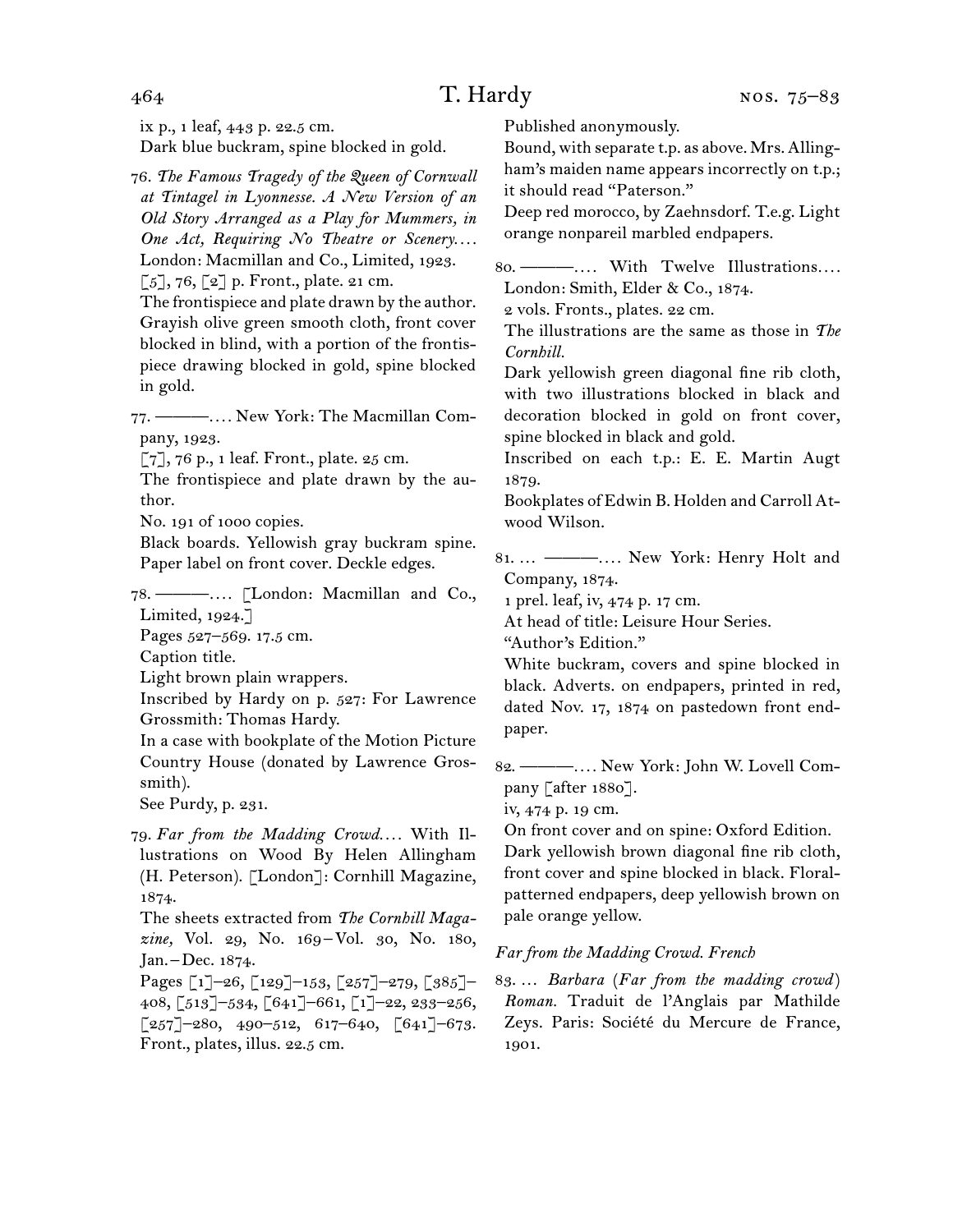[3], 518 p. 19 cm.

At head of title: Collection d'Auteurs Étrangers. Thomas Hardy.

"Justification du tirage": the letter Z on a shield hanging from a branch, printed in red.

Gray, green, and dark red Stormont marbled boards. Moderate gray diagonal fine rib cloth spine, blocked in gold and with a dark red leather label.

84. *Fellow-Townsmen. . . .*

In *Harper's Weekly,* Vol. 24, Nos. 1216–1220, April 17–May 15, 1880. New York: Harper & Brothers.

Pages 246–247, 262–263, 278–279, 294–295, 314–315. 42.5 cm.

No wrappers; stitched.

85. ———*. . . .* New York: Harper & Brothers, 1880.

 $\lbrack 5 \rbrack$ –88 p. 12 cm.

Yellowish gray wrappers, printed in black and red. On outside front wrapper: Harper's Half-Hour Series. Adverts. on inside front and inside and outside back wrappers.

"Harper's Half-Hour Series," p. [1]–4 at front. Adverts., [8] p. at back.

Stamped on outside front wrapper: Library of Congress Copyright No. [in pencil:] 2661 h[stamped:] 1880. City of Washington. Label pasted on outside front wrapper: Reserve Storage Collection (which has been crossed out and partially torn off). Stamped on inside front wrapper: Reserve Storage Collection (which has been lined out).

Stamped on verso of t.p.: Library of Congress May 25 1931 Duplicate Exchanged.

86. Copy 2.

Moderate olive green diagonal fine rib cloth; blocking in black and red matches outside front wrapper of Copy 1, publisher's monogram blocked in black in center of back cover. Adverts. as above.

Inscription on free front endpaper dated May 14, 1880.

87. … *Fellow-Townsmen.* By Thomas Hardy*. . . .* And A Strange Guest. By the Author of "Guilty Without Crime," etc., etc*. . . .* New York: George Munro, 1880.

24 p. 32.5 cm.

Cover title. At head of title: The Seaside Li-

brary. Vol. 36, No. 738. May 6, 1880.

"Fellow-Townsmen," p. [3]–12.

No wrappers; stitched.

Adverts., [4] p. at back.

88. *The Fiddler's Story. A Jingle on the Times. . . .* [London: Printed for Florence Emily Hardy, 1917.]

8 p., 1 leaf. 23 cm.

"Twenty-five copies printed for Florence Emily Hardy at the Chiswick Press, London, E.C. October 1917. This is No. [in manuscript:  $\mathcal{L}[5, \mathcal{F}, \mathcal{F}, \mathcal{F}, \mathcal{H}]$ ."

Moderate greenish blue wrappers. Deckle edges. Mounted in a dark brown morocco folder, by Sangorski & Sutcliffe.

89. *The First Countess of Wessex. . . .*

In *Harper's New Monthly Magazine,* Vol. 80, No. 475, Dec. 1889. New York: Harper & Brothers; London: Sampson Low, Marston & Co.

Pages [20]–43. Illus. 25 cm.

Headpiece and 3 illustrations by Alfred Parsons and 4 illustrations by C. S. Reinhart, engraved by Anderson, Lewis, Pettit, and Levin. Light brown illustrated wrappers.

90. *Forewords.* By the President [Thomas Hardy].

In *The Society of Dorset Men in London, List of Members, Rules and Objects, and other Information, 1907–8.* [London: Printed by Sully & Ford, Ltd.]

Pages [3]–4. 25 cm.

The frontispiece is a photograph of Hardy.

Modern marbled boards and endpapers, purple on yellowish white. Deep purplish blue leather spine and corners. Original vivid orange wrappers, bound in.

Pasted on free front endpaper is an ALS, Hardy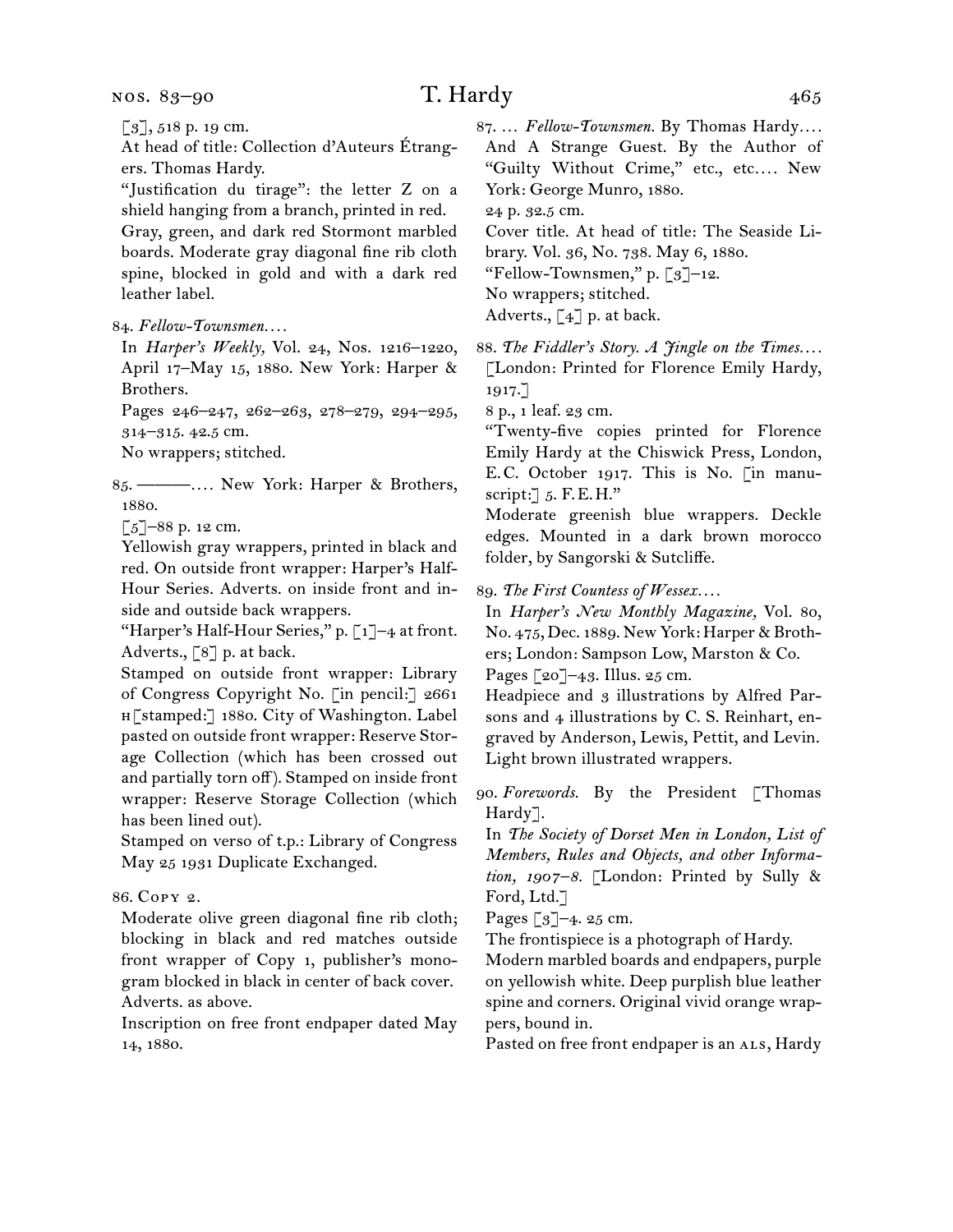to Shorter, 28 June 1910, and envelope. Bookplate of Clement K. Shorter.

91. *Forty Years in an Author's Life: A Dozen Letters* (*1876–1915* ) *from Thomas Hardy annotated by Carl J. Weber.*

In *Colby Library Quarterly,* Series 4, No. 6, May 1956. Waterville, Maine: Colby College Library.

Pages 108–117. 20.5 cm.

Brilliant purplish blue illustrated wrappers.

92. *"Freed the Fret of Thinking". . . .*

In *The Adelphi,* Vol. 2, No. 12, May 1925. London: Published for the Proprietors by British Periodicals Limited.

Page 959. 21.5 cm.

Light yellow decorated wrappers.

93. *from Hardy at Max Gate.* A Series of Letters Edited with a Preface by Susan Dean. [Bryn Mawr]: Published by The Friends of the Library, Bryn Mawr College, 1979.

29, [1] p. Front., facsims. 23.5 cm.

"This keepsake, printed for the Friends of the Bryn Mawr College Library in an edition of 750 copies, was designed by Douglass S. Livingston of Sutter House, Lititz, Pennsylvania*. . . .* The cover design is from a pencil sketch by Laurence Housman, and the frontispiece is from an hitherto unpublished portrait of Thomas Hardy by Sir William Rothenstein. The letters and illustrations, from the Adelman Collection at Bryn Mawr College Library, are published with permission."

Light gray decorated wrappers, printed in moderate pink.

94. *G.M.: A Reminiscence. . . .* [Cambridge: Printed for Florence Emily Hardy, 1927.]

[6] p. 26 cm.

Cover title.

"Twelve copies printed for Florence Emily Hardy at the University Press, Cambridge, 21st November 1927. This is No. [in manuscript:  $\Box$  3. F.E.H."

Yellowish gray wrappers.

95. Copy 2.

No. 9.

Tipped in on blank leaf at back is a note on Max Gate stationery in Mrs. Hardy's hand: Every good wish for 1928—from T.H. & F.E.H.

 $96. -$ 

In *The Nineteenth Century and After,* Vol. 103, No. 612, Feb. 1928. London: Constable & Co. Ltd.; Paris: Messageries Hachette; New York: Leonard Scott Publication Co.

Pages 146–148. 24.5 cm.

Light greenish blue wrappers, printed in blue.

 $97.$  ——

In *The Nineteenth Century and After,* Vol. 103, No. 612, Feb. 1928. New York: Leonard Scott Publication Company; London: Constable & Co. Ltd.

Pages 146–148. 24.5 cm.

Very light greenish blue wrappers, printed in black.

In MEREDITH collection  $\lceil$  GM 168].

98. *G.M. 1828–1909.*

In *The Living Age,* Vol. 262 (Seventh Series, Vol. 44), No. 3392, July 10, 1909. Boston: The Living Age Company.

Page 66. 25 cm.

Reprinted from *The Times.*

Moderate yellowish pink illustrated wrappers.

99. *Going and Staying.*

In *The London Mercury,* Vol. 1, No. 1, Nov. 1919. London.

Page 7. 26 cm.

Deep orange yellow decorated wrappers.

100. *A* Group of Noble Dames.... [London]: James R. Osgood, McIlvaine & Co [1891].

[6], 271 p. 19.5 cm.

Light yellowish brown smooth flecked cloth, with front cover divided by three gold rules into six panels, inside one panel three flowers blocked in gold, spine blocked in gold.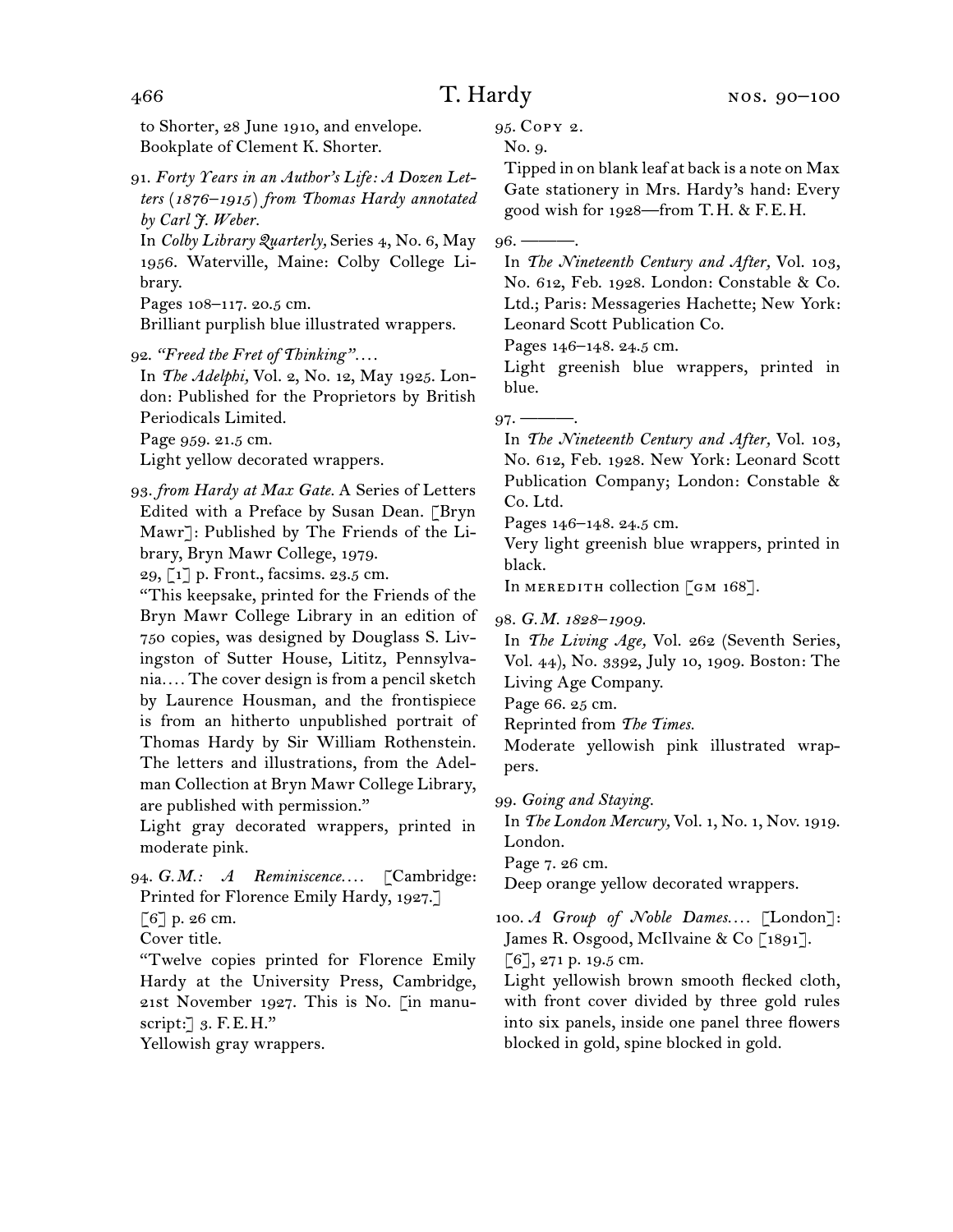#### nos. 101–111

# T. Hardy  $467$

Moderate brown diagonal fine rib flecked cloth, blocked as above but in dark brown. Secondary binding. See Purdy, p. 62.

102. ———*. . . .* Illustrated. New York: Harper and Brothers, 1891.

[7], 292 p. Front., plates, illus. 19 cm.

The illustrations, which are for the first story only, "The First Countess of Wessex," are by Alfred Parsons and C. S. Reinhart.

Dark olive diagonal fine rib cloth, with front cover and spine lettered in gold script and decorated in silver. On spine name of author (Hardy) above title.

Adverts., [4] p. at back.

## 103. Copy 2.

On thinner paper; cloth a shade lighter; no silver decoration on spine. On spine title above name of author (Hardy).

Adverts. as in Copy 1.

### 104. Copy 3.

On thinner paper; cloth as Copy 1; no silver decoration on spine; top edges sprinkled. On spine title above name of author (Hardy). Adverts. as in Copy 1.

105. Copy 4.

On thinner paper; cloth as Copy 1; no silver decoration on spine; spine lettered in Roman capitals; top edges plain. On spine title above name of author (Thomas Hardy). No adverts.

106. … ———*. . . .* London and New York: Macmillan and Co., 1894.

 $\lceil 5 \rceil$ , 271 p. 18.5 cm.

At head of title: Macmillan's Colonial Library. At foot of t.p.: No. 191.

"This Edition is intended for circulation only in India and the British Colonies."

Dark bluish green smooth cloth.

"Catalogue of Macmillan's Colonial Library of Copyright Books," dated 10.6.94, 8 p. at back.

107. *The Hand of Ethelberta. A Comedy in Chapters. . . .* With Eleven Illustrations*. . . .* London: Smith, Elder, & Co., 1876.

2 vols. Fronts., plates. 21.5 cm.

Illustrated by [George] du Maurier.

In Vol.  $\mu$  no signature on p. 7; signature \*F on p. 65. See Purdy, p. 20–21, for discussion of "Cancels."

Moderate reddish brown diagonal fine rib cloth, front cover and spine blocked in black and gold.

Adverts., [2] p. at back of each vol.

108. … ———*. . . .* New York: Henry Holt and Company, 1876.

1 prel. leaf, iv, 423 p. 17 cm.

At head of title: Leisure Hour Series.

White buckram, covers and spine blocked in black. Adverts. on endpapers, printed in red, dated May 9, 1876 on both front endpapers.

109. *Hardy's Last Words on The Dynasts.* By John G. Rideout, '36.

In *The Colby Mercury,* Vol. 6, No. 7, June 2, 1936. Waterville, Maine: Department of English in Colby College.

Pages [85]-87. Portrait. 20 cm.

An introductory paragraph by Rideout, followed by "The Author's Preface," signed Thomas Hardy, December, 1927. Preface written for a projected French translation of *The Dynasts* and here retranslated into English. Unbound.

110. *Hardy's Love Poems.* Edited with Notes and an Introduction on Hardy's Cornish Romance by Carl J. Weber. London: Macmillan & Co Ltd; New York: St Martin's Press, 1963.

xvi p., 1 leaf, 253, [1] p. Front., plates. 22 cm. "Hardy's Love Poems," p. [101]–239.

Deep bluish green buckram, spine blocked in gold.

111. *Haunting Fingers. Voices from Things Growing. Two Phantasies. . . .* [London: Printed for Florence Emily Hardy, 1922.] 9, [1] p. 23 cm.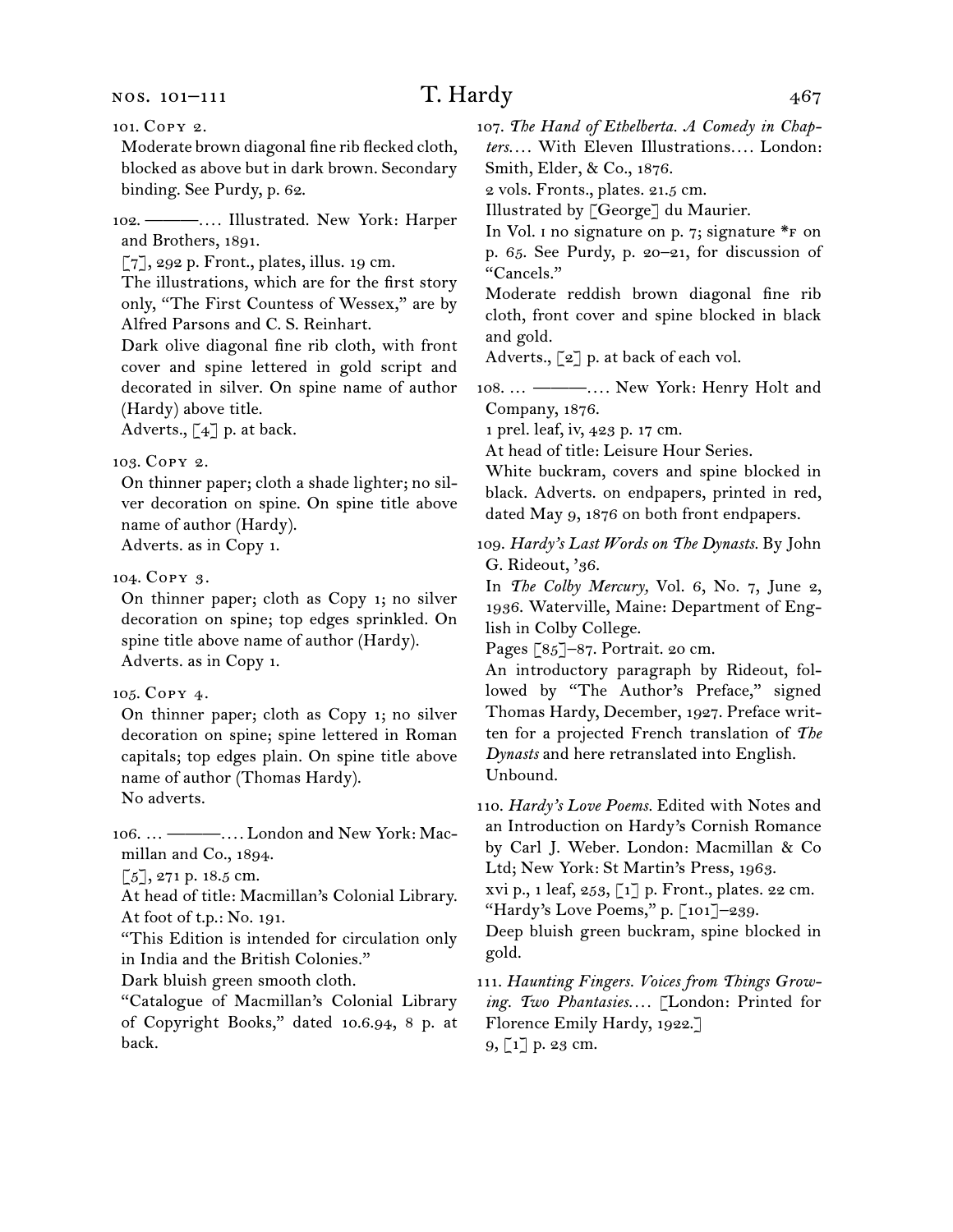"Twenty-five copies printed for Florence Emily Hardy at the Chiswick Press, London, E.C. February 1922. This is No.[in manuscript: $\exists$  5. F.E.H."

Grayish blue wrappers. Deckle edges.

112. Copy 2.

No. 24.

Pale blue wrappers. Deckle edges. Library label of Thomas Hardy.

113. *The Hope Song of the Soldiers' Sweethearts and Wives. . . .* Contributed to "Khaki," a Soldiers' Magazine, 1917. [London]: Printed for Private Circulation Only [by J. A. Allen & Co., 1927].

[3] p. 21 cm.

Cover title.

"50 Copies only issued for private circulation and numbered. No. [in pencil:] 49." Unbound, as issued.

114. *How I Built Myself a House.*

In *Chamber's Journal,* Fourth Series, No. 64, March 18, 1865. London & Edinburgh: W. & R. Chambers.

Pages [161]–164. 26 cm.

Published anonymously.

The above weekly number contained in the monthly issue, Part 15, March 31, 1865.

Strong orange illustrated wrappers. Adverts. at front and back removed.

# 115. Copy 2.

The weekly number detached from a bound copy and given moderate yellowish brown wrappers, with Hardy's name and title of his article printed on outside front wrapper.

## 116. Copy 3.

26.5 cm.

In bound volume for 1865.

Dark green sand cloth, front cover blocked in gold and blind, back cover in blind, spine blocked in gold. Bevelled boards.

117. ———*. . . .* (Reprinted from *Chambers's Journal* for March 18, 1865.)

In *Chambers's Journal,* Seventh Series, Vol. 15, No. 732, Dec. 6, 1924. London and Edinburgh: W. & R. Chambers, Limited.

Pages 2–5. 26.5 cm.

The above weekly number contained in the monthly issue, Part 169, Jan. 1, 1925.

Moderate orange illustrated wrappers.

 $118. -$ 

In *The First Edition and Book Collector,* No. 1, July –Aug. 1924. London: The First Edition Press.

Pages 7–13. 29 cm.

Dark orange yellow illustrated (by Alan Odle) wrappers.

 $119.$  ———.

In *The Book League Monthly,* Vol. 1, No. 2, Dec. 1928. New York: The Book League of America, Inc.

Pages 162–167. 25 cm.

Moderate reddish orange illustrated wrappers, printed in black and green.

120. *Human Shows, Far Phantasies, Songs, and Trifles. . . .* London: Macmillan and Co., Limited, 1925.

x, 279, [1] p. 19.5 cm.

Grayish yellow green smooth cloth, with the monogram TH in a floral medallion blocked in gold on front cover.

Adverts., 3 p. at back.

## 121. Copy 2.

Fore edges untrimmed. Partially unopened. Bookplate of Thomas James Wise.

## 122. Copy 3.

"First Edition November 1925 Reprinted November 1925."

## 123. Copy 4.

"First Edition November 1925 Reprinted November and December 1925."

124. ———*. . . .* New York: The Macmillan Company, 1925.

x p., 1 leaf, 279 p. 19.5 cm.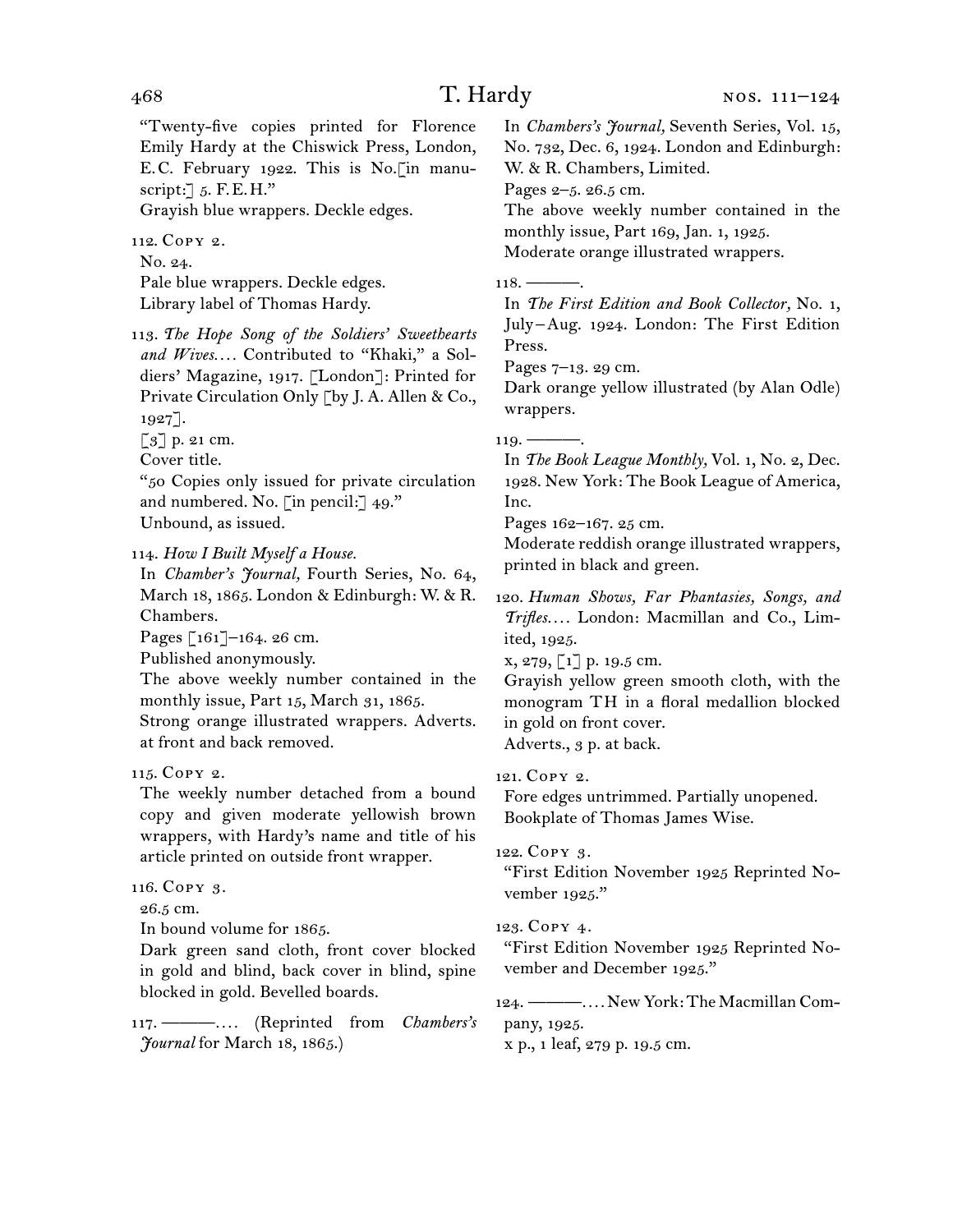Moderate yellow green diagonal fine rib cloth, front cover blocked in dark green, spine blocked in gold.

125. ———*. . . .* New York: The Macmillan Company, 1925.

1 leaf, x p., 1 leaf, 279 p. 22.5 cm.

"Of this special edition … 100 copies have been printed, of which this is Number [in manuscript: 50."

Light grayish red boards. Grayish yellow green smooth cloth spine. Paper label on spine. Bookplate of Carroll Atwood Wilson.

126. ———*. . . .* London: Macmillan and Co., Limited, 1927.

x, 279, [1] p. 17.5 cm.

Text on t.p. framed by purple rules.

"First published 1925 First Pocket edition 1927."

Dark purplish red smooth cloth, front cover blocked in gold and blind, spine blocked in gold. T.e.g.

"By the Same Author. Uniform with this Edition," 1 leaf preceding halftitle.

127. *An Imaginative Woman.*

In *The Pall Mall Magazine,* Vol. 2, No. 12, April 1894. London, Manchester and New York: George Routledge & Sons, Limited.

Pages 951–969. Illus. 24.5 cm.

Illustrated by Arthur Jule Goodman.

White illustrated wrappers, printed in green and red.

128. … *In the Evening.* In Memoriam Frederici Treves, 1853–1923. (Dorchester Cemetery, 2 Jan. 1924)*. . . .*

In *The Dorset Year-Book, 1928*. London: The Society of Dorset Men in London.

Page 7. 24.5 cm.

At head of title: Here is the poem as it appeared in the 1924 Dorset Year Book:—

Forms part of an article by the Honorary Editor of the *Year-Book,* Stanley I. Galpin, " 'He was very kind to me.' Thomas Hardy, O.M., June 2nd, 1840-January 11, 1928," p. 3-9,

which includes as well, on p. 6, the poem as it first appeared in *The Times,* January 5th, 1924; on p. 8, a reproduction in facsimile of an ALS from Hardy to Galpin, Oct. 5, 1911; and on p. 9, the text of a second letter from Hardy to Galpin, 25th September, 1922.

Light greenish blue wrappers, printed in dark blue, with an illustration ("The Birthplace of Thomas Hardy, O.M., Near Dorchester"), black on white, mounted on outside front wrapper.

In dodgson collection [CLD  $653$  and  $760$ ].

129. In Time of "The Breaking of Nations".... [Printed by Clement Shorter for private circulation 1916.]

[4] p. 23 cm.

"Of this Poem … twenty-five copies only have been printed by Clement Shorter for private circulation, with the permission of the Author. February 1, 1916. [in manuscript:] No 10 Clement Shorter."

Dark purple wrappers. Pastedown endpapers.

130. *An Indiscretion in the Life of an Heiress.* In *The New Quarterly Magazine,* No. 20, July 1878. London: Chatto & Windus. Pages [315]-378. 22 cm. Light yellowish brown wrappers. Bookplate of Paul Lemperly.

131. ———*. . . .* In *Harper's Weekly,* Vol. 22, Nos. 1122–1126, June 29-July 27, 1878. New York: Harper & Brothers.

Pages 514–515, 530–531, 554–555, 574–575, 594–595. 42 cm.

No wrappers; stitched.

 $132... -$ 

In *Littell's Living Age,* 5th Series, Vol. 24, Nos. 1790–1791, Oct. 5 and 12, 1878. Boston: Littell & Gay.

Pages 11–28, 76–91. 23. 5 cm.

At head of title: From The New Quarterly Review. This is incorrect, and should read: From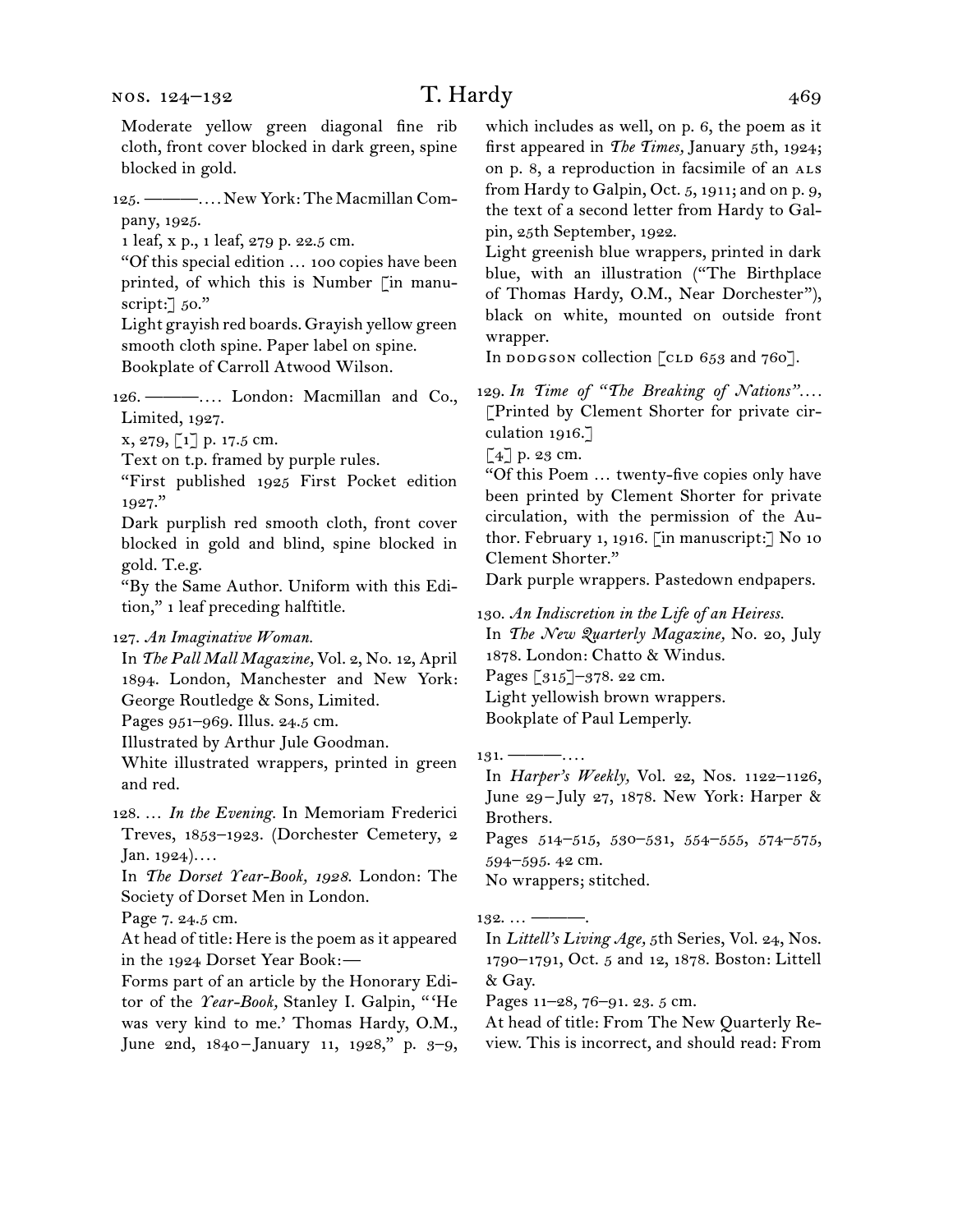The New Quarterly Magazine. Light yellowish brown illustrated wrappers.

133. ———*. . . .* London: Privately Printed [at the Curwen Press, Plaistow], 1934.

 $\lceil 5 \rceil$ , 89,  $\lceil 1 \rceil$  p. 22 cm.

"… an adaptation by the author of his first novel, *The Poor Man and the Lady,* which was never published*. . . .* This version appeared in *The New Quarterly Magazine* for July 1878*. . . .*  The present edition consists of 100 copies of which this is No. [in manuscript:] 33 [printed:] F.E.H."

Vellum, with fore edges overlapping and folded downward. A.e.g.

134. Copy 2.

No. 37. Certificate of issue initialled FEH in manuscript, in addition to the printed initials. With a leather fore edge guard.

135. ———*. . . .* Hardy's "Lost Novel." Now First Printed in America and Edited with Introduction and Notes By Carl J. Weber*. . . .* Baltimore: The Johns Hopkins Press, 1935.

vii, 146 p. 20 cm.

This is not in fact the first printing of the story in America; see above.

Blackish green diagonal fine rib cloth, with a double rule border blocked in blind on both covers and a shield in center of front cover blocked in gold, spine blocked in gold.

Calling card of Mr. and Mrs. George Willets Davison tipped in on free front endpaper.

136. … *Interlopers at the Knap.*

In *Littell's Living Age,* Vol. 161 (Fifth Series, Vol. 46), No. 2086, June 14, 1884. Boston: Littell & Co.

Pages 674–688. 24 cm.

At head of title: From The English Illustrated Magazine.

Light brown illustrated wrappers.

137. *The Intruder: A Legend of the "Chronicle" Office. . . .* Fairfield, Maine: Fairfield Publishing Company, 1938.

29 p., 1 leaf. 22.5 cm.

"First Edition."

No. 3 of 10 numbered copies.

Dark purplish blue vertical rib cloth, front cover blocked in gold.

Tipped in on p. 29 is a printed Christmas greeting from Carl J. Weber, with "To Carroll A. Wilson" and "December 1938" added in manuscript.

Bookplate of Carroll Atwood Wilson.

138. *Jezreel. . . .*

In *Air Pie: The Royal Air Force Annual.* London [etc.]: Cecil Palmer and Hayward, 1919.

Page 44. Colored plate. 31.5 cm.

The illustration is by C. M. Tongue.

Pale purplish blue wrappers, printed in dark purplish blue, with mounted colored illustration on outside front wrapper and mounted colored advertisement on outside back wrapper.

139. *Jezreel. The Master and the Leaves. . . .* [London: Printed for Florence Emily Hardy, 1919.]

6 p., 1 leaf. 23 cm.

"Twenty-five copies printed for Florence Emily Hardy at the Chiswick Press, London, E.C. September 1919. This is No. [in manuscript:] 14. F.E.H."

Light gray wrappers. Deckle edges.

Bookplate of George Barr McCutcheon.

140. *Jude the Obscure. . . .* With an Etching by H. Macbeth-Raeburn and a Map of Wessex.... [London]: James R. Osgood, McIlvaine & Co  $[1896]$ .

1 prel. leaf, vii,  $\begin{bmatrix} 1 \end{bmatrix}$ , 515,  $\begin{bmatrix} 1 \end{bmatrix}$  p. Front., map. 20.5 cm.

Halftitle: Thomas Hardy's Works. The Wessex Novels. Volume VIII. Jude the Obscure.

Blackish green vertical rib cloth, with the monogram TH in a floral medallion blocked in gold on front cover, spine blocked in gold. T.e.g. Signatures  $A$ – $H$  in the first state, with partially blank pages numbered. See Purdy, p. 87.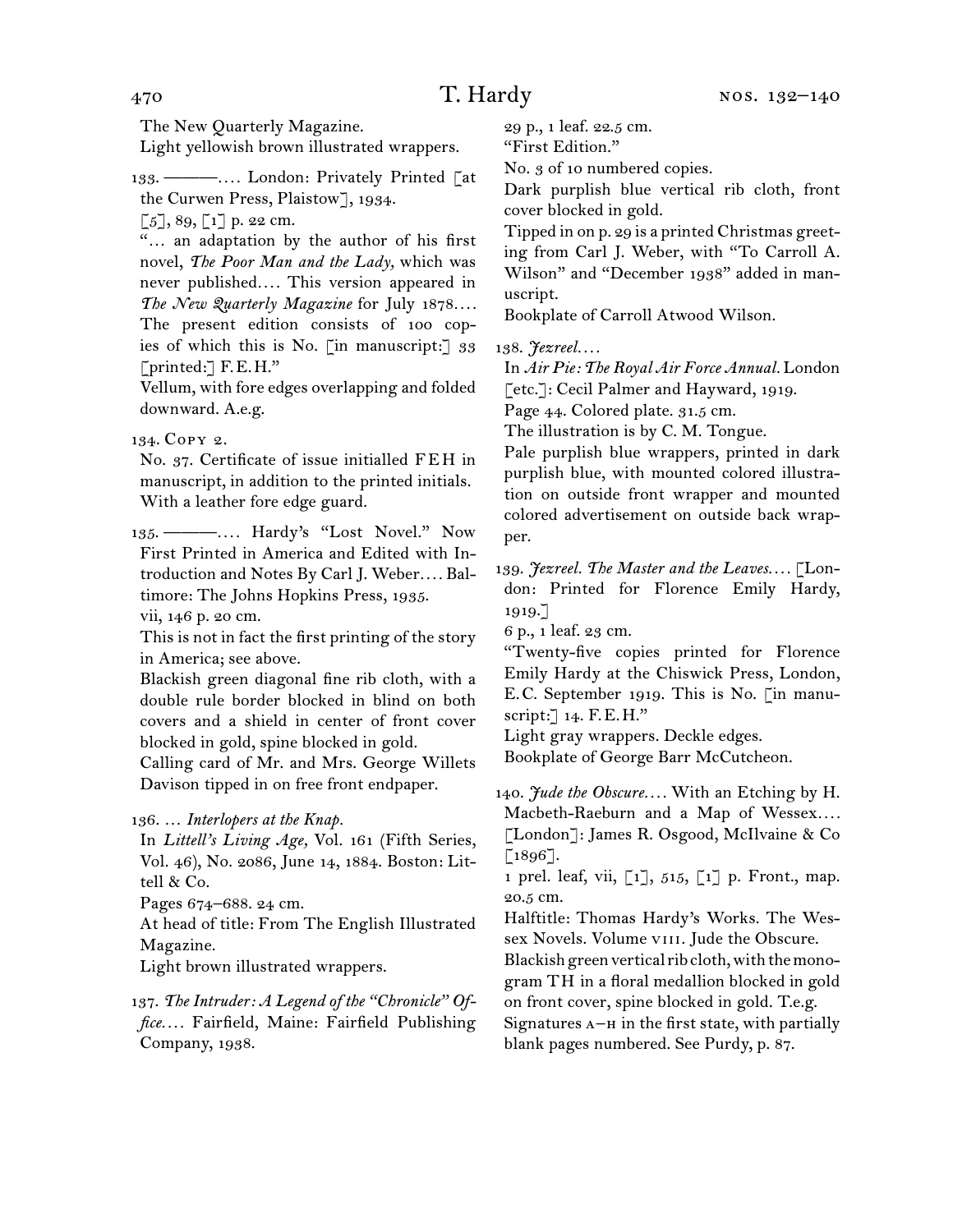nos. 141–150

# $T.$  Hardy  $471$

141. Copy 2. Signatures  $A$ – $H$  in the first state. Inscribed by Hardy on free front endpaper: To Charles Whibley: from Thomas Hardy. December: 1895. Book label: Sum Caroli Whibley. Bookplate of Frederick Baldwin Adams Jr. Unopened. 142. Copy 3. Signatures  $A-D$ , second state; signatures  $E-H$ , first state. Inscribed on halftitle: Ida F Pickett. 143. … ———*. . . .* London: Macmillan and Co., Ltd., 1896. vii,  $\lceil 1 \rceil$ , 515,  $\lceil 1 \rceil$  p. Map. 18.5 cm. At head of t.p.: Macmillan's Colonial Library. At foot of t.p.: No. 294. "This Edition is intended for circulation only in India and the British Colonies."—p. [ii]. Dark bluish green smooth cloth. At foot of spine: Macmillan's Colonial Library. Adverts., [2] p., "Catalogue of Macmillan's Colonial Library of Copyright Books," dated 20.3.96, 8 p., at back. 144. ———*. . . .* Illustrated. New York: Harper & Brothers, 1896. iv p., 2 leaves, 488 p. Front., plates. 20 cm. Illustrated by W. Hatherell.

Blackish green vertical rib cloth, with the monogram TH in a floral medallion blocked in gold on front cover, spine blocked in gold.

145. ———*. . . .* Illustrated. New York and London: Harper & Brothers, 1900.

iv p., 2 leaves, 488 p. Front., plates. 20 cm. Illustrated by W. Hatherell.

Blackish green vertical rib cloth, with the monogram TH in a floral medallion blocked in gold on front cover, spine blocked in gold.

## *Jude the Obscure. French*

146. *. . . Jude l'Obscur.* Traduit de l'anglais par M. Firmin Roz. Paris: Société d'Éditions Littéraires et Artistiques, Librairie Paul Ollendorff [1918].

191 p. 21 cm.

White glazed illustrated (by Ricardo Flores) wrappers, printed in color. On outside front wrapper: Collection Ollendorff. Adverts. on outside back wrapper.

Adverts., [16] p. at back.

Bookplates of Clement K. Shorter (in case) and Carroll Atwood Wilson.

147. *Jude the Obscure: A Letter and a Foreword.* Lakewood Ohio: Printed for Private Circulation, 1917.

[20] p. 20 cm.

Foreword by Clement Shorter. The letter is from Thomas Hardy to Miss Jeannette Gilder, July 16, 1896.

"Twenty-seven copies printed [by The Marion Press, Jamaica, New York] of which this is Number [in manuscript:] 8 PL."

Light gray wrappers. Deckle edges.

Inscribed on flyleaf: Mr. Morris L. Parrish with friendly regards, from Paul Lemperly.

148. Copy 2.

Number 26.

Bookplate of George Barr McCutcheon.

149. *A Laodicean; or, The Castle of the De Stancys. A Story of To-Day. . . .* London: Sampson Low, Marston, Searle & Rivington, 1881.

3 vols. 19.5 cm.

With "or" in the halftitle of Vol. I. See Purdy, p. 36.

Dark gray sand cloth, with publisher's monogram blocked in blind in center of both covers.

Bookplate of George Barr McCutcheon.

150. … *A Laodicean. A Novel. . . .* New York: Harper & Brothers [1881].

71 p. Illus. 29.5 cm.

Cover title. At head of title: Harper's Franklin Square Library. Number 215. [Nov. 25, 1881.] With two illustrations by George Du Maurier.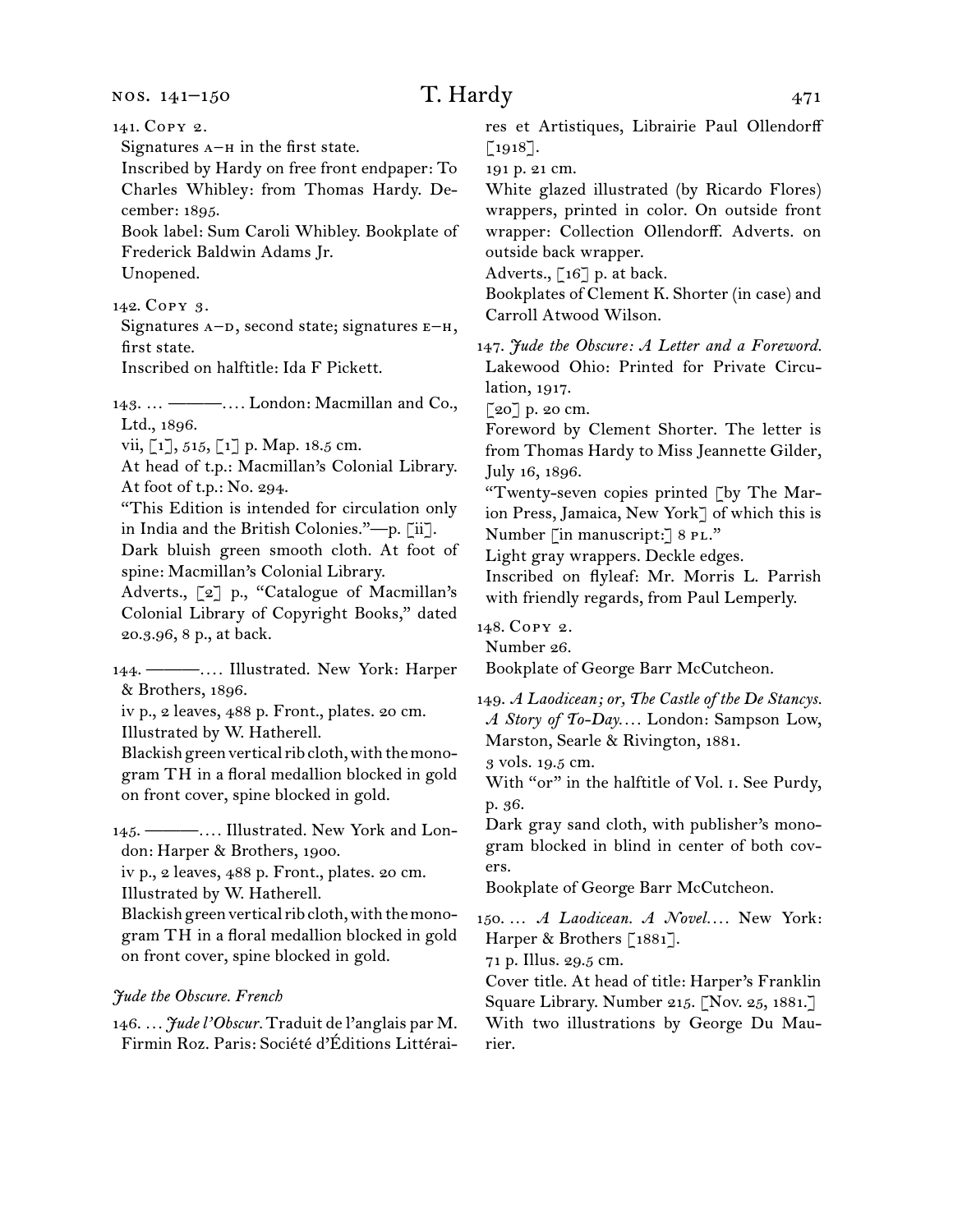White illustrated wrappers. Adverts. on inside front and inside and outside back wrappers. Adverts., lower two-thirds of p. 71 and  $\lbrack 5 \rbrack$  p. at back.

Stamped on outside front wrapper: Library of Congress Copyright. Nov 26 1881 No [in pencil:] 5839 [stamped:] City of Washington.

151. … *A Laodicean; or, The Castle of the De Stancys. A Tale of To-day. . . .* Illustrated by Du Maurier. New York: Henry Holt and Company, 1881.

1 prel. leaf, 432 p. Front., plates. 17 cm.

At head of title: Leisure Hour Series—No. 131.

Dark orange yellow diagonal fine rib cloth, with oak branches, a spider web, etc., on front cover, a floral design and two vertical rules on back cover, and floral and other decoration (including the publisher's device) on spine, all blocked in black. Adverts. on endpapers, printed in red. Two leaves, one headed "*Slips for Librarians to paste on Catalogue Cards,"* and the other headed "By the Same Author" on verso, precede t.p.

152. *A Laodicean. . . .* New York: Hovendon Company [n.d.].

1 prel. leaf, 432 p. 19 cm.

Grayish yellow green diagonal fine rib cloth, with an oak leaf pattern blocked on a very dark yellowish green panel in center of front cover and on spine. T.e.g.

153. *Late Lyrics and Earlier, with Many Other Verses. . . .* London: Macmillan and Co., Limited, 1922.

xxiv, 288 p. 19.5 cm.

Grayish yellow green smooth cloth, with the monogram TH in a floral medallion blocked in gold on front cover.

## 154. Copy 2.

"First Edition May 1922 Reprinted August 1922."

155. ———*. . . .* London: Macmillan and Co., Limited, 1923.

xxiv, 288 p. 17.5 cm.

Text on t.p. framed by purple rules.

Halftitle: Macmillan's Pocket Hardy. Late Lyrics and Earlier.

"First Edition May 1922 … First Pocket Edition 1923."

Dark purplish red smooth cloth, front cover blocked in gold and blind, spine blocked in gold. T.e.g.

156. *The Later Years of Thomas Hardy, 1892– 1928.* By Florence Emily Hardy. London: Macmillan and Co., Limited, 1930.

xi, 286 p. Front., plates. 22.5 cm.

"The present volume forms the second and concluding part of a biography, the first part being *The Early Life of Thomas Hardy,* published in 1928."—p. v.

"… largely written by Hardy himself*. . . .* the four concluding chapters are Mrs. Hardy's work."—Purdy, p. 272–273.

Dark yellowish green buckram, with the monogram TH in a floral medallion blocked in gold on front cover. T.e.g.

Adverts., 2 p. at back.

157. ———. By Florence Emily Hardy. New York: The Macmillan Company, 1930. xi, 289 p. Front., plates. 24.5 cm.

Moderate yellowish green diagonal fine rib cloth, front cover and spine blocked in gold.

158. *A Leader of Fashion. . . .*

In *Two Worlds,* Vol. 1, No. 2, Dec. 1925. New York.

Page 125. 21.5 cm.

"500 copies of this number were printed*. . . .* Of the 450 copies set aside for subscribers this is number [in manuscript:] 190."

Yellowish white wrappers, front wrapper printed in black and orange.

In the publisher's black embossed cardboard slip-in case, on which is pasted a copy of the front wrapper (unnumbered).

<sup>159.</sup> *The Letters of Thomas Hardy.* Transcribed from the Original Autographs now in the Colby College Library and Edited with an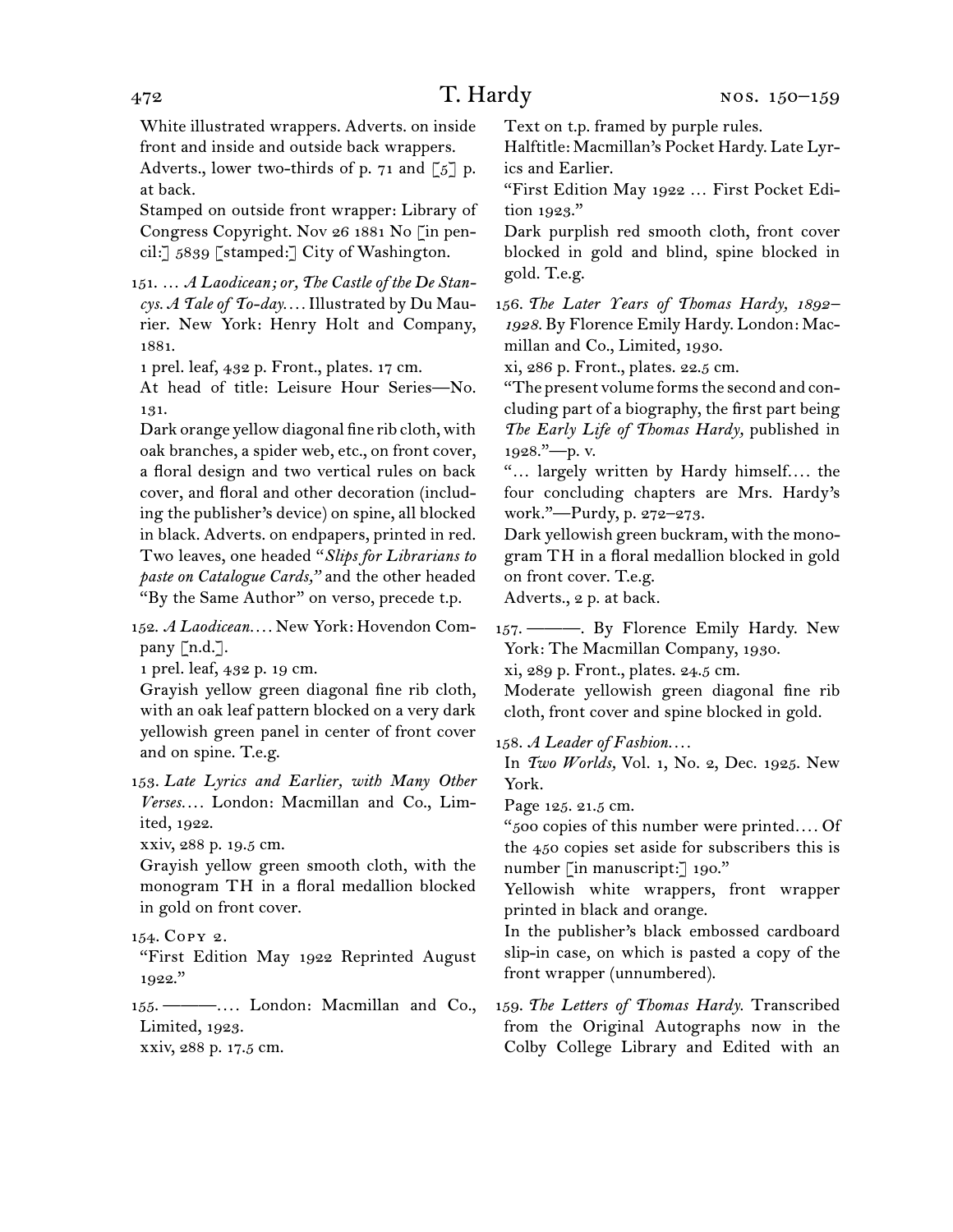### nos. 159–167

Introduction and Notes by Carl J. Weber. Waterville, Maine: Colby College Press, 1954. 1 prel. leaf, 126 p. Plates. 26 cm. Moderate greenish blue buckram.

160. *Letters on the War. . . .* [London: Printed for private distribution by Clement Shorter, 1914.]

[8] p. 22.5 cm.

"The first letter was published in 'The Times' and certain other newspapers on October 7th, 1914, and simultaneously in many journals in the United States of America; the second letter in 'The Manchester Guardian.' This is one of twelve copies of these letters printed for private distribution by Clement Shorter.— November 9th, 1914."

Dark purple wrappers.

161. *Life and Art by Thomas Hardy: Essays Notes and Letters Collected for the First Time* with Introduction by Ernest Brennecke Jr. New York: Greenberg, 1925.

viii, 140 p. including facsim. 24.5 cm.

"This edition … is limited to two thousand numbered copies. This is copy Number [none entered]." Not numbered.

Grayish yellowish brown buckram. Paper label on spine.

162. *Life's Little Ironies. A Set of Tales. With Some Colloquial Sketches Entitled A Few Crusted Characters. . . .* [London]: James R. Osgood, McIlvaine & Co [1894].

 $[6]$ , 301,  $[1]$  p. 19 cm.

Dark yellowish green sand cloth, with front cover divided by three brown rules into six panels, inside one panel three flowers blocked in brown, spine blocked in brown.

163. Copy 2.

Inscribed by Hardy on flyleaf: To The Earl of Pembroke: From Thomas Hardy. Feb: 1894.

With a few marginal comments in pencil by Pembroke.

Bookplates of Jerome Kern and Frederick Baldwin Adams Jr.

164. … ———*. . . .* London and New York: Macmillan and Co., 1894.

[5], 301 p. 18.5 cm.

At head of title: Macmillan's Colonial Library. At foot of t.p.: No. 192.

"This Edition is intended for circulation only in India and the British Colonies."

Dark bluish green smooth cloth.

"Catalogue of Macmillan's Colonial Library of Copyright Books," dated 10.6.94, 8 p. at back.

165. ———*. . . .* New York: Harper & Brothers, 1894.

 $\lbrack 3 \rbrack, 268 \text{ p. 19 cm.}$ 

Moderate yellowish green smooth cloth, with six small masks arranged in a triangle blocked in gold on front cover and a single mask blocked in gold on spine. Adverts., [2] p. at back.

166. ———*. . . .* London: Macmillan and Co., Limited, 1920.

vii p., 1 leaf, 259, [1] p. Front., map. 22.5 cm.

T.p., halftitle, and bookset halftitle printed in black and red.

Bookset halftitle: Wessex Edition. The Works of Thomas Hardy in Prose and Verse. With Prefaces and Notes. Prose. Vol. VIII.

On halftitle: The Wessex Novels. i.—Novels of Character and Environment.

Very dark red smooth cloth, spine blocked in gold.

Adverts.,  $\lceil 2 \rceil$  p. at back.

Bookplate of Carroll Atwood Wilson.

#### *Life's Little Ironies. Swedish*

167. *Tillfälligheternas Spel* (*Life's Little Ironies*)*. . . .* Öfversättning av Elsa Rabenius. Uppsala och Stockholm: Almqvist & Wiksells Förlag  $[1925]$ .

368 p. 20 cm.

Yellowish white decorated wrappers, printed in black and red. On outside front wrapper: Litteraturens Mästare. Adverts. on outside back wrapper.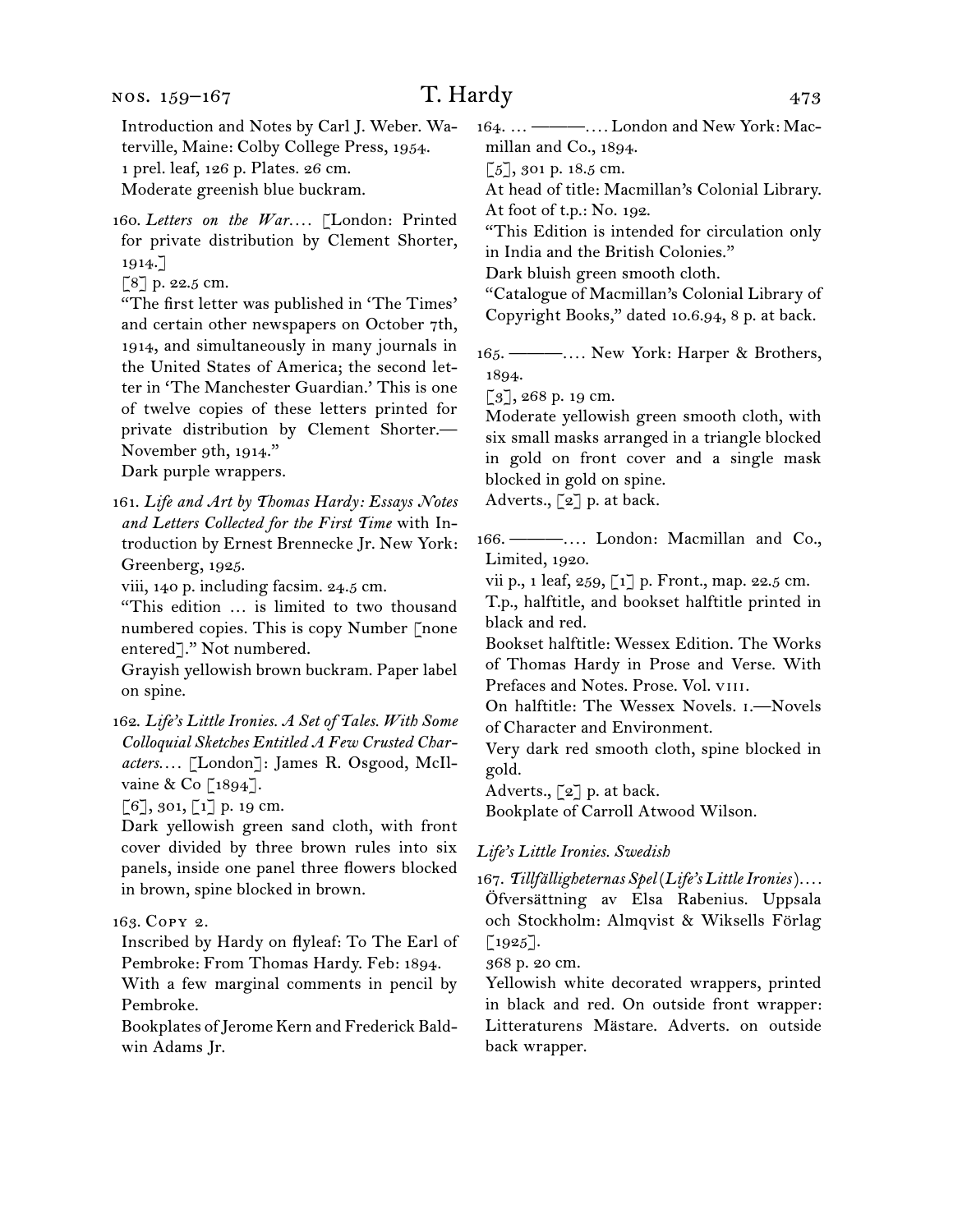168. *The Market Girl.* (*Country Song.*)

In *The Venture: An Annual of Art and Literature,*  Edited by Laurence Housman and W. Somerset Maugham, 1903. London: At John Baillie's. Page 10. 26.5 cm.

Light grayish yellowish brown illustrated (by Laurence Housman) boards, front cover printed in black, with touches of pale green. White linen spine without any type of finish. Grayish green and white endpapers illustrated with full-page peacocks.

Book label of Elmer Adler.

169. *The Master and the Leaves.*

In *The Owl,* No. 1, May 1919. London: Martin Secker.

Page 5. 32 cm.

Grayish red illustrated wrappers. Green mottled edges. Bound in dark olive green buckram.

Inserted preceding p. 5 is a leaf with the autograph signatures of all but one of the 18 contributors. Hardy has signed with the monogram TH only.

170. *Mastr John Horseleigh, Knyght. . . .*Illustrated by Mr. Harry C. Edwards.

In *McClure's Magazine,* Vol. 1, No. 2, July 1893. New York: S. S. McClure, Limited.

Pages [136]-146. Illus. 24.5 cm.

Moderate orange and pale orange yellow decorated wrappers.

171. *Maumbury Ring.* By The Historian of Wessex, Thomas Hardy. Waterville, Maine: Colby College Library, 1942.

 $[4]$ , 15,  $[1]$  p.  $[1]$  illus. 19 cm.

No. 19 of 100 numbered copies, printed by The Southworth-Anthoensen Press.

Light bluish gray boards. White parchment paper spine.

Bookplate of Carroll Atwood Wilson.

172. *The Mayor of Casterbridge: The Life and Death of a Man of Character. . . .* London: Smith, Elder & Co., 1886. 2 vols. 19.5 cm.

Dark blue smooth cloth, with floral decoration blocked in black on front cover and on spine. Floral-patterned endpapers, light gray on white.

Adverts.,  $\lbrack 2 \rbrack$  p. at back of Vol.  $\lbrack 1 \rbrack$  and  $\lbrack 4 \rbrack$  p. at back of Vol. ii.

173. ... The Mayor of Casterbridge. A Novel.... New York: Henry Holt and Company, 1886.

 $[2]$ , 356 p. 17 cm.

At head of title: Leisure Hour Series.—No. 191.

Dark orange yellow diagonal fine rib cloth, with oak branches, a spider web, etc., on front cover, a floral design and two vertical rules on back cover, and floral and other decoration (including the publisher's device) on spine, all blocked in black. Adverts. on endpapers, printed in red, dated May 1886 on pastedown front endpaper. Advert., [2] p. at front. 2 copies.

174. *Memories of Church Restoration.*

In *The Society for the Protection of Ancient Buildings. The General Meeting of the Society; Twentyninth Annual Report of the Committee; and Paper Read by Thomas Hardy, Esq. June, 1906. . . .* London: Thackeray Turner, Secretary [1906].

Pages 59–80. 18.5 cm.

Light greenish gray wrappers. Advert. on outside back wrapper.

Bookplate of H. Buxton Forman.

175. *The Missed Train. . . .*

In *The Winter Owl.* London: Cecil Palmer, 1923.

Page 3. 31.5 cm.

Pale purplish blue illustrated boards.

176. *Moments of Vision and Miscellaneous Verses. . . .* London: Macmillan and Co., Limited, 1917. xi, 256 p. 20 cm.

Moderate olive green smooth cloth, with the monogram TH in a floral medallion blocked in gold on front cover.

"Works of Thomas Hardy," 4 p. at back.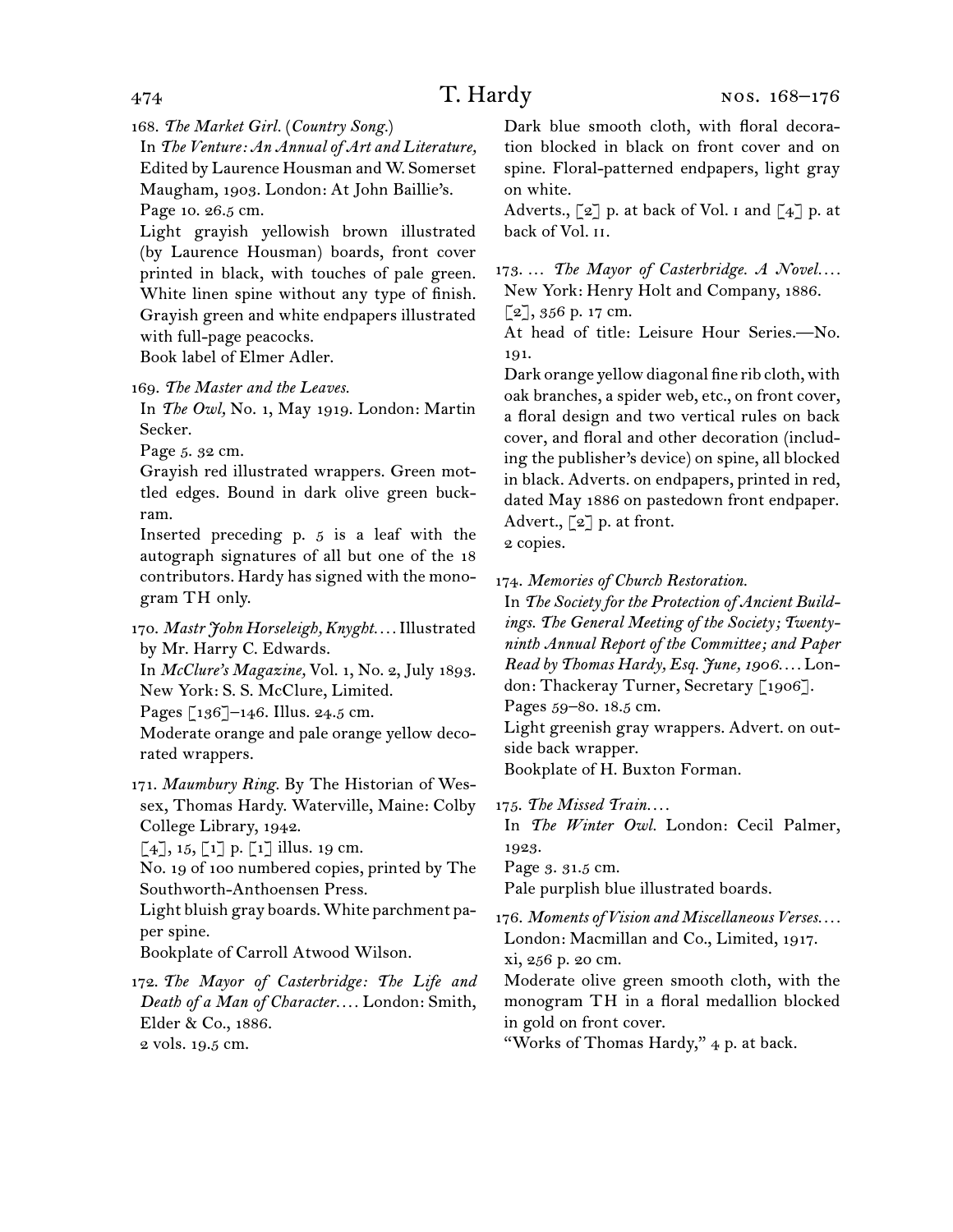177. … ———*. . . .* [London]: Paradine in association with Magdalene College, Cambridge, 1978.

 $\lceil 2 \rceil$  p., blank leaf,  $\lceil 5 \rceil$  p., 10, 201 leaves. 29 cm. Introduction, by Robert Gittings, [2] p.; Bibliographical Note, by James Gibson, [3] p.

"This facsimile of *Moments of Vision and Miscellaneous Verses* is taken from the original manuscript in the Old Library, Magdalene College, Cambridge. It has been photographed and printed by The Scolar Press at Ilkley in Yorkshire and bound by Weatherby Woolnough at Wellingborough in Northamptonshire. This edition is limited to 200 copies of which this is number [in manuscript:] 26. Walter Hamilton. [in type:] Walter Hamilton Master." Dark blue morocco. Marbled endpapers. A.e.g. In a lighter blue smooth cloth slip-in case.

178. *Mute Opinion*.

In *The Living Age,* Vol. 232 (Seventh Series, Vol. 14), No. 3012, March 29, 1902. Boston: The Living Age Company.

Page 824. 25 cm.

Moderate yellowish pink illustrated wrappers.

179. *News for Her Mother. A Poem. . . .*

In *The Dorset Year-Book,* 1922. London: The Society of Dorset Men in London.

Pages 3–4. 24 cm.

Light greenish blue wrappers, printed in dark blue, with an illustration, dark blue on white, mounted on outside front wrapper.

180. *Night in a Suburb* (*Near Tooting Common* )*. . . .*

In *Harper's Monthly Magazine,* Vol. 124, No. 739, Dec. 1911. New York: Harper & Brothers. Page [92]. 25 cm.

Bright red wrappers, printed in gold.

181. *No Bell-Ringing: A Ballad of Durnover. . . .* [Dorchester: Printed for Mrs. Thomas Hardy, 1925.]

 $\lceil 7 \rceil$  p. Illus. 24 cm.

"Twenty-five copies printed for Mrs. Thomas Hardy by Henry Ling, Dorchester, February 28th, 1925. This is No. [in manuscript:] One. F.E.H."

Grayish blue wrappers, with the monogram TH embossed in black on front wrapper.

Inscribed by Hardy on t.p.: Thomas Hardy.

182. Copy 2.

No. 2 [*sic* ].

Inscribed on t.p. in Mrs. Hardy's hand: To Mr Howard Bliss. from T.H. & F.E.H. March 1925.

183. Copy 3.

No. Twenty-five.

Inscribed by Hardy on t.p.: Thomas Hardy.

184. *Notes on "The Dynasts". . . .* In Four Letters to Edward Clodd. Edinburgh: Printed for Private Circulation Only By The Dunedin Press, Limited, 1929.

 $15, 1$ ] p. 23 cm.

"Printed for Thomas J. Wise*. . . .* Edition limited to Twenty Copies. [in manuscript:] No. 5. Thos. J. Wise."

Very pale green wrappers.

Inscribed by Wise on halftitle: For Howard Bliss from his Friend Thos. J. Wise.

185. Copy 2. No. 11.

*The Old Clock.*

See Swain, Charles, under miscellanea, No. 426.

186. *Old Mrs. Chundle. A Short Story. . . .* New York: Crosby Gaige, 1929.

 $[5]$ , 26,  $[1]$  p., 1 leaf. 22 cm.

"… 742 copies have been printed on Zanders hand-made paper, and 13 on gray French Ingres paper, by D. B. Updike, The Merrymount Press, Boston, January, 1929. Of these, 700 copies, numbered from 1 to 700, inclusive, are for sale, and will be distributed by Random House. This is copy number [in manuscript:] 204."

White boards, with a wallpaper-style pattern—vertical bands of flowers and other decoration—in moderate reddish brown and very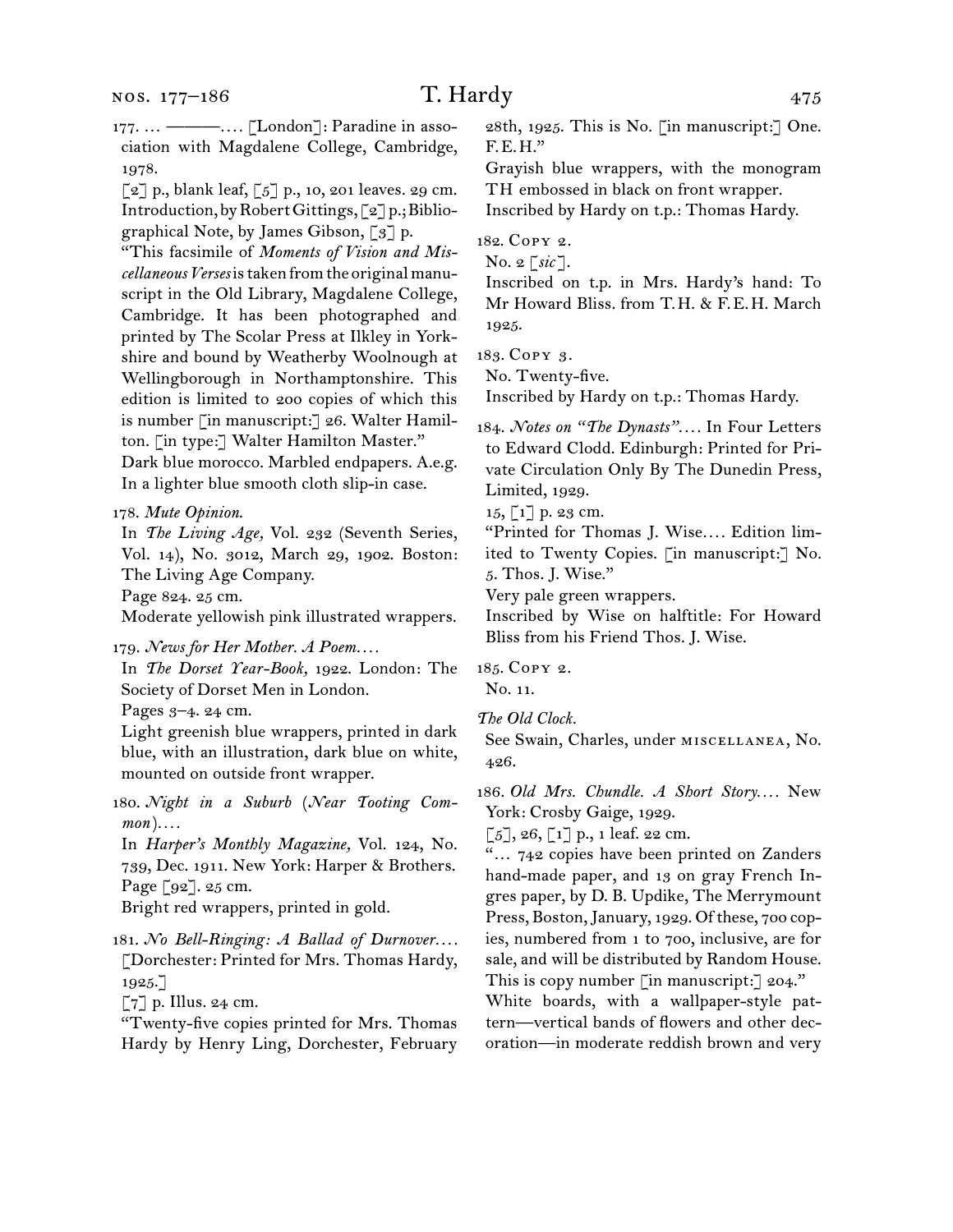dark yellowish green. Very dark yellowish green smooth cloth spine, blocked in gold.

187. Copy 2.

On gray French Ingres paper. "This is copy number [in manuscript:] out of series."

Grayish green curl marbled cloth. Dark purplish blue solid-colored smooth cloth spine, blocked as Copy 1.

188. *On an Invitation to the United States. . . .*

In *The Southern Review,* Vol. 6, No. 1, Summer 1940 (Thomas Hardy Centennial Issue). University, Louisiana: Louisiana State University Press.

Page 1. 26.5 cm.

Pale orange yellow decorated wrappers, printed in black and red.

189. *One Rare Fair Woman: Thomas Hardy's Letters to Florence Henniker, 1893–1922.* Edited by Evelyn Hardy and F. B. Pinion. [London and Basingstoke]: Macmillan [1972].

xl p., 1 leaf, 221 p. Front., plates, illus. 22 cm. Strong blue smooth cloth. Top edges stained light yellowish brown.

190. *Our Exploits at West Poley. . . .* With an Introduction by Richard L. Purdy. London, New York, Toronto: Geoffrey Cumberlege, Oxford University Press, 1952.

xii, 97, [1] p., 1 leaf. Illus. 19.5 cm.

Engravings printed in blue.

"Of this first edition in book form … published in September 1952 with wood engravings by Lynton Lamb one thousand and fifty copies have been printed of which 1000 are for sale. This is copy No. [in manuscript:] 862."

Pale blue smooth cloth. Patterned endpapers, pale blue on yellowish gray.

191. ———*. . . .* Illustrated by Lynton Lamb. [London]: Geoffrey Cumberlege, Oxford University Press, 1952.

 $[7]$ , 109,  $[1]$  p. Front., illus. 20.5 cm.

Lamb's illustrations for this edition are entirely different from those of the preceding edition.

"The first (limited) edition in book form … was published in September 1952. The present edition was first published in October 1952." Very deep red buckram.

192. The Oxen.... Published in "The Times," 24th December, 1915. Reprinted at Hove, 28th December, 1915.

Page  $\lceil 1 \rceil$ , title; p.  $\lceil 2 \rceil$ , blank; p.  $\lceil 3 \rceil$ , the poem; p. [4], blank. 20.5 cm.

On outside front wrapper: (Private Circulation Only).

Medium gray wrappers.

193. ———*. . . .*

Page [1]: Christmas Greetings from Carroll A. Wilson, 1937. 2 Horatio Street, New York City. Page [2], The Oxen; p. [3], reproduction of a letter from Hardy to Gosse, dated 2.4.98; p. [4], a note on the letter. 20 cm.

Leaflet with deckle edges, printed in black with headlines on p.  $\lceil 1 \rceil$  and  $\lceil 2 \rceil$  in orange. Unbound.

194. *A Pair of Blue Eyes. A Novel....* London: Tinsley Brothers, 1873.

3 vols. 19.5 cm.

Dark yellowish green diagonal fine rib cloth, blocked in black.

Bookplate of Carroll Atwood Wilson.

195. Copy 2.

Dark red sand cloth, same blocking in black. Adverts., March 1873, 15,  $\lceil 1 \rceil$  p. at back of Vol. iii.

196. Copy 3.

Dark grayish purple sand cloth, same blocking in black.

Adverts. as in Copy 2.

## 197. Copy 4.

Strong purplish blue diagonal fine straightgrain morocco cloth, different blocking in black on front cover, in blind on back cover, spine blocked in gold. Chapman and Hall adverts. on endpapers.

No advertisement catalogue.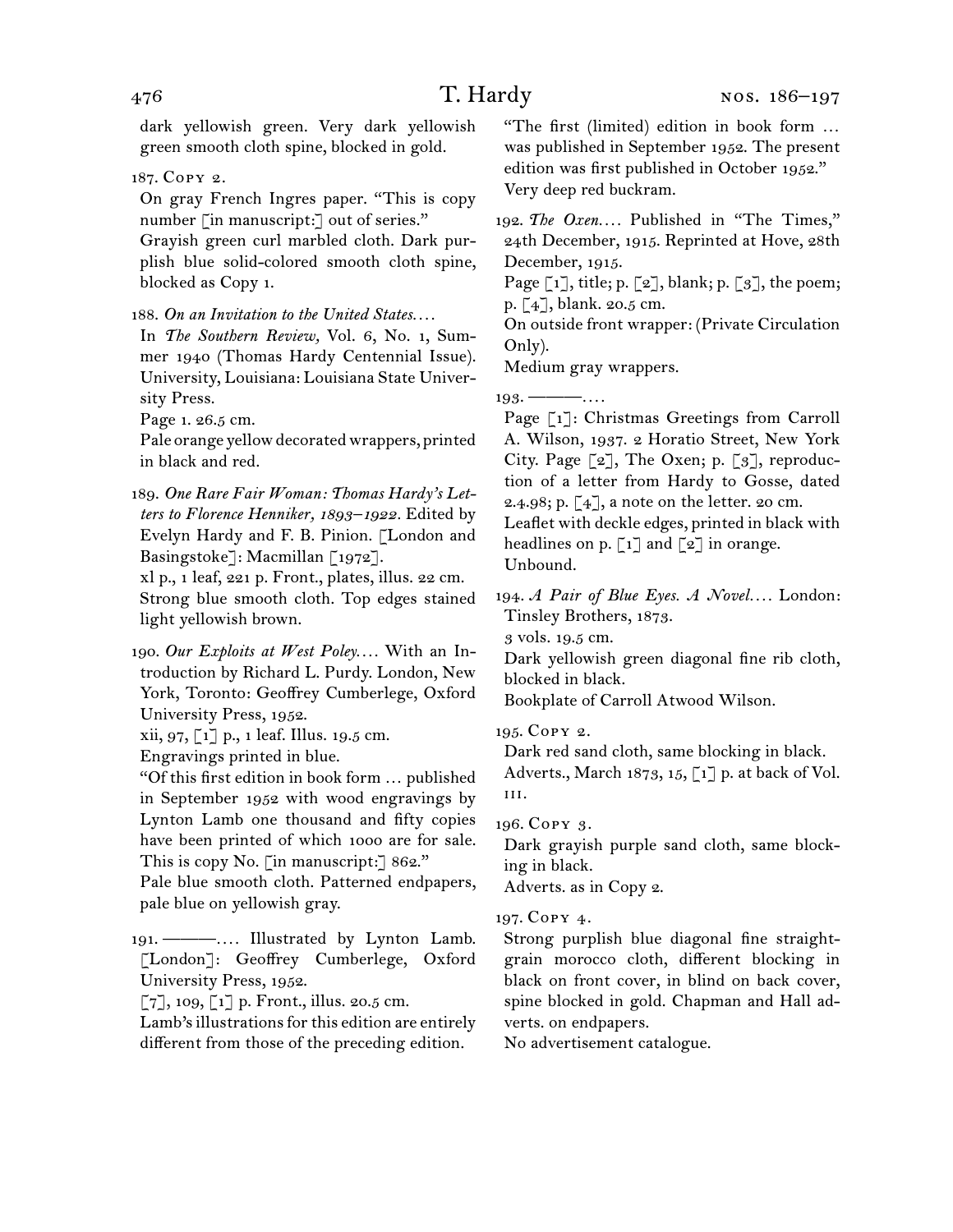198. Copy 5.

Vivid purplish blue sand cloth; blocking, in black on front cover, in blind on back cover, in gold on spine, differs from all other copies. No imprint at foot of spine. Plain endpapers. No advertisement catalogue.

199. Copy 6.

18.5 cm.

Grayish reddish brown vertical dotted-line cloth, with an ivy vine blocked in blind on front cover. Title and volume designation only on spine. Plain endpapers.

No advertisement catalogue.

Signature in pencil of Creighton Spencer on pastedown front endpaper of each volume.

200. … ———*. . . .* New York: Holt & Williams, 1873.

[4], 390 p. 17 cm.

At head of title: Leisure Hour Series.

White buckram, covers and spine blocked in black. Adverts. on endpapers, printed in red, dated July 26, 1873 on pastedown front endpaper.

Inscription on front flyleaf dated Aug. 28th 1873.

201. *The Personal Notebooks of Thomas Hardy with an appendix including the unpublished passages in the original typescripts of The Life of Thomas Hardy.* Edited, with Introductions and Notes, by Richard H. Taylor*. . . .* [London and Basingstoke: The Macmillan Press Ltd, 1978.] xxxii, 301 p. 22 cm.

Dark blue buckram. Top edges stained blue.

202. *The Pine-Planters. . . .*

In *The Cornhill Magazine,* No. 84, New Series, June 1903. London: Smith, Elder, & Co. Pages [721]-722. 22.5 cm. Strong orange yellow illustrated wrappers.

In *The Society of Dorset Men in London, The Year Book 1916–7.* London: Hon. Secretary. Page [2]. 24 cm.

Light brown illustrated wrappers, printed in brown and green.

204. *The Place on the Map: A Poor Schoolmaster's Story. . . .*

In *The English Review,* Vol. 15, No. 2, Sept. 1913. London.

Pages 161–162. 24.5 cm.

Moderate greenish blue wrappers.

205. *The Play of 'Saint George.'* As Aforetime Acted by the Dorsetshire Christmas Mummers. Based on the Version in 'The Return of the Native,' and Completed from Other Versions, and from Local Tradition. Collocated and Revised by Thomas Hardy. [Cambridge: Printed for private circulation by Florence Emily Hardy, 1921.]

1 prel. leaf, 8 p., 1 leaf. 19 cm.

"Twenty-five copies printed for private circulation by Florence Emily Hardy at the University Press, Cambridge, April 1921. This is No. [in manuscript:] 17. F.E.H."

Grayish green wrappers.

Bookplate of B. George Ulizio.

206. Copy 2. No. 19.

207. *The Play of St. George.* As Aforetime Acted by the Dorsetshire Christmas Mummers. Based on the version in "The Return of the Native." And completed from other versions and local tradition By Thomas Hardy. Together with a Modernized Version By Roger S. Loomis. New York City: Samuel French; London: Samuel French, Ltd. [c1928].

 $\lceil 3 \rceil$ –36 p. 19.5 cm.

"Version by Thomas Hardy," p. [13]–23; "Modernized Version By Roger S. Loomis," p.  $\lceil 25 \rceil - 36.$ 

"The present, of which 1,000 copies are printed, constitutes the first published edition."

Gold decorated wrappers, printed in black with decoration in red.

2 copies.

<sup>203.</sup> *The Pity of It. . . .*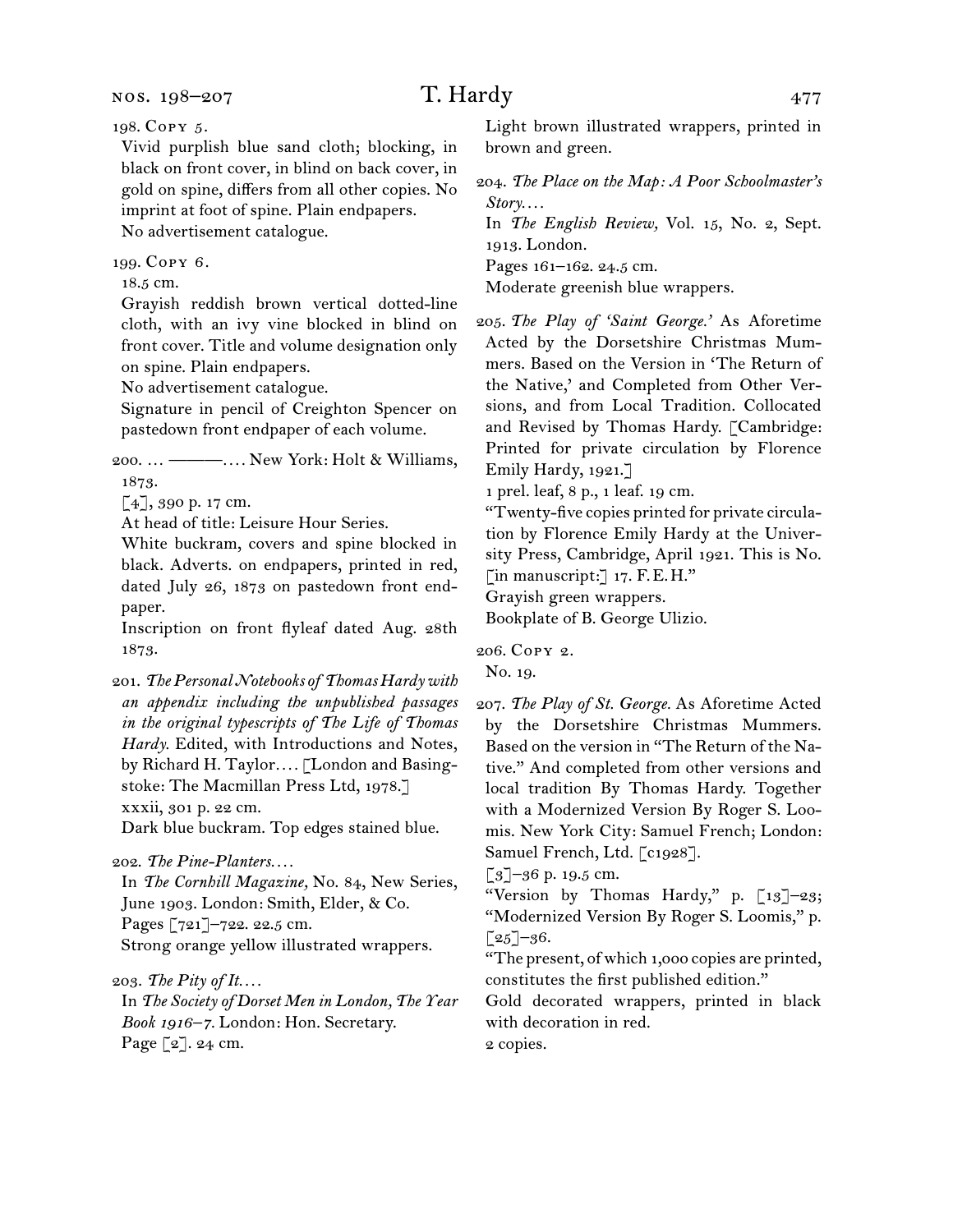208. … *Plots for Five Unpublished Short Stories.* Found amongst the Max Gate papers by Miss Evelyn Hardy and published by permission of the Trustees of the Hardy Estate.

In *The London Magazine,* Vol. 5, No. 11, Nov. 1958. Tadworth: William Heinemann Ltd. Pages  $33-45$ . 2 portraits of Hardy. 21.5 cm.

"Editor's Note," signed E.H. [Evelyn Hardy], p. 33–34; text of plots, p. 35–45.

Wrappers; the front wrapper and spine in reddish brown, the back wrapper in white.

209. *The Pocket Thomas Hardy: Being Selections from the Wessex Novels and Poems of Thomas Hardy.* Made by Alfred H. Hyatt. London: Chatto & Windus, 1906.

 $\left[\text{iii}\right]$ –viii, 311,  $\left[\text{1}\right]$  p. 13.5 cm.

T.p. printed in black and red.

Very deep red flexible textured leather, similar to morocco, front cover and spine blocked in gold. T.e.g.

Adverts., p. [i]–[ii] at front.

210. Copy 2.

Grayish blue buckram, front cover and spine blocked in gold as Copy 1. T.e.g. Adverts. as in Copy 1.

211. *Poems of the Past and the Present. . . .* [London and New York: Harper & Brothers, 1902.]

xi, 260, [2] p. 20.5 cm.

Halftitle: Thomas Hardy's Works. Poems of the Past and the Present.

Blackish green vertical rib cloth, with the monogram TH in a floral medallion blocked in gold on front cover, spine blocked in gold. T.e.g.

212. Copy 2.

20 cm.

White smooth cloth, same blocking in gold. Bevelled boards. A.e.g.

Bookplate of MHM Capes.

213. … *A Prefatory Note. . . .* [n.p., n.d.] Single sheet, printed on one side. 26 cm. At head of title: "A Dull Day in London" by Dora Sigerson Shorter.

"Twelve copies only."

Privately printed by Clement Shorter, probably in 1920. See Purdy, p. 210–211. Unbound.

214. *The Profitable Reading of Fiction.*

In *The Forum,* Vol. 5, No. 1, March 1888. New York: The Forum Publishing Co. [etc.]. Pages [57]–70. 23 cm.

Pale yellowish pink wrappers.

Inscription on outside front wrapper: Hardy First edition. Not elsewhere reprinted. (Aug. 1920) PL [Paul Lemperly].

Subsequent to the inscription, the article was "Reprinted in *Life and Art* (New York, 1925), pp. 56–74."—Purdy, p. 298.

215. *The Return of the Native. . . .* London: Smith, Elder, & Co., 1878.

3 vols. Front. in Vol. i. 19 cm.

The frontispiece, "Sketch Map of the Scene of the Story," was drawn by Hardy.

Grayish brown diagonal fine rib cloth, front cover blocked in black, back cover in blind with a double rule border, spine blocked in black and gold. Primary binding. See Purdy, p 24–25.

Adverts., [2] p. at back of Vol. II. Bookplate of Herbert S. Leon.

# 216. Copy 2.

Primary binding.

Inscribed by Hardy on halftitle of Vol. i: Thomas Hardy.

Inscribed on free front endpaper of each vol.: J. S. Udal Inner Temple.

With marginal annotations and markings by Udal.

Bookplate of Carroll Atwood Wilson.

The Hardy TLs of 9th November, 1918, inserted in this copy when it was in the Wilson collection, has been removed to the Parrish Collection manuscript file, while the inserted Hardy ALS of 13.11.1918 is now in the Robert H. Taylor Collection, Princeton University Library.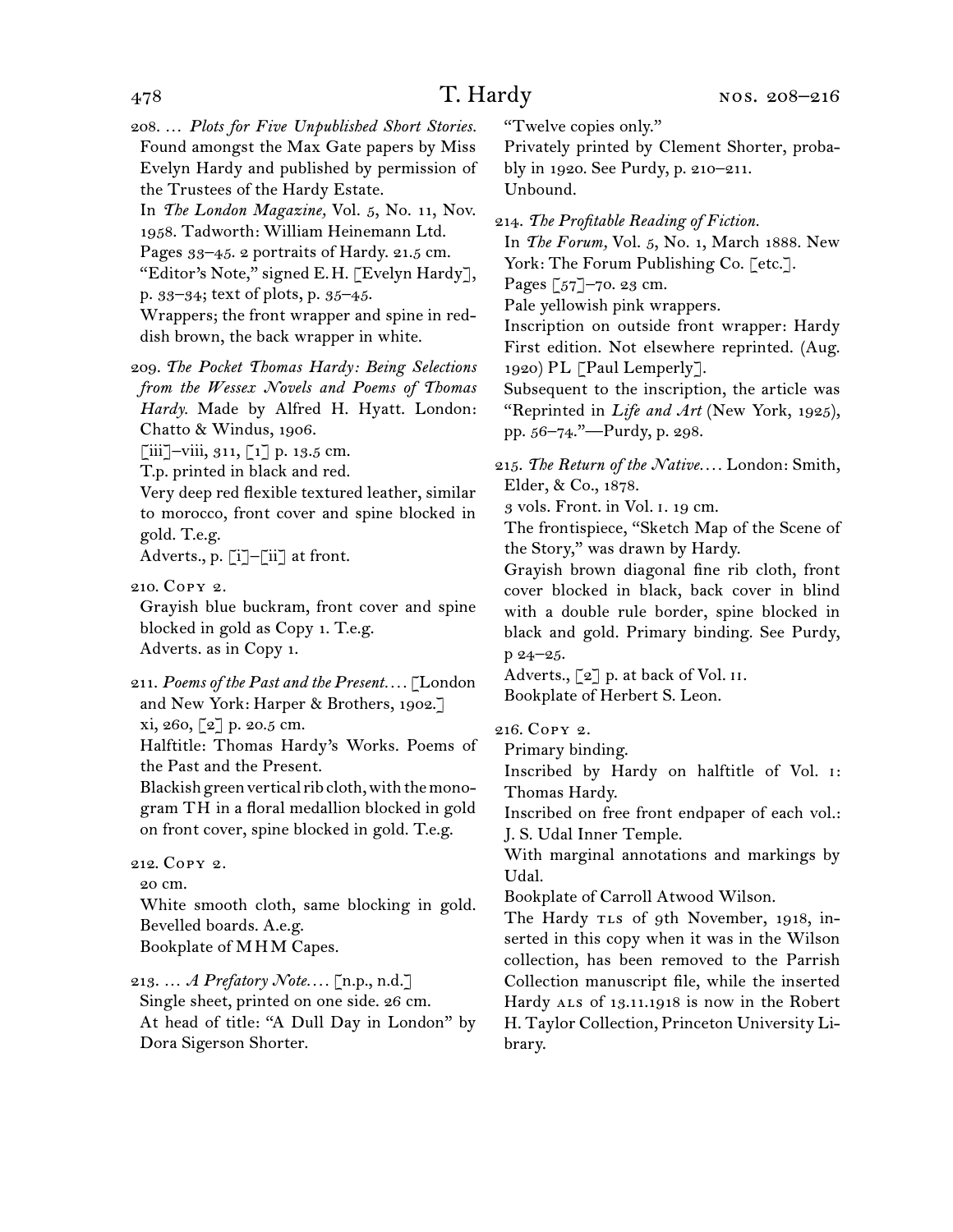| 217.  ———— New York: Henry Holt and<br>Company, 1878.<br>x, 465 p. Front. 17 cm.<br>At head of title: Leisure Hour Series.-No.<br>103.                                                                                                                                               | Pages 389-391, 405-407, 426-427, 437-439,<br>458–459, 474–475, 490–491. Illus. 42.5 cm.<br>With 3 of the illustrations by C. S. Reinhart.<br>No wrappers; unstitched.                                                                                                                                     |
|--------------------------------------------------------------------------------------------------------------------------------------------------------------------------------------------------------------------------------------------------------------------------------------|-----------------------------------------------------------------------------------------------------------------------------------------------------------------------------------------------------------------------------------------------------------------------------------------------------------|
| "Author's Edition."<br>White buckram, covers and spine blocked in<br>black. Adverts. on endpapers, printed in red,<br>dated Dec. 10, 1878 on pastedown front end-<br>paper.<br>Inscribed on p. [i]: Edith S. Appleton [and in<br>another hand: J Wm Sumner Appleton. Boston<br>1904. | 222.  The Romantic Adventures of a Milkmaid.<br>A Novel Illustrated New York: Harper<br>& Brothers $\lceil 1883 \rceil$ .<br>23 p. Illus. 29.5 cm.<br>At head of title: Harper's Franklin Square Li-<br>brary. Number 322. [June 29, 1883.]<br>With the 4 full-page illustrations by C. S. Rein-<br>hart. |
|                                                                                                                                                                                                                                                                                      | No wrappers; stapled.                                                                                                                                                                                                                                                                                     |
| 218. Copy 2.                                                                                                                                                                                                                                                                         | Adverts., [9] p. at back.                                                                                                                                                                                                                                                                                 |
| Dark orange yellow diagonal fine rib cloth,                                                                                                                                                                                                                                          | Stamped on t.p.: Library of Congress Copy-                                                                                                                                                                                                                                                                |
| with oak branches, a spider web, etc., on front                                                                                                                                                                                                                                      | right. Jun. 30 1883 No. [none entered] City of                                                                                                                                                                                                                                                            |
| cover, a floral design and two vertical rules                                                                                                                                                                                                                                        | Washington.                                                                                                                                                                                                                                                                                               |
| on back cover, and floral and other decoration                                                                                                                                                                                                                                       |                                                                                                                                                                                                                                                                                                           |
| (including the publisher's device) on spine, all                                                                                                                                                                                                                                     | 223. ——— New York: John W. Lovell Com-                                                                                                                                                                                                                                                                    |
| blocked in black.                                                                                                                                                                                                                                                                    | pany [1883].                                                                                                                                                                                                                                                                                              |
|                                                                                                                                                                                                                                                                                      | 91 p. 18.5 cm.                                                                                                                                                                                                                                                                                            |
| 219. Revenge Is Sweet: Two Short Stories With                                                                                                                                                                                                                                        | Light yellowish brown illustrated wrappers,                                                                                                                                                                                                                                                               |
| an Introduction on Hardy's Uncollected Tales                                                                                                                                                                                                                                         | printed in brown and red. On outside front                                                                                                                                                                                                                                                                |
| by Carl J. Weber. Waterville, Maine: Colby                                                                                                                                                                                                                                           | wrapper: Lovell's Library. Vol. 4, No. 157, Aug.                                                                                                                                                                                                                                                          |
| College Library, 1940.                                                                                                                                                                                                                                                               | 7, 1883.                                                                                                                                                                                                                                                                                                  |
| 61, [2] p. 16 cm.                                                                                                                                                                                                                                                                    | Adverts., $\left[\begin{smallmatrix} 4 \end{smallmatrix}\right]$ p. at front.                                                                                                                                                                                                                             |
| "Of this first edition twenty-five numbered                                                                                                                                                                                                                                          |                                                                                                                                                                                                                                                                                                           |
| copies have been printed, of which this copy is<br>number [in manuscript:] 3."                                                                                                                                                                                                       | 224.  ——— New York: George Munro,<br>1883.                                                                                                                                                                                                                                                                |
| Dark blue vertical rib cloth.                                                                                                                                                                                                                                                        | 18 p. 30.5 cm.                                                                                                                                                                                                                                                                                            |
|                                                                                                                                                                                                                                                                                      | Cover title. At head of title: The Seaside Li-                                                                                                                                                                                                                                                            |
| 220. The Romantic Adventures of a Milkmaid                                                                                                                                                                                                                                           | brary. Vol. 83, No. 1686. July 14, 1883.                                                                                                                                                                                                                                                                  |
| In The Graphic, Summer Number, 1883. Lon-                                                                                                                                                                                                                                            | No wrappers; stitched.                                                                                                                                                                                                                                                                                    |
| don.                                                                                                                                                                                                                                                                                 | Adverts., most of p. 18, v, [1] p. at back.                                                                                                                                                                                                                                                               |
| Pages 4-5, 8-9, 12-13, 16, 19-25, 31. Illus. 42.5                                                                                                                                                                                                                                    |                                                                                                                                                                                                                                                                                                           |
|                                                                                                                                                                                                                                                                                      | 225. — —  New York: George Munro's                                                                                                                                                                                                                                                                        |
| cm.                                                                                                                                                                                                                                                                                  | Sons [1893?].                                                                                                                                                                                                                                                                                             |
| The 4 full-page illustrations are by C. S. Rein-                                                                                                                                                                                                                                     | 90 p. 18.5 cm.                                                                                                                                                                                                                                                                                            |
| hart.                                                                                                                                                                                                                                                                                | Date of publication unclear. "No. 139. Issued                                                                                                                                                                                                                                                             |
| White illustrated wrappers, printed in brown,                                                                                                                                                                                                                                        | Daily.-Dec. 15, 1883." appears at head of                                                                                                                                                                                                                                                                 |
| blue, red, and black.                                                                                                                                                                                                                                                                | outside front wrapper. "Copyrighted by Geo                                                                                                                                                                                                                                                                |
|                                                                                                                                                                                                                                                                                      | Munro 1893" appears at foot of outside front                                                                                                                                                                                                                                                              |
| 221. — $ \dots$ .                                                                                                                                                                                                                                                                    | wrapper, although the copyright may pertain                                                                                                                                                                                                                                                               |
| In <i>Harper's Weekly</i> , Vol. 27, Nos. 1383–1389,                                                                                                                                                                                                                                 |                                                                                                                                                                                                                                                                                                           |
| June 23-Aug. 4, 1883. New York: Harper &                                                                                                                                                                                                                                             | to the cover design and not to the novel at all.                                                                                                                                                                                                                                                          |
| Brothers.                                                                                                                                                                                                                                                                            | The adverts. are dated 1896.                                                                                                                                                                                                                                                                              |
|                                                                                                                                                                                                                                                                                      |                                                                                                                                                                                                                                                                                                           |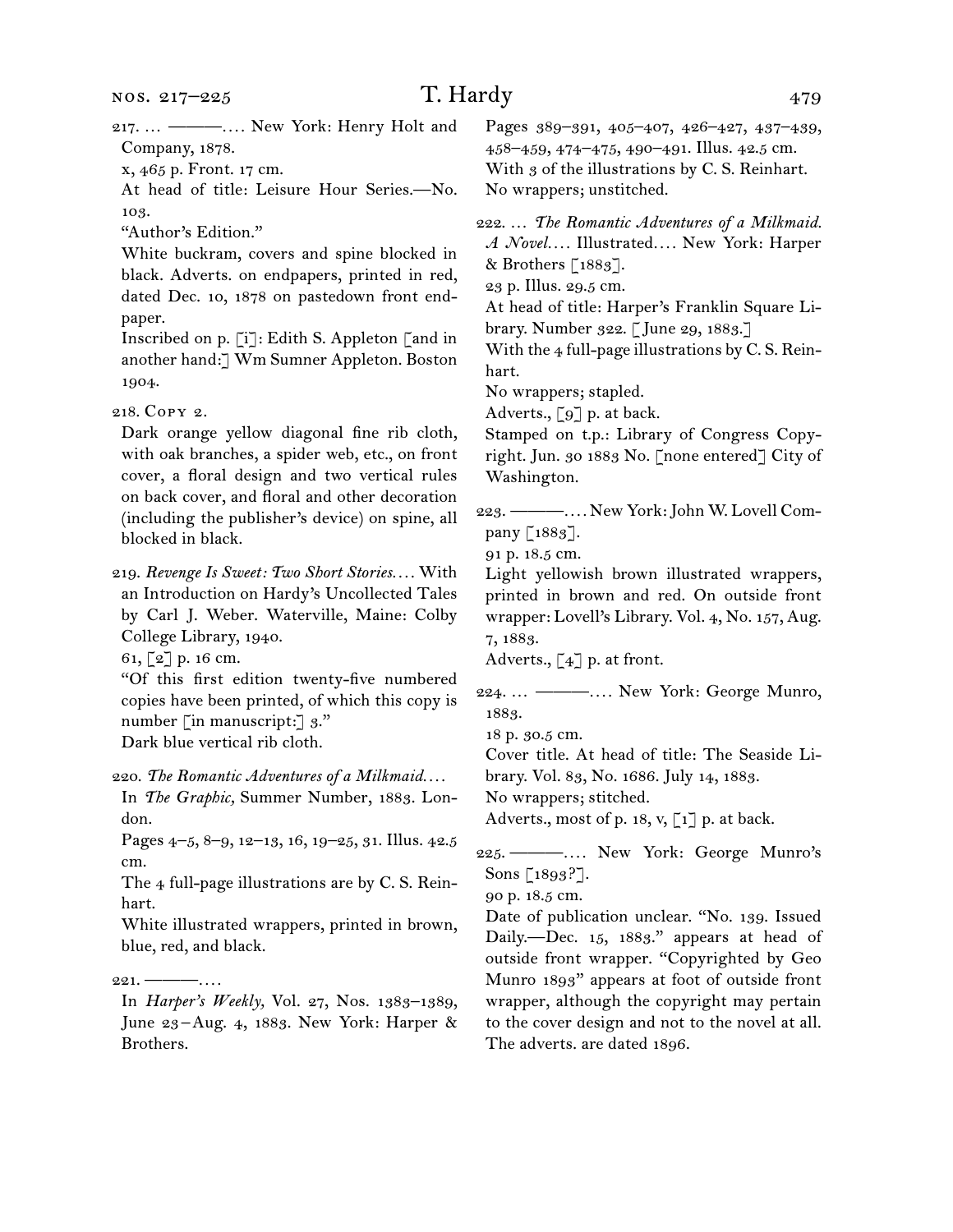White illustrated wrappers, printed in blue. On outside front wrapper: No. 139. Seaside Library. Pocket Edition. Adverts. on inside front and inside and outside back wrappers.

Adverts., [1] p. at front. Adverts., [2] p., "The Seaside Library, Pocket Edition," Feb. 1, 1896,  $\lceil 3 \rceil$ –30 p., and other adverts., 5,  $\lceil 1 \rceil$  p., at back.

In case with bookplate of Jerome Kern.

226. ———*. . . .* New York: George Munro's Sons [1896].

90 p. 18.5 cm.

Moderate orange yellow wrappers. On outside front wrapper: No. 83. Jan. 9, 1896. Munro's Library of Popular Novels. Adverts. on inside front and inside and outside back wrappers. Adverts., [6] p. at back.

227. *The Sailor's Mother.*

In *The Anglo-Italian Review,* Vol. 2, No. 5, Sept. 1918. London: Constable & Co., Ltd. Page 1. 20.5 cm. Light yellow green wrappers.

228. *The Satin Shoes; A Quiet Tragedy. . . .*

In *Harper's Monthly Magazine,* Vol. 120, No. 716, Jan. 1910. New York and London: Harper & Brothers.

Pages [165]–167. Illus. 25 cm.

The two illustrations are by F. Walter Taylor. Light yellowish brown illustrated wrappers.

229. *Satires of Circumstance. Lyrics and Reveries. With Miscellaneous Pieces. . . .* London: Macmillan and Co., Limited, 1914.

ix, 230 p. 19.5 cm.

Moderate olive green smooth cloth, with the monogram TH in a floral medallion blocked in gold on front cover.

Adverts., [2] p. at back.

Bookplate of Harry Glemby.

230. ———*. . . .* London: Macmillan and Co., Limited, 1919. ix, 230 p. 17.5 cm. Text on t.p. framed by purple rules.

Halftitle: Macmillan's Pocket Hardy. Satires of Circumstance.

"First Edition 1914 … Pocket Edition 1919." Dark purplish red smooth cloth, front cover blocked in gold and blind, spine blocked in gold. T.e.g.

231. … *Selected Letters.* Edited by Michael Millgate. Oxford: Clarendon Press, 1990. xxvii, 433 p. Front. 22 cm. Dark blue buckram, spine blocked in gold.

232. *Selected Poems of Thomas Hardy. . . .* London: Macmillan and Co., Limited, 1916. ix, 214 p. 16 cm. Halftitle: Golden Treasury Series. Selected Poems of Thomas Hardy.

Dark blue smooth cloth, front cover blocked in gold.

Adverts., 2 p. at back.

Embossed on t.p.: Presentation Copy.

233. *Selected Poems of Thomas Hardy with Portrait & Title Page Design Engraved on the Wood by William Nicholson.* London, Liverpool and Boston: Philip Lee Warner, Publisher to the Medici Society Ltd., 1921.

x, 144 p., 2 leaves. Front. 23.5 cm.

Series halftitle: The Riccardi Press Books.

"Of this edition … have been printed in the Riccardi fount on hand-made Riccardi Paper 1025 copies, of which 1000 only are for sale, and upon Vellum 14 copies, of which 12 are for sale. Paper copy Number [stamped:] 43."

Pale blue boards. Light grayish yellowish brown raw silk spine. Paper label on front cover and on spine, with an extra set of labels tipped in on verso of final leaf. T.e.g.; fore and bottom edges deckled.

234. Copy 2.

23 cm.

"Vellum copy Number [in manuscript:] 12." Frontispiece signed in manuscript by the artist: Nicholson. And by the author: Thomas Hardy.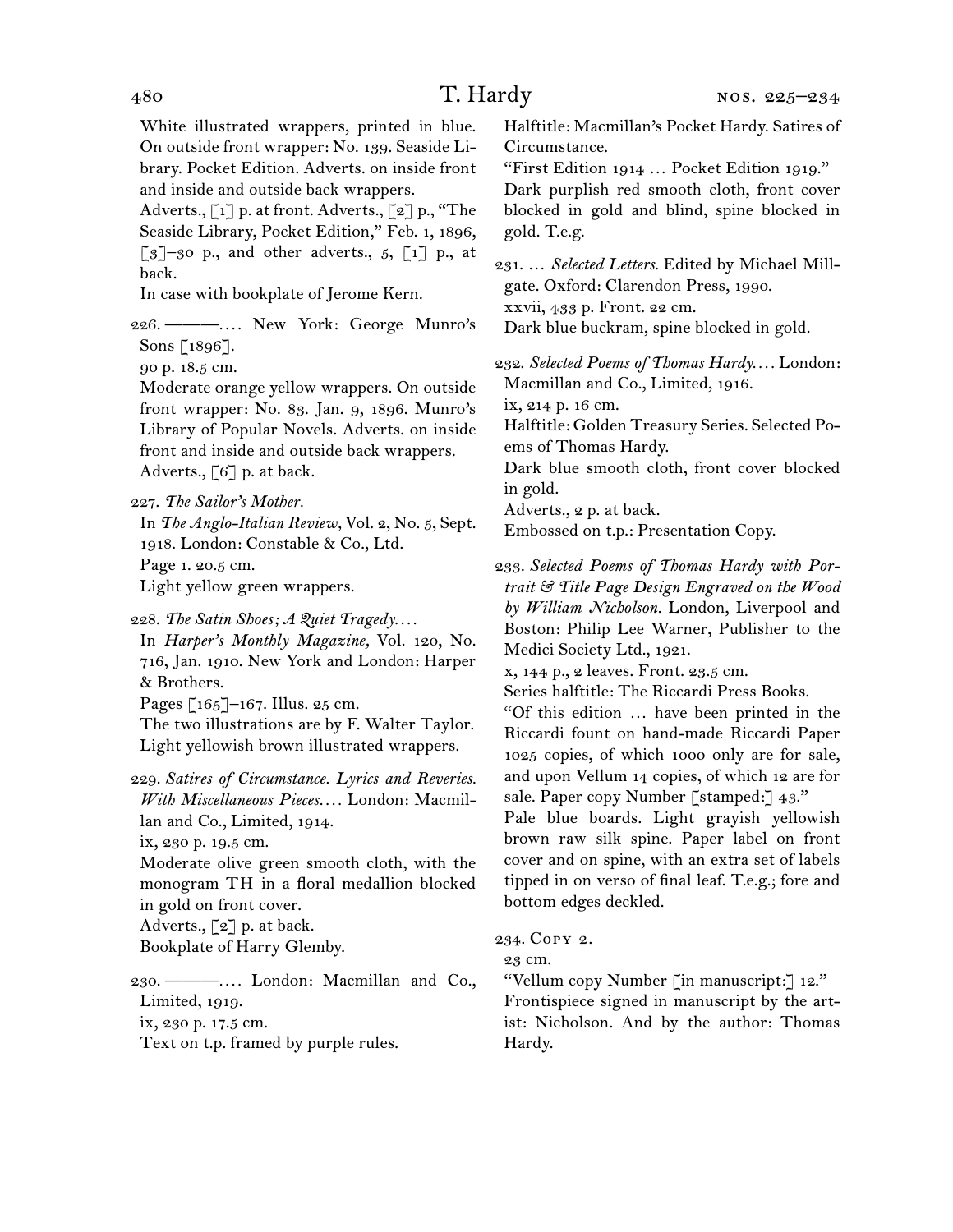| Flexible vellum, with a pair of dark olive cloth<br>ties. T.e.g.                | xi., p. 78, 1890.) Dorchester: "Dorset County<br>Chronicle" Printing Works, 1890.              |
|---------------------------------------------------------------------------------|------------------------------------------------------------------------------------------------|
| 235. Chosen Poems of Thomas Hardy. London:<br>Macmillan and Co., Limited, 1929. | 4 p. 21.5 cm.<br>Cover title.<br>Light greenish gray wrappers.                                 |
| xi, 277 p. 15.5 cm.                                                             |                                                                                                |
| Illustrated t.p.                                                                | 240 Some Unpublished Poems by Thomas                                                           |
| Halftitle: Golden Treasury Series. Chosen Po-                                   | Hardy.                                                                                         |
| ems of Thomas Hardy.<br>"First published as 'Selected' Poems 1916               | In The London Magazine, Vol. 3, No. 1, Jan.<br>1956. London: Chatto & Windus Ltd.              |
| Second Edition under the title of Chosen                                        | Pages 28-39. Plate. 21.5 cm.                                                                   |
| Poems 1929."                                                                    | Edited with an introduction by Evelyn Hardy,                                                   |
| Greenish blue leather, front cover and spine                                    | p. 28–35. The five poems, p. 35–39.                                                            |
| blocked in gold. A.e.g. Blue, green, and purple                                 | Deep yellowish pink wrappers, printed in black                                                 |
| marbled endpapers.                                                              | and white.                                                                                     |
| "The Golden Treasury Series," [2] p. at back.                                   |                                                                                                |
| 236. The Short Stories of Thomas Hardy. London:                                 | 241. Song of the Soldiers [Printed for private<br>distribution by Clement Shorter, 1914.]      |
| Macmillan and Co., Limited, 1928.                                               | $[8]$ p. 23 cm.                                                                                |
| vii, 1076 p., 1 leaf. 19 cm.                                                    | "This is one of twelve copies printed for pri-                                                 |
| Very deep red buckram. Map of Wessex on end-                                    | vate distribution by Clement Shorter. It has                                                   |
| papers.                                                                         | been corrected by the author and is issued with                                                |
| Adverts., [2] p. at back.                                                       | his permission, September 12, 1914."                                                           |
| 237. Copy 2.                                                                    | Dark purple wrappers.                                                                          |
| 18.5 cm.                                                                        | Inscribed on t.p.: Paul Lemperly With Compts                                                   |
| Dark purplish blue flexible fine morocco, front                                 | of Clement Shorter Nov 19. 14.                                                                 |
| cover and spine blocked in gold. A.e.g. Map on                                  | $242.$ ——— Hove, 1914.                                                                         |
| endpapers as above.                                                             | Page $\lceil 1 \rceil$ , title; p. $\lceil 2 \rceil$ , blank; p. $\lceil 3 \rceil$ , the poem; |
| Adverts. as above.                                                              | p. [4], blank. 20.5 cm.                                                                        |
| 238. Some Letters on Hardy's 'Tess.' By Carl J.                                 | "Published in 'The Times' 9th September, Re-                                                   |
| Weber.                                                                          | printed at Hove by permission 16th Septem-                                                     |
| In The Journal of the Rutgers University Library,                               | ber."                                                                                          |
| Vol. 13, No. 1, Dec. 1949. New Brunswick, New                                   | The earlier of two almost identical editions,                                                  |
| Jersey: Associated Friends of the Library of                                    | with comma rather than period after "9th Sep-                                                  |
| Rutgers University.                                                             | tember". See Purdy, p. 158.<br>Unbound, as issued.                                             |
| Pages $\lceil 1 \rceil$ -6. Front. 24 cm.                                       |                                                                                                |
| Four letters from Hardy to Edward Clodd,                                        | 243. COPY 2.                                                                                   |
| with background and commentary by Weber.                                        | Numbered $44$ in pen-and-ink on p. $\lceil 1 \rceil$ .                                         |
| Deep red wrappers.                                                              | Unbound, as issued.                                                                            |
| 239. Some Romano-British Relics found at Max                                    | $244.$ ——— Hove, 1915.                                                                         |
| Gate, Dorchester. (Read at the Dorchester Meet-                                 | Leaf [1], title; leaves $2-3$ , the poem; leaf [4],                                            |
| ing, 1884; omitted from the Volume of that                                      | blank. 21 cm.                                                                                  |

date)*. . . .* (From "Proceedings" Dorset Natural History and Antiquarian Field Club, Vol. "Reprinted from the 'Times' of the 9th September, 1914."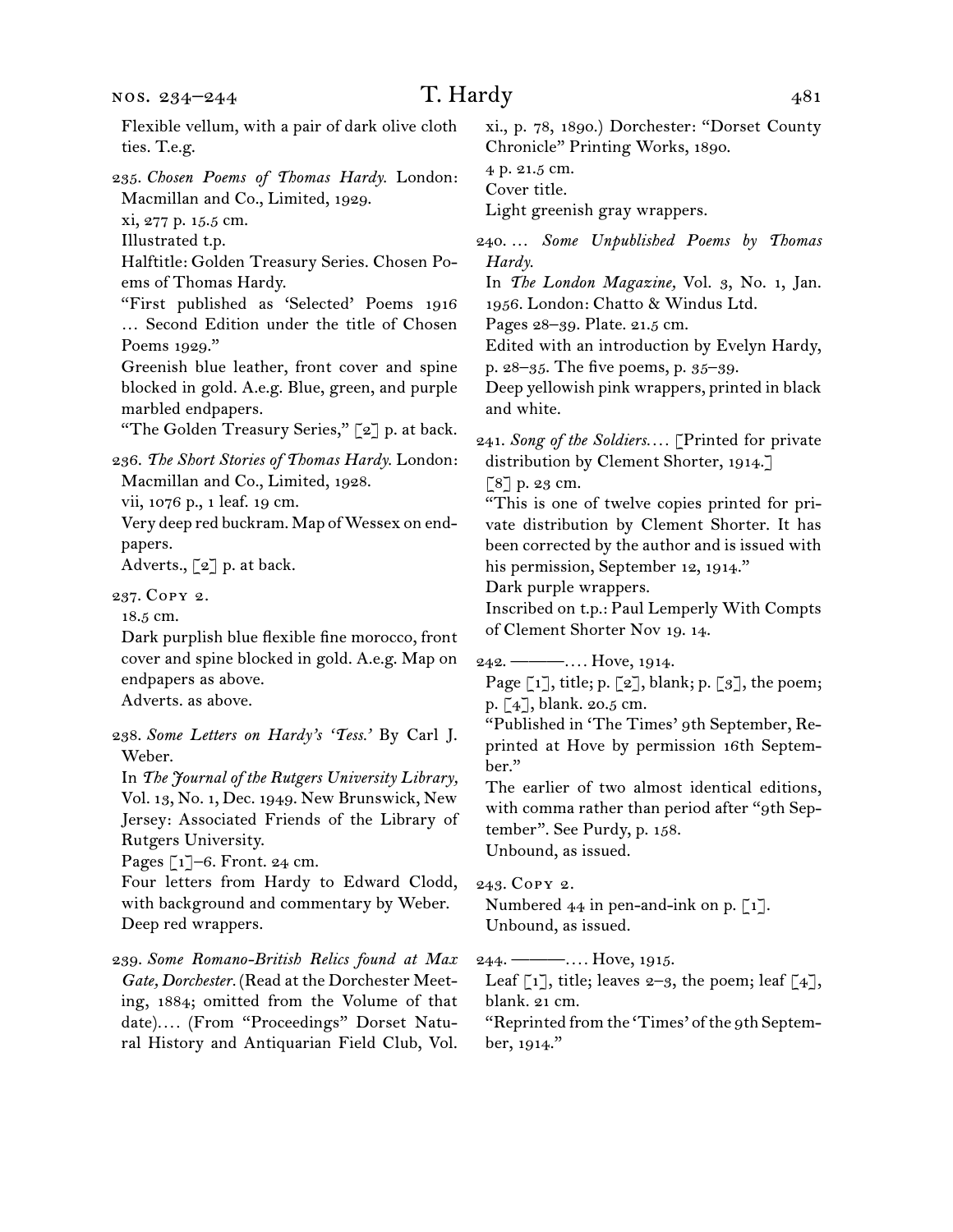Grayish brown decorated wrappers. Bookplate of Arthur M. Brown.

245. *The Souls of the Slain. . . .*

In *The Cornhill Magazine,* No. 46, New Series, April 1900. London: Smith, Elder, & Co. Pages [433]–436. 22.5 cm. Strong orange yellow illustrated wrappers.

246. *A Sunday Morning Tragedy. . . .* (circa 1860). In *The English Review,* Vol. 1, No. 1, Dec. 1908. London: Duckworth & Co. Pages 1–4. 24.5 cm. Moderate greenish blue wrappers.

247. *Talks with Thomas Hardy at Max Gate, 1920–1922.* By Vere H. Collins. Garden City, New York: Doubleday, Doran & Company, Inc., 1928.

 $xy, [1], 84, [1]$  p. 22.5 cm.

"First Edition."

Black buckram.

Inscribed in pencil on free front endpaper: H. St John Rumsey from the Author Vere H. Collins May 1928.

248. *Talks with Thomas Hardy.*

In *The Book League Monthly,* Vol. 1, No. 2, Dec. 1928. New York: The Book League of America, Inc.

Pages 180–185. 25 cm.

"Excerpts from *Talks with Thomas Hardy at Max Gate, 1920–22,* by Vere H. Collins, recently published by Doubleday Doran, New York*. . . .*"

Moderate reddish orange illustrated wrappers, printed in black and green.

249. *Tess in the Theatre: Two Dramatizations of Tess of the D'Urbervilles by Thomas Hardy; One by Lorimer Stoddard.* Edited, with an Introduction by Marguerite Roberts, Ph.D. Toronto: University of Toronto Press, 1950.

cviii, 225 p. Front., plates. 23.5 cm.

On verso of halftitle: University of Toronto. Department of English. Studies and Texts, No. 4.

"I. Hardy's Original Version  $(1894-5)$ ," p.  $\lceil 1 \rceil$ -72. "ii. Lorimer Stoddard (1897)," p. [73]– 129. "iii. Hardy's London Version (1925)," p.  $\lceil 131 \rceil$  – 203.

Deep red smooth cloth covers, deep red and black smooth cloth spine.

250. *Tess of the D'Urbervilles: A Pure Woman. Faithfully Presented. . . .* [London]: James R. Osgood, McIlvaine & Co<sup>[1891]</sup>.

3 vols. 19.5 cm.

Moderate yellowish brown smooth cloth, with two honeysuckle vines blocked in gold on front cover, spine blocked in gold. The blocking variant described by Purdy, p. 68, as being possibly a trial form. See Carl J. Weber, "Honeysuckles at Princeton; A Sororicidal Investigation," *The Princeton University Library Chronicle,* Vol. 19, No. 2, Winter 1958, p. 69–81, illus. The binding was designed by Charles Ricketts.

251. Copy 2.

Regular blocking.

Inscribed by Hardy on verso of halftitle of Vol. i: Thomas Hardy.

252. Copy 3.

Regular blocking.

A mixture of first impression (1891) and second impression (1892) signatures. See Purdy's footnote on this copy, p. 75.

253. ———*. . . .* [London]: James R. Osgood, McIlvaine & Co<sup>[1892]</sup>.

3 vols. 19.5 cm.

Moderate yellowish brown smooth cloth, with two honeysuckle vines blocked in gold on front cover, spine blocked in gold.

254. ———*. . . .* [London]: James R. Osgood, McIlvaine & Co [1892].

xii, 519, [1] p. Front. 19.5 cm.

"Preface to the Fifth Edition," signed T.H., p. vii–x.

Light grayish brown smooth flecked cloth, with front cover divided by three gold rules into six panels, inside one panel three flowers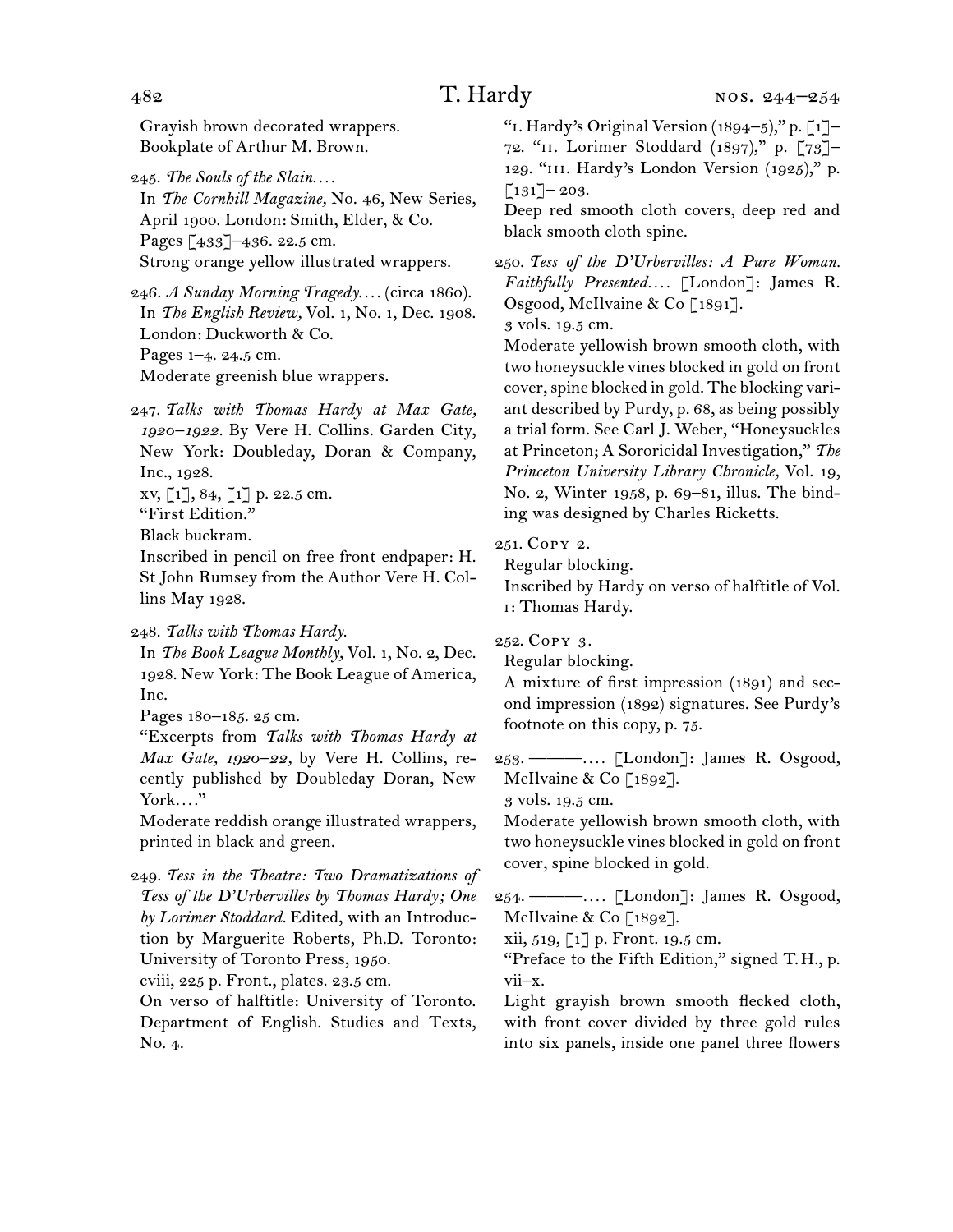### nos. 254–263

# T. Hardy 483

blocked in gold, spine blocked in gold. Inscribed by Hardy on flyleaf: To Chas Whibley: From Thomas Hardy. September. 1892. Book label: Sum Caroli Whibley.

255. ———*. . . .* Illustrated. New York: Harper & Brothers, 1892.

 $\lbrack 5 \rbrack, 421$  p. Front., plates. 19 cm.

Includes 11 illustrations by Hubert von Herkomer and others.

Moderate reddish brown smooth cloth, with scattered clover leaves blocked in black and a coat of arms and banner blocked in black and gold on front cover, and with scattered clover leaves blocked in black and an armorial device blocked in gold and black on spine. Free front endpaper and flyleaf torn out.

Adverts., [2] p. at back.

256. ———*. . . .* Illustrated. New and Revised Edition. New York: Harper & Brothers, 1892.

[5], 455 p. Front., plates. 19 cm.

Includes the same 11 illustrations.

Moderate reddish brown smooth cloth, blocked as above.

257. ———*. . . .* Illustrated. New and Completely Revised Edition. New York: Harper & Brothers, 1893.

xii, 457 p. Front., plates. 19 cm.

Includes the same 11 illustrations.

"Explanatory Note to the First Edition," signed T.H., November, 1891, p. [vii]. "Preface to the Fifth (English) Edition [Eighth American Edition]," signed T.H., July, 1892, p. [ix]–xii.

Moderate reddish brown smooth cloth, blocked as above.

258. ———*. . . .* [London]: Harper & Brothers, 1900.

144 p. 23 cm.

Vivid pink wrappers, printed in red. Adverts. on inside front and inside back wrappers.

Inscribed in Hardy's hand on verso of t.p.: With the author's kind regards: To Lady Dorothy Nevill: (who preferred this edition of the story) August: 1900.

Marginal correction of a typographical error on p. 108, presumably in Hardy's hand.

259. ———*. . . .* With Forty-one Wood Engravings by Vivien Gribble*. . . .* London: Macmillan and Co., Limited, 1926.

xiii, 507, [1] p. Front., plates, illus., folding map. 23 cm.

"This edition consists of fifteen hundred copies printed in August 1926."

Dark blue buckram. Bevelled boards. T.e.g.

260. … ———*. . . .* With Notes by Carl J. Weber.... New York and London: Harper & Brothers [c1935].

[4], vii–xx, [6], 548 p. Map. 20.5 cm.

At head of title: Harper's Modern Classics. Dark yellowish green fine buckram, spine blocked in black and gold.

## *Tess of the D'Urbervilles. Dutch*

261. *Tess. Roman.* Uit het Engelsch door Thomas Hardy. Amsterdam: Scheltens & Giltay  $[1934?].$ 

2 prel. leaves, 402 p., 1 leaf. 21.5 cm.

Pale orange yellow wrappers, printed in purple.

#### *Tess of the D'Urbervilles. French*

262. *. . . Tess D'Urberville.* Roman Traduit de l'Anglais par Madeleine Rolland*. . . .* Paris: Editions de la Sirène, 1924.

2 vols. 17 cm.

Yellowish white wrappers, printed in black and reddish purple. Adverts. on outside back wrapper. Flyleaves, with copyright statement on verso in Vol. 1, entirely blank in Vol. 2.

#### *Tess of the D'Urbervilles. German*

263. Tess von D'Urbervilles. Eine reine Frau.... Deutsch von Paul Baudisch. Leipzig: Paul List Verlag [1925?].

507, [1] p. 20. 5 cm.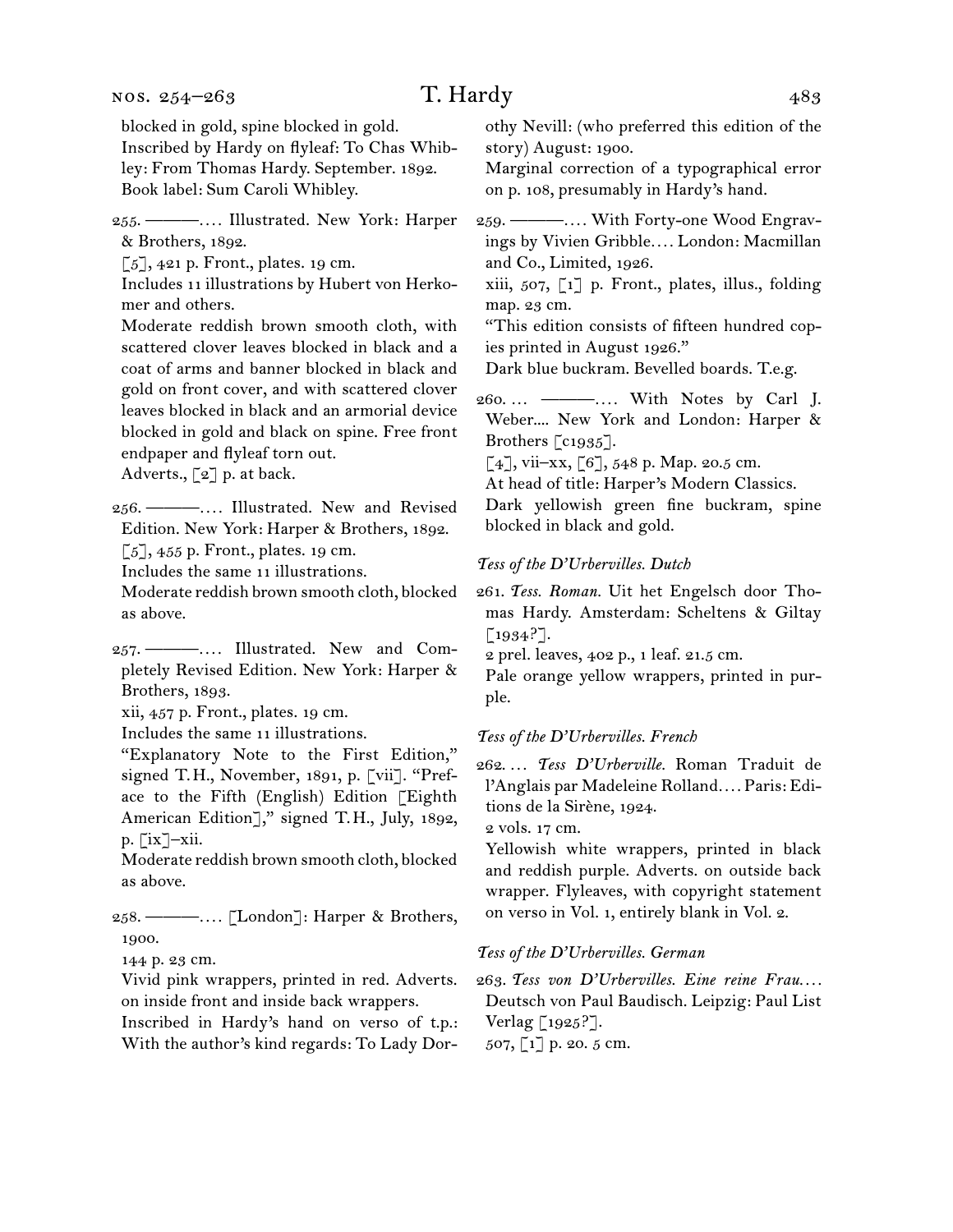Series halftitle: Cosmopolis-Reihe.

Light bluish green linen, front cover and spine blocked in gold and black. Top edges stained orange.

Adverts.,  $\begin{bmatrix} 4 \end{bmatrix}$  p. at back.

264. *The Thieves Who Couldn't Help Sneezing. . . .* With a Foreword on Hardy's First Christmas Story by Carl J. Weber. Waterville, Maine: Colby College Library, 1942.

xi, 17 p., 1 leaf. 19 cm.

No. 96 of 100 numbered copies.

Pale orange yellow patterned boards, printed in yellow, brown, and green. White parchment paper spine.

265. *The Thomas Hardy Calendar. A Quotation from the Works of Thomas Hardy for Every Day in the Year.* Compiled by C. P. London: Cecil Palmer [1921].

133, [1] p., 1 leaf. Front. 18 cm.

On verso of halftitle: The Perpetual Book-Calendars.

"First edition."

Pale orange yellow decorated wrappers, printed in reddish brown, red, and green.

266. *Thomas Hardy's Notebooks. And Some Letters from Julia Augusta Martin.* Edited with Notes by Evelyn Hardy. London: The Hogarth Press, 1955.

135, [1] p. Front., plates. 20 cm.

Very deep red buckram, spine blocked in gold.

267. ———. Edited with Notes by Evelyn Hardy. New York: St. Martin's Press [c1955]. 135, [1] p. Front., plates. 20 cm. Errata slip tipped in.

Very deep red buckram, spine blocked in gold.

268. *Thomas Hardy's Personal Writings: Prefaces, Literary Opinions, Reminiscences.* Edited by Harold Orel. Lawrence: University of Kansas Press, 1966.

xii, [2], 295 p. Front. 23.5 cm.

Light olive gray buckram, spine blocked in black.

269. ———. Edited by Harold Orel. London, Melbourne: Macmillan, 1967.  $xii, [2], 295$  p. 22 cm. Brilliant blue buckram.

270. *Thomas Hardy's 'Studies, Specimens &c.' Notebook.* Edited by Pamela Dalziel and Michael Millgate. Oxford: Clarendon Press, 1994. xxvii, 164 p. Front. (facsim.). 22 cm. The notebook is in the Beinecke Rare Book and Manuscript Library of Yale University. Black buckram, spine blocked in gold.

271. *The Three Strangers.*

In *Longman's Magazine,* No. 5, March 1883. London: Longmans, Green, & Co.

Pages 569–588. 21.5 cm.

Very pale green illustrated wrappers.

## $272. -$

In *Harper's Weekly,* Vol. 27, Nos. 1367–1368, March 3 and 10, 1883. New York: Harper & Brothers.

Pages 134–135, 151. 42 cm.

No wrappers; unstitched.

273. … ———*. . . .* Girard, Kansas: Haldeman-Julius Company [after 1923].

59 p. 12.5 cm.

At head of title: Ten Cent Pocket Series No. 232.

Pale blue wrappers. Adverts. on outside back wrapper.

"Ten Cent Pocket Series," v [i.e. 5] p. at back.

274. … ———*. . . .* Girard, Kansas: Haldeman-Julius Company [after 1923].

59 p. 12.5 cm.

At head of title: Little Blue Book No. 232.

Light bluish gray wrappers. Adverts. on outside back wrapper.

"Other Titles in Pocket Series," v [i.e. 5] p. at back.

275. *The Three Wayfarers. A Play in One Act.* By Thomas Hardy. Dramatized from his story "The Three Strangers." Illustrated by William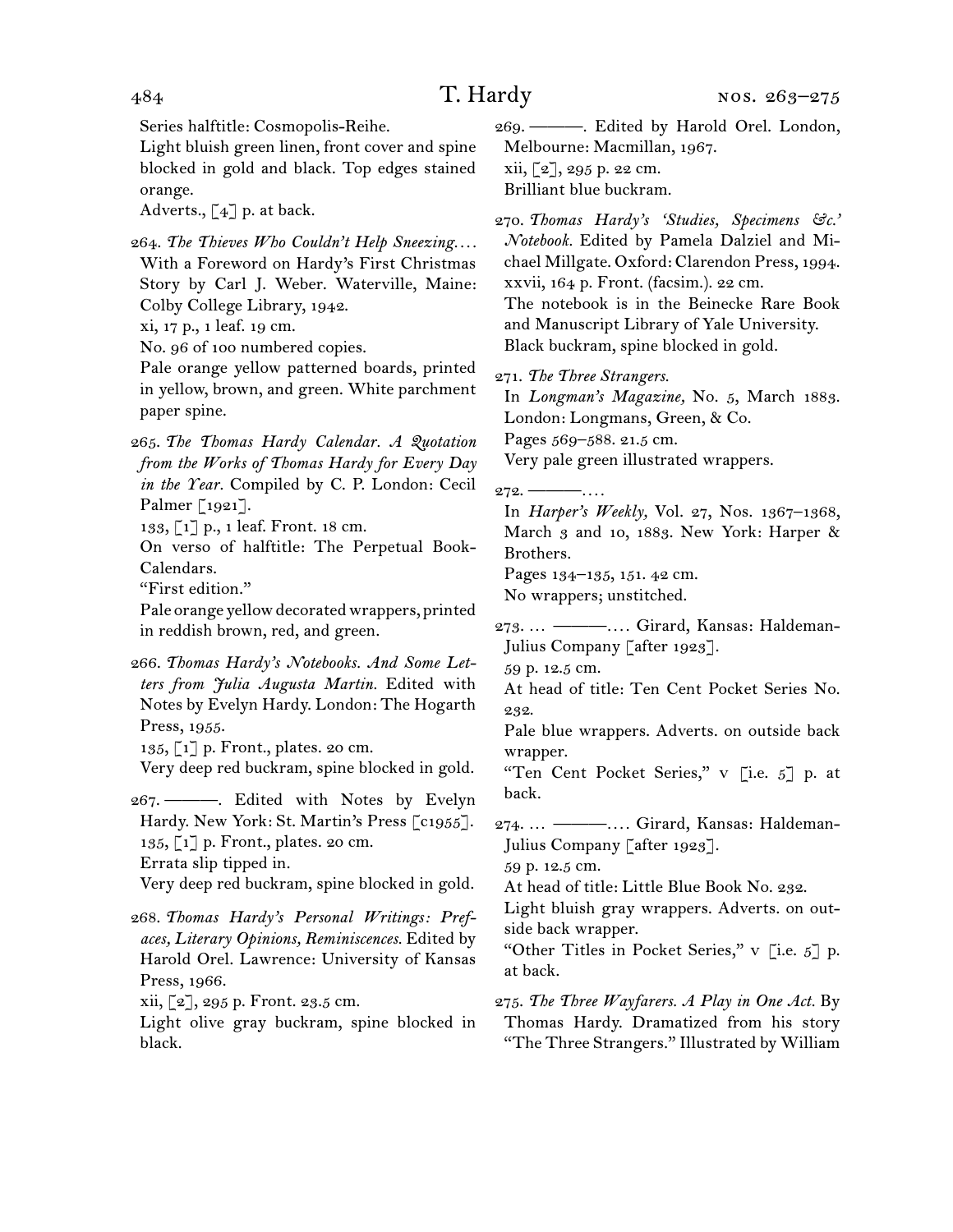#### nos. 275–284

# T. Hardy 485

H. Cotton. New York: The Fountain Press; London: The Cayme Press, 1930.

 $\lbrack 7 \rbrack, 34, \lbrack 1 \rbrack$  p., 1 leaf. Colored front., colored plates. 25.5 cm.

"Of this book five hundred and forty-two copies, of which five hundred are for sale, were printed by D. B. Updike, The Merrymount Press.... This is Number [in manuscript:] Out of Series."

Blackish blue smooth cloth. Deep red leather spine. T.e.g.; fore and bottom edges deckled.

276. ———. Dramatised by Thomas Hardy From his Story entitled "The Three Strangers" in the Volume called "Wessex Tales." Dorchester, Dorset: Printed by Henry Ling Ltd., 1935.

21 p., 1 leaf. Music. 22 cm.

"Two hundred and fifty copies of this play, the first English Edition, were printed for Mrs. Thomas Hardy … of which this is Number [stamped:] 98."

White wrappers.

Tipped in on halftitle is a printed presentation slip from Cecil Hopkinson, The First Edition Bookshop Limited, London.

277. Copy 2. Number 230.

278. *Time's Laughingstocks and Other Verses. . . .* London: Macmillan and Co., Limited, 1909.

x, 207, [1] p. 20 cm.

Grayish olive green smooth cloth, with the monogram TH in a floral medallion blocked in gold on front cover. Adverts.,  $\lceil 4 \rceil$  p. at back.

279. ———*. . . .* London: Macmillan and Co., Limited, 1915.

x, 207, [1] p. 20 cm.

"First Edition 1909 Reprinted 1910 Second Edition 1915." Binding as first edition.

Adverts., 2 p. at back.

280. *To an Unborn Pauper Child.*

In *Lucifer,* Whole No. 1068, June 21, 1906. Chicago: M. Harman. Page [533]. 32 cm. No wrappers; glued at spine.

281. *To Shakespeare After Three Hundred Years. . . .* [London: Printed for Florence Emily Hardy, 1916.]

 $[4]$  p., 1 leaf. 22.5 cm.

"Fifty copies printed for Florence Emily Hardy at the Chiswick Press, London, E.C. 1916. This is No. [in manuscript:] 10. F.E.H." Pale blue wrappers. Deckle edges.

282. *A Tragedy of Two Ambitions.*

In *The Universal Review,* September to December 1888. London: Swan Sonnenschein & Co.

Pages 537–560. Plate, illus. 27.5 cm.

The six illustrations are by George Lambert. Deep reddish orange smooth cloth, with a trumpeting angel on a globe and other symbolic motifs blocked in black and gold on front cover, spine blocked in black and gold.

283. *A Trampwoman's Tragedy. . . .* [London: Printed for Florence Emily Hardy, 1917.] 8 p., 1 leaf. 23.5 cm.

"Twenty-five copies printed for Florence Emily Hardy at the Chiswick Press, London, E.C. March 1917. This is No. [in manuscript:] 25. F.E.H."

Pale blue wrappers. Deckle edges.

Inscribed by Hardy on t.p.: Thomas Hardy. March: 1917.

Library label of Thomas Hardy.

284. The Trumpet-Major. A Tale.... London: Smith, Elder, & Co., 1880.

3 vols. 19 cm.

Deep reddish orange diagonal fine rib cloth, with two illustrations blocked in black on front cover, double rule border blocked in blind on back cover, spine blocked in black and gold. Primary binding. See Purdy, p. 31–32.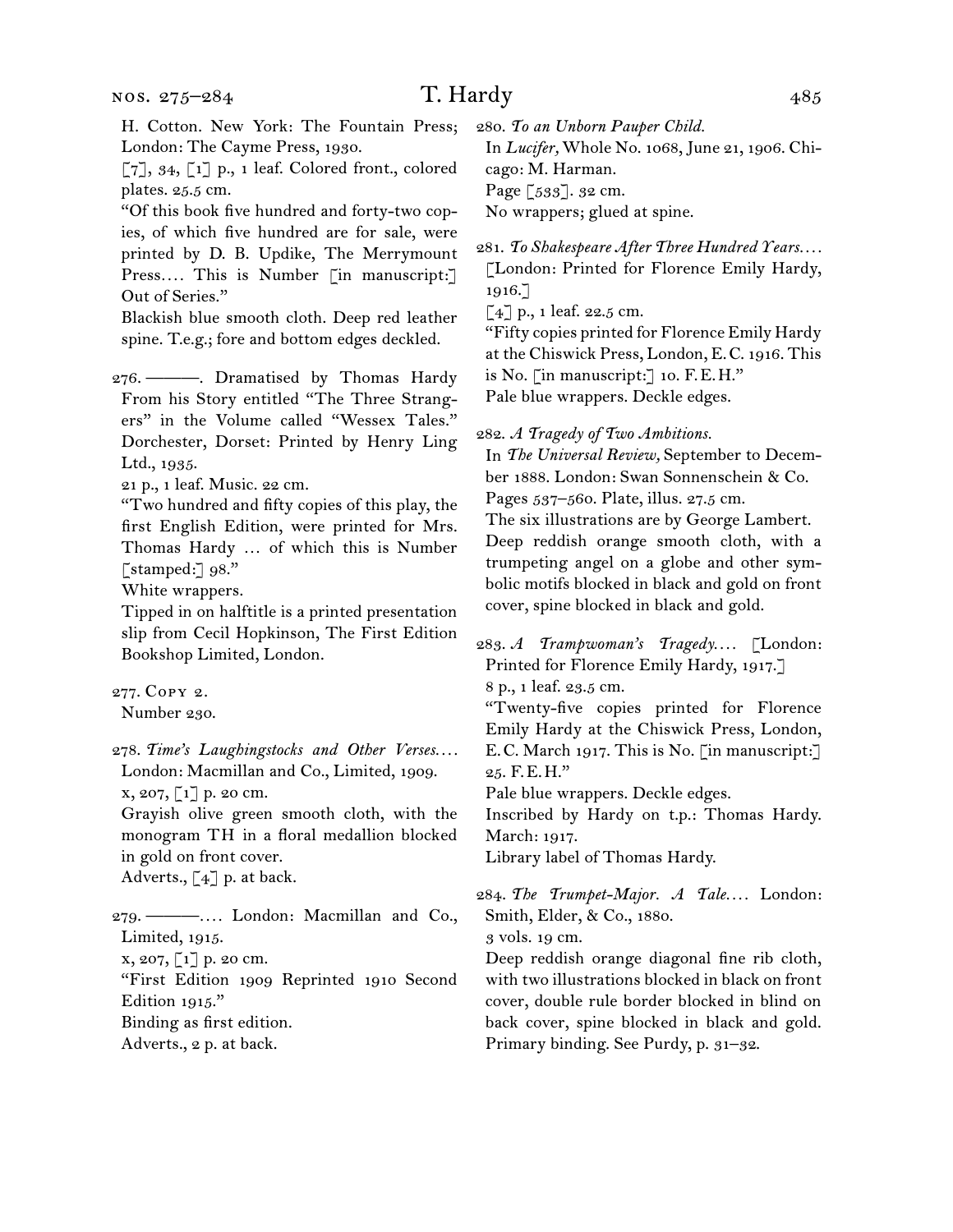Bookplate of B. George Ulizio. Also bookplate of John C. Eckel in Vol. i.

285. Copy 2.

Secondary binding, with triple rule border blocked in blind on back cover. Bookplate of Herbert S. Leon.

286. ... The Trumpet-Major. A Novel.... New York: Henry Holt and Company, 1880.

 $[2]$ , 366 p. 17 cm.

At head of title: Leisure Hour Series.—No. 118.

"Author's Edition."

Dark orange yellow diagonal fine rib cloth, with oak branches, a spider web, etc., on front cover, a floral design and two vertical rules on back cover, and floral and other decoration (including the publisher's device) on spine, all blocked in black. Adverts. on endpapers, printed in red. Two leaves, one headed "*Slips for Librarians to paste on Catalogue Cards*" and the other headed "By the Same Author" on verso, precede t.p.

287. Copy 2.

1 prel. leaf, 366 p. Lacks designation "Author's Edition." Plain endpapers. No leaves before t.p.

288. *The Trumpet-Major. . . .* Chicago: Geo. M. Hill Co., 1898.

330 p. 19.5 cm.

Decorated t.p., printed in red and green. The t.p. is on a stub.

Very dark red vertical rib cloth, front cover blocked in blind, with a four-leafed clover at center blocked in gold. T.e.g.

289. *The Turnip-Hoer. . . .*

In *Cassell's Magazine,* No. 161, New Series, Aug. 1925. London: Cassell & Company, Limited. Pages [28]-33. Illus. 23.5 cm.

With three illustrations by Leo Bates (the originals of which are in the Parrish Collection) in the text and a fourth in color on the front wrapper.

White illustrated wrappers, printed in colors.

290. *Two on a Tower.*

In *The Atlantic Monthly,* Vols. 49–50, Nos. 295–302, May–Dec. 1882. Boston, New York: Houghton, Mifflin and Company.

Pages [577]–595, 722–740, [1]–19, [145]– 164,  $\lceil 289\rceil$ –308,  $\lceil 433\rceil$ –450,  $\lceil 577\rceil$ –595,  $\lceil 721\rceil$ – 740. 25.5 cm.

Moderate orange wrappers.

With a copy of the April 1882 issue, Vol. 49, No. 294, on the front wrapper of which is printed an announcement of the serial appearance of the novel.

291. *Two on a Tower. A Romance. . . .* London: Sampson Low, Marston, Searle, & Rivington, 1882.

3 vols. 19.5 cm.

Very dark green diagonal fine rib cloth, with publisher's monogram blocked in blind in center of both covers.

"A Selection from the List of Books," Nov. 1882, 32 p. at back of Vol. ii.

Inscribed on free front endpaper of each vol.: J. S. Udal Inner Temple. With a few marginal notations by Udal, in pencil, in all three volumes.

292. … *Two on a Tower. A Novel. . . .* New York: Henry Holt and Company, 1882.

1 prel. leaf, 366 p. 17 cm.

At head of title: Leisure Hour Series.—No. 142.

Dark orange yellow diagonal fine rib cloth, with oak branches, a spider web, etc., on front cover, a floral design and two vertical rules on back cover, and floral and other decoration (including the publisher's device) on spine, all blocked in black. Adverts. on endpapers, printed in red. Two leaves, one headed *"Slips for Librarians to paste on Catalogue Cards,"* and the other headed "By the Same Author" on verso, precede t.p.

293. *Two on a Tower. A Romance. . . .* Second Edition. London: Sampson Low, Marston, Searle, & Rivington, 1883. 3 vols. 20 cm.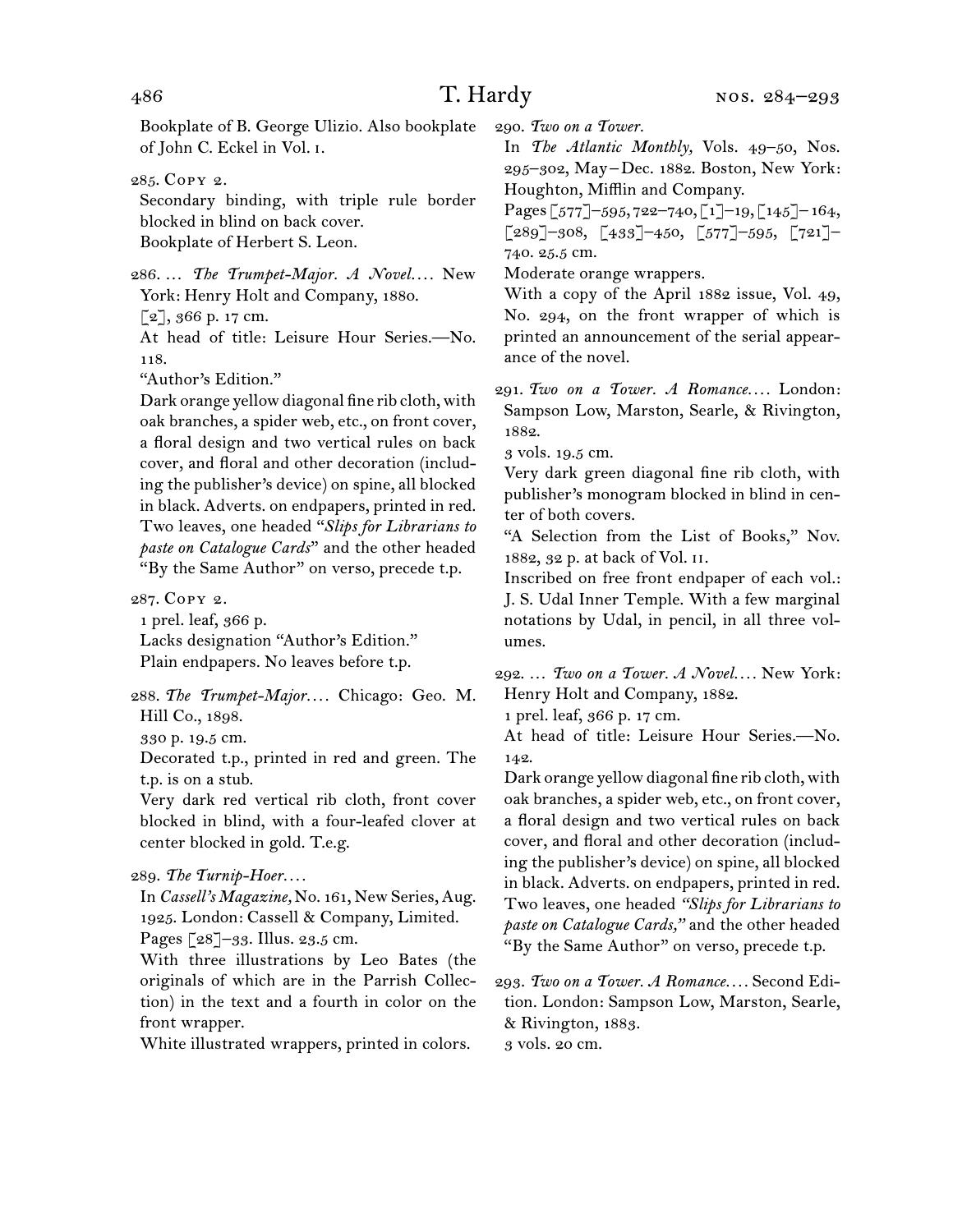Actually the second impression revised. See Purdy, p. 45–47.

Very deep purplish red sand cloth, with publisher's monogram blocked in blind in center of both covers.

294. *Two Poems.*

In *The London Mercury,* Vol. 11, No. 61, Nov. 1924. London.

Page 7. 26.5 cm.

"An East-End Curate" and "Waiting Both." Moderate orange decorated wrappers.

295. *Two Poems. Cynic's Epitaph. . . . Epitaph on a Pessimist* (From the French).

In *The London Mercury,* Vol. 12, No. 71, Sept. 1925. London.

Page 456. 25 cm.

Moderate orange decorated wrappers.

296. *Under the Greenwood Tree. A Rural Painting of the Dutch School.* By the Author of 'Desperate Remedies'*. . . .* London: Tinsley Brothers, 1872.

2 vols. 19.5 cm.

Dark yellowish green sand cloth, blocked in black. Bevelled boards.

297. Copy 2.

2 vols. in 1. 19.5 cm.

Wants sig. o (p. 193–208) in Vol. i, which was never bound in.

Reddish brown sand cloth, front cover blocked in black, back cover in blind, spine blocked in black and gold.

Stamp of W. H. Smith & Son Library embossed in blind on free front endpaper. "Horace Terry" stamped on pastedown front endpaper.

298. … ———*. . . .* New York: Holt & Williams, 1873.

1 prel. leaf, vi, 269 p. 17 cm.

At head of title: Leisure Hour Series.

White buckram, covers and spine blocked in black. Adverts. on endpapers, printed in red, dated May 10, 1873 on pastedown front endpaper.

299. ———*. . . .* A New Edition. London: Chatto and Windus, 1886.

vii, 342 p. 18 cm.

Pale yellow glazed illustrated boards, printed in color. Adverts. on back cover, on pastedown endpapers, and on both sides of free endpapers.

Adverts., 2 p. at front. Adverts., [2] p., blank leaf, and two copies of "A List of Books," May 1886, 32 p., at back.

Library label of A. E. Housman.

300. *The Variorum Edition of the Complete Poems of Thomas Hardy.* Edited by James Gibson. [London and Basingstoke: Macmillan London Limited, 1979.] xxxiv, [2], 969 p. Illus. (facsims.). 25.5 cm.

Bright red buckram, front cover and spine blocked in gold. Top edges stained red.

301. *Voices from Things Growing.*

In *The London Mercury,* Vol. 5, No. 26, Dec. 1921. London.

Pages 119–120. 26 cm.

Strong orange decorated wrappers.

302. *Wagtail and Baby—An Incident of Civilization. . . .*

In *Current Literature,* Vol. 43, No. 1, July 1907. New York: The Current Literature Publishing Co.

Page 106. 24.5 cm.

Light orange yellow decorated wrappers, printed in green and red.

303. *Wagtail and Baby. . . .*

In *Sixty-first Annual Report, 1927–28, of The American Society for the Prevention of Cruelty to Animals.* New York, 1928.

Page 27. 22.5 cm.

Dark blue wrappers, with the seal of the society embossed in gold on outside front wrapper.

304. … *The Waiting Supper. . . .*

In *Littell's Living Age,* Vol. 176 (Fifth Series, Vol. 61), Nos. 2281–2282, March 17 and 24, 1888. Boston: Littell & Co.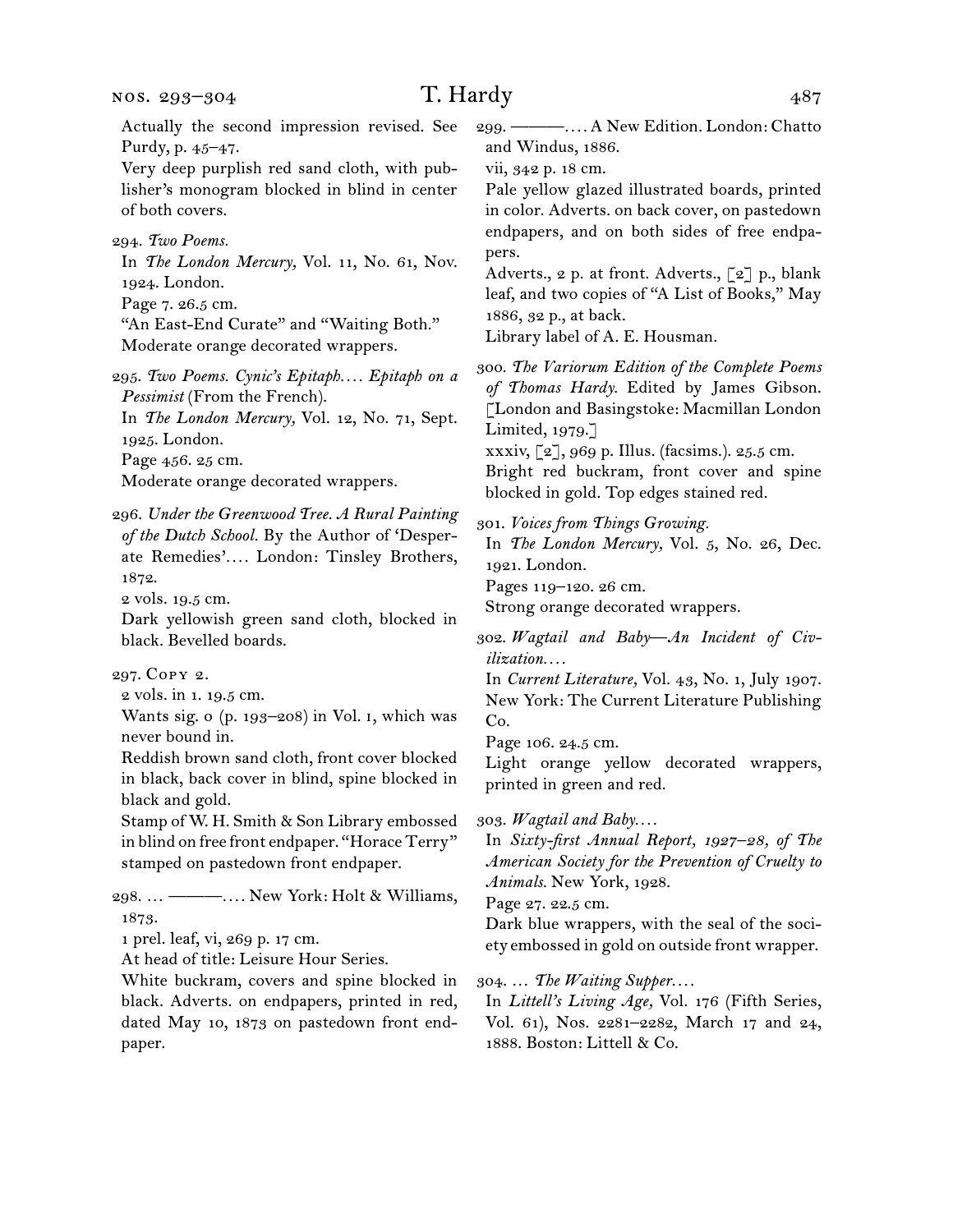Pages 669–682, 719–729. 23.5 cm. At head of title: From Murray's Magazine. Light brown illustrated wrappers.

305. *The Well-Beloved: A Sketch of a Temperament. . . .* With an Etching by H. Macbeth-Raeburn and a Map of Wessex*. . . .* [London]: James R. Osgood, McIlvaine & Co [1897]. 1 prel. leaf, viii p., 1 leaf, 337, [1] p. Front., map. 20.5 cm. Halftitle: Thomas Hardy's Works. The Wessex Novels. Volume xvii. The Well-Beloved. Blackish green vertical rib cloth, with the monogram TH in a floral medallion blocked in gold on front cover, spine blocked in gold. T.e.g.

306. ———*. . . .* With an Etching by H. Macbeth-Raeburn and a Map of Wessex*. . . .* New York: Harper & Brothers, 1897.

v, [1], 338, [1] p. Front., map. 20 cm. Blackish green vertical rib cloth, with the monogram TH in a floral medallion blocked in gold on front cover, spine blocked in gold. Adverts., [2] p. at back.

307. *Wessex Poems and Other Verses. . . .* With Thirty Illustrations by the Author. [London and New York: Harper & Brothers, 1898.] xi, 228 p. Front., illus. 20.5 cm.

Halftitle: Thomas Hardy's Works. Wessex Poems.

Blackish green vertical rib cloth, with the monogram TH in a floral medallion blocked in gold on front cover, spine blocked in gold. T.e.g.

Bookplates of E. L. Turner and Mary Pinkerton Carlisle.

20 cm.

White smooth cloth, same blocking in gold. Bevelled boards. A.e.g.

310. ———*. . . .* With 30 Illustrations by the Author. New York and London: Harper & Brothers, 1899.

vii, [1] p., 1 leaf, 209, [1] p. Front., illus. 21 cm.

Grayish yellow green smooth cloth, with a landscape on front cover (based on the illustration on p. [89]) blocked in four colors inside a double rule frame blocked in gold. T.e.g. Adverts.,  $\lceil 2 \rceil$  p. at back.

Bookplate of Franklin Murphy.

311. *Wessex Poems and Other Verses. Poems of the Past and the Present. . . .* London: Macmillan and Co., Limited, 1907.

xiv p., 1 leaf, 490 p. Front., illus. 17.5 cm.

Text on t.p. framed by purple rules.

Halftitle: Macmillan's Pocket Hardy. Volume xviii. Wessex Poems and Other Verses. Poems of the Past and the Present.

"Pocket Edition 1907."

The illustrations, by Hardy, are for "Wessex Poems and Other Verses" only; "Poems of the Past and the Present" is unillustrated.

Dark purplish red smooth cloth, front cover blocked in gold and blind, spine blocked in gold. T.e.g.

Adverts., [2] p. at back.

Bookplate of Theodore Douglas Dunn.

312. *Wessex Tales: Strange, Lively, and Commonplace. . . .* London and New York: Macmillan and Co., 1888.

2 vols. 19 cm.

Very dark green smooth cloth, covers and spine blocked in light green.

Adverts., [4] p. at back of Vol. II.

Bookplate of Paul Lemperly.

313. *What the Shepherd Saw: A Tale of Four Moonlight Nights. . . .* In *The Seaside Library,* Vol. 57, No. 1155, Dec. 19, 1881. New York: George Munro. Pages [3]–6. 32.5 cm.

No wrappers; stitched.

314. *"When I Weekly Knew". . . .* [London: Printed for Florence Emily Hardy, 1916.] 5 p., 1 leaf. 24 cm.

"Twenty-five copies printed for Florence Emily Hardy at the Chiswick Press, London,

<sup>308.</sup> Copy 2.

<sup>309.</sup> Copy 3.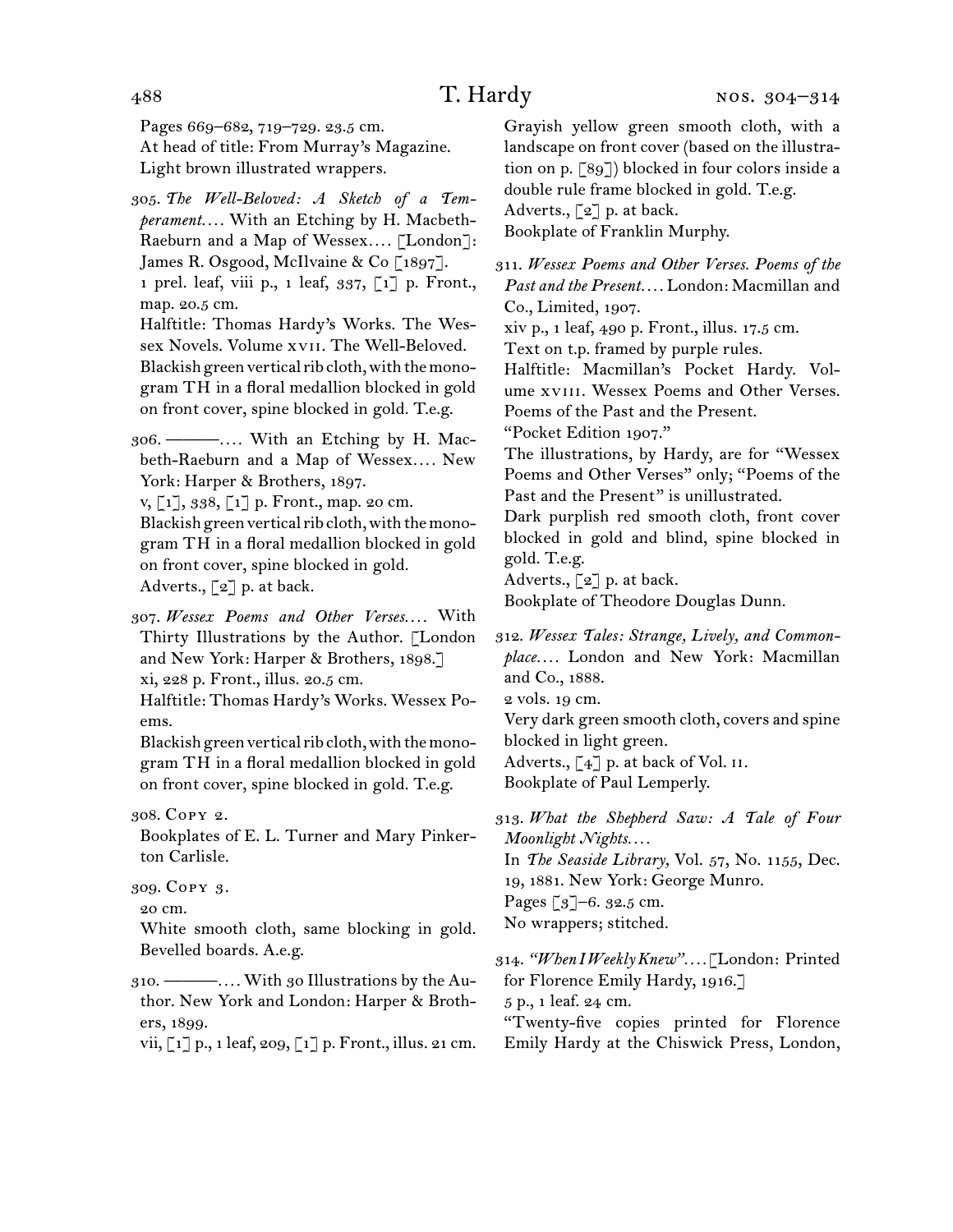E.C. 1916. This is No. [in manuscript:] 14. F.E.H."

Pale blue wrappers.

Mounted in a dark brown morocco folder, by Sangorski & Sutcliffe.

315. The Whitewashed Wall.... In *Reveille,* No. 2, Nov. 1918. London: His Majesty's Stationery Office. Page [175]. 24 cm. Pale blue wrappers.

316. *Winter Night in Woodland. . . .* [London: Printed for Florence Emily Hardy, 1925.] 4 p., 1 leaf. 23 cm. "Twenty-five copies printed for Florence Emily Hardy at the Chiswick Press, London,

E.C. January 1925. This is No. [in manuscript:] 2. F.E.H." Yellowish gray wrappers.

Library label of Thomas Hardy.

317. Copy 2. No. 8.

318. Copy 3. No. 16. Moderate blue wrappers.

319. *Winter Words in Various Moods and Metres. . . .* London: Macmillan and Co., Limited, 1928. xi, 202 p., 1 leaf. 19.5 cm. Grayish yellow green smooth cloth, with the

monogram TH in a floral medallion blocked in gold on front cover.

320. ———*. . . .* New York: The Book League of America, 1928. In *The Book League Monthly,* Vol. 1, No. 2, Dec. 1928.

Pages [9]–142. 25 cm.

Hardy's book of poems is presented complete, the order of the poems having been rearranged, with its own t.p., Contents, and Author's Introduction.

Moderate reddish orange illustrated wrappers, printed in black and green.

321. ———*. . . .* New York: The Macmillan Company, 1928.

xi, 184 p. 19.5 cm.

Light green diagonal fine rib cloth, spine blocked in gold.

322. ———*. . . .* New York: The Macmillan Company, 1928.

1 prel. leaf, xi, 184 p. 24.5 cm.

T.p. printed in black and blue.

No. 246 of 500 copies.

Moderate green boards, with the author's signature on a dark blue panel on front cover. Yellowish white parchment paper spine, blocked in gold.

323. *Wives in the Sere.*

In *The Living Age,* Vol. 230 (Seventh Series, Vol. 12), No. 2985, Sept. 21, 1901. Boston: The Living Age Company.

Page 792. 25 cm.

Moderate yellowish pink illustrated wrappers.

324. *The Woman I Met.*

In *The London Mercury,* Vol. 3, No. 18, April 1921. London. Pages 584–586. 25.5 cm. Bright orange decorated wrappers.

325. *The Woodlanders. . . .* London and New York: Macmillan and Co., 1887. 3 vols. 20 cm. Very dark green fine bead cloth, front cover blocked in black, back cover in blind, spine

blocked in black and gold. Adverts., [2] p. at back of Vol. I.

Bookplate of Warwick James Price.

326. Copy 2.

Style of lettering on spine of Vol. i differs slightly.

Same adverts.

Inscribed by Hardy on halftitle of Vol. i: To Sir Frederick Leighton, Bart. P.R.A. from Thomas Hardy. Mids. 1887.

Bookplate of Carroll Atwood Wilson in Vols ii and iii.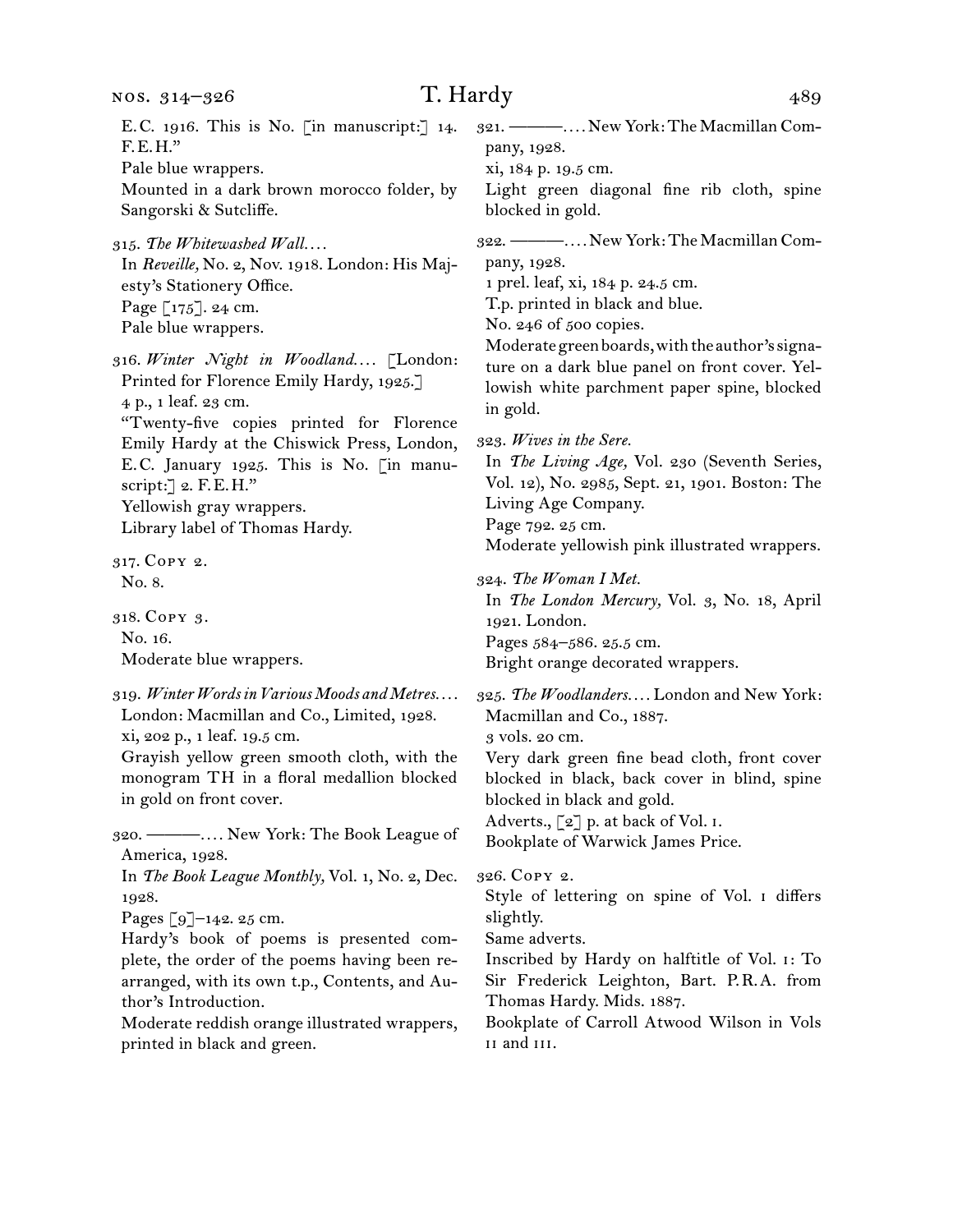The Hardy Acs of Oct. [Dec.?]  $31, 1893$  inserted in this copy when it was in the Wilson collection, has been removed to the Parrish Collection manuscript file.

327. Copy 3.

Very dark green pebble cloth, different blocking in black on front cover, in blind on back cover, in black on spine. Lettering on spine in a different font. Secondary binding. See Purdy,

p. 54–55.

No adverts. Bookplate of B. George Ulizio.

328. … *The Woodlanders. A Novel. . . .* New York: Harper & Brothers [1887].

67 p. 29.5 cm.

At head of title: Harper's Franklin Square Li-

brary. Number 572. [March 25, 1887.]

No wrappers; stitched.

Adverts.,  $\lceil 5 \rceil$  p. at back.

Stamped on t.p.: Library of Congress, Copyright Mar 26 1887 [in pencil:]  $\#2$  [stamped:] City of Washington.

329. ———*. . . .* New York: Harper & Brothers, 1887.

364 p. 17.5 cm.

Dark orange yellow German marbled boards. Blackish blue smooth cloth spine.

Adverts.,  $\begin{bmatrix} 4 \end{bmatrix}$  p. at back.

Inscribed on t.p.: H C Townsend 5/14/87.

330. *Yuletide in a Younger World. . . .* Drawings by Albert Rutherston. [London: Faber & Gwyer Limited], [1927.]

Page  $\lceil 1 \rceil$ , colored illus.; p.  $\lceil 2-3 \rceil$ , the poem; p. [4], list of 8 publications [The Ariel Poems]. 18.5 cm.

Cover title.

Light green illustrated wrappers, folded over white plain wrappers. On outside back wrapper: This is Number 1 of The Ariel Poems*. . . .*

331. ———*. . . .* Drawings by Albert Rutherston. [London: Faber & Gwyer Limited], [1927.] Page  $[i]$ , colored illus.; p.  $[z-3]$ , the poem; p. [4], list of 8 publications [The Ariel Poems]; p. [5], series and imprint; p. [6], certificate of issue. 18.5 cm.

Cover title.

"This is Number 1 of The Ariel Poems."

"This edition on Zanders' hand-made paper is limited to 350 copies. This is No. [in manuscript:] 106."

Brilliant bluish green flexible illustrated boards.

332. ———*. . . .* New York: William Edwin Rudge, 1927.

 $\lceil 5 \rceil$  p. 18.5 cm.

"Twenty-seven copies printed*. . . .* Twelve copies only for sale."

Grayish yellow wrappers; unstitched.

## contributions

333. Arbroath Literary Club.

… *Annual Supper. Wednesday Evening, 26th April, 1922. . . .* [J. F. Hood and Son, Printers],  $[1922.7]$ 

Page  $\lceil 1 \rceil$ , title; p.  $\lceil 2 \rceil$ , Programme; p.  $\lceil 2-4 \rceil$ , Toasts. 21 cm.

Printed in light brown, with decorative borders in gold.

Contains 78 brief quotations from Hardy's works.

Unbound.

With a TLs from T. F. Dewar, Edinburgh, 5 May 1922, to Thomas Hardy, asking him to accept presumably this copy of the Arbroath Literary Club's "toast list," adorned with quotations from his works.

334. Archer, William.

*Real Conversations. Recorded by William Archer. Conversation I.—With Mr. Thomas Hardy.*

In *The Critic,* Vol. 38, No. 4, April 1901. New Rochelle, New York: Published for The Critic Company By G. P. Putnam's Sons.

Pages 308–318. Portraits. 25.5 cm.

The portraits, of William Archer and Thomas Hardy, are by Will Rothenstein.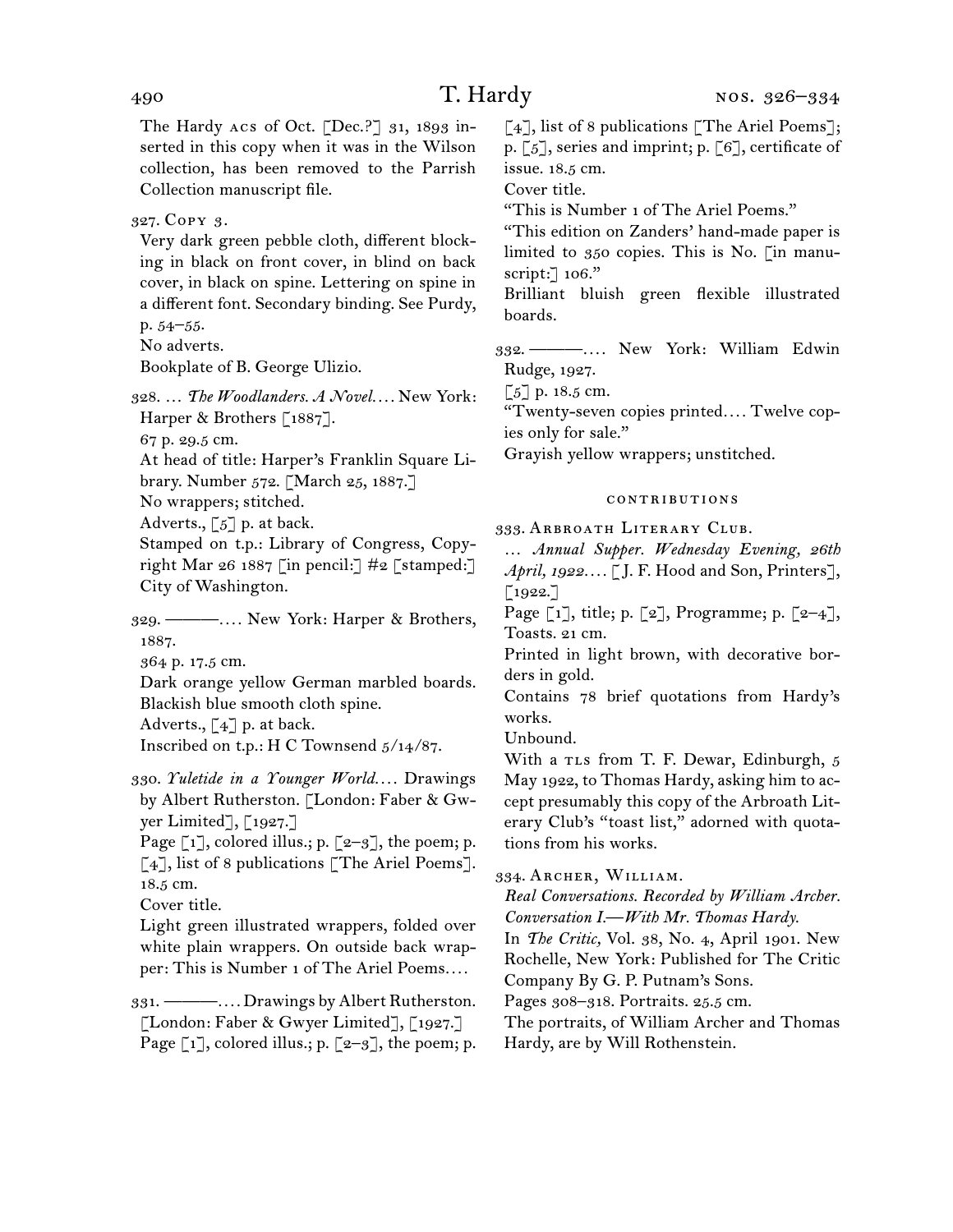nos. 334–341

Moderate greenish yellow decorated wrappers, printed in green and red.

335. Archer, William.

*Conversations with Hardy.* Recorded by William Archer.

In *The Book League Monthly,* Vol. 1, No. 2, Dec. 1928. New York: The Book League of America, Inc.

Pages 168–179. 25 cm.

"Reprinted from *The Critic,* July, 1901*. . . .*" The note should read "April, 1901"; see preceding entry.

Moderate reddish orange illustrated wrappers, printed in black and green.

336. Argyll, John George Edward Henry Douglas Sutherland Campbell, 9th Duke of.

*Three Notable Stories. Love and Peril. To Be, or Not To Be. The Melancholy Hussar.* Respectively by The Marquis of Lorne, K.T., Mrs. Alexander [pseud.], Thomas Hardy. London: Spencer Blackett, 1890.

[7], 211 p. 19 cm.

"The Melancholy Hussar," by Thomas Hardy, p. [151]–211.

Mrs. Alexander was the pseudonym of Annie French Hector.

Medium gray smooth cloth, with a crown blocked in gold on front cover and a cluster of irises blocked in shades of green and purple on front cover and on spine.

Adverts., [4] p., and "Catalogue of Books," Sept. 1889, 31, [1] p., at back.

337. Argyll, John George Edward Henry Douglas Sutherland Campbell, 9th DUKE OF.

*Three Notable Stories. Love and Peril, To Be, or Not To Be, The Melancholy Hussar.* Respectively by The Marquis of Lorne, K.G. [i.e. K.T.], Mrs. Alexander [pseud.], Thomas Hardy. Copyright. London: The Standard Library Company [n.d.].

[7], 211 p. 18.5 cm.

The title leaf, not on text paper, is on a stub. "The Melancholy Hussar," by Thomas Hardy, p. [151]–211.

Deep red diagonal rib cloth, with floral and other decoration blocked in blind on front cover and on spine.

338. *The Art of Authorship. Literary Reminiscences, Methods of Work, and Advice to Young Beginners, Personally Contributed by Leading Authors of the Day.* Compiled and Edited by George Bainton. London: James Clarke & Co., 1890.

 $x p., 1 leaf, 355, \lceil 1 \rceil p. 19.5 cm.$ 

Contribution by Thomas Hardy, p. 320–321.

Dark blue smooth cloth, front cover and spine blocked in gold and black.

"James Clarke & Co.'s Books," dated 1/6/90, 8 p. at back.

In collins collection [wc 268].

339. *Arthur Henniker: A Little Book for His Friends.* London: Arthur L. Humphreys, 1912.  $[7], 135, [1]$  p. Front., plate. 21.5 cm.

T.p. printed in red and black.

"Preface," signed F.H. [Florence Henniker, who edited the book].

"A.H., 1855–1912," by Thomas Hardy, p. 58. Diagonal fine rib cloth in vertical panels, the side panels and spine blackish blue, the center panel on front and back covers very deep red. T.e.g.

340. Baldwin, Stanley Baldwin, 1st Earl. *The Preservation of Ancient Cottages: An Appeal. . . .* With a Note by Thomas Hardy, O.M. [London]: The Royal Society of Arts [1927]. 15, [1] p. Plates. 21 cm.

"Note by Thomas Hardy, O.M.," p.  $13-[16]$ . Yellowish gray wrappers. "Royal Society of Arts" membership information, etc., on inside front wrapper.

341. Copy 2.

Autograph signature on p. 12: Stanley Baldwin. Autograph signature on p. [16]: Thomas Hardy.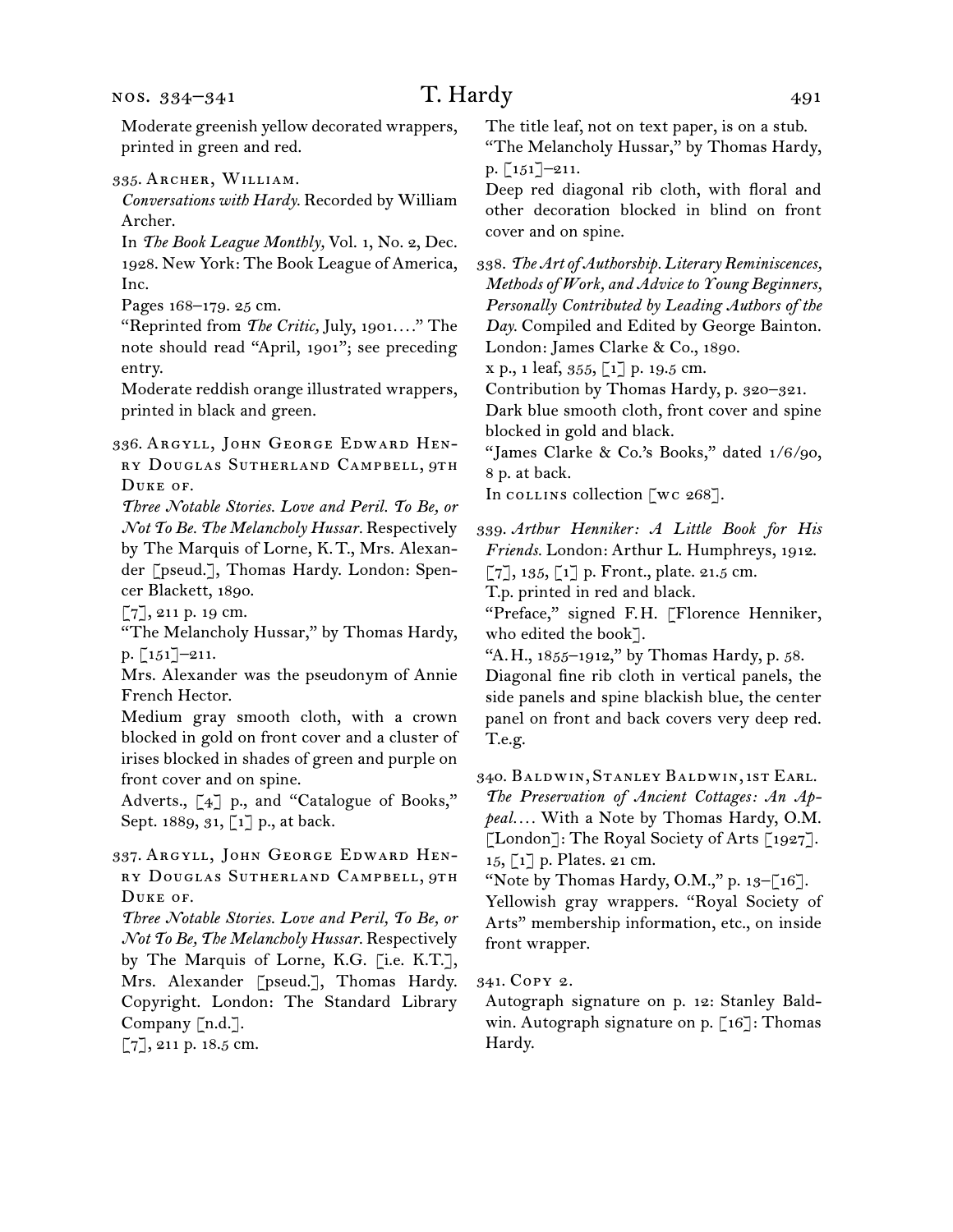Tipped in on p. 13 is an ALS from Sir Patrick Gower, Baldwin's private secretary, to My dear Samuel, 10, Downing Street, n.d.: "Le voici!" Tipped in on back wrapper is a TLs from G. K. Menzies, Secretary of the Royal Society of Arts, to Howard Bliss, 9th October, 1928, stating that they have no knowledge of any copy with autograph signatures and that the copy is probably unique.

## 342. Barnes, William.

*Select Poems of William Barnes.* Chosen and Edited with a Preface and Glossarial Notes by Thomas Hardy. London: Henry Frowde, 1908.

xvi, 196 p. Front. 17.5 cm.

"Preface," p. [iii]–xii.

Dark grayish olive green flexible smooth cloth, front cover and spine blocked in gold, back cover blocked in blind. T.e.g.

Bookplate of John Quinn.

343. Copy 2.

Dark olive green flexible smooth cloth, blocking as above but both covers blocked in blind. Plain edges. Secondary binding.

344. Barrie, Sir James Matthew, Bart. *George Meredith. . . .* Portland, Maine: Thomas B Mosher, 1911.

vi p., 1 leaf, 9, [1] p., 1 leaf. 14.5 cm.

T.p. and colophon printed in black, with borders and device in red. Initial letters in text and borders on each page in red.

Halftitle: George Meredith 1909. Poem by R. Brimley Johnson on verso of halftitle.

First published in *The Westminster Gazette,*  May 26, 1909, under title "Neither Dorking nor the Abbey," and dated "Box-Hill, May 22." See Gardner, p. 71.

"G.M. 1828–1909," by Thomas Hardy, leaf following p. vi.

"Nine hundred and fifty copies of this book printed on Van Gelder hand-made paper and the type distributed."

Yellowish white decorated parchment paper wrappers, lettered in dark green on outside front wrapper and spine, with a border in dark red on outside front wrapper and a stylized flower in dark green and dark red on outside back wrapper; folded over flexible boards. No endpapers. Deckle edges. Four blank leaves at front and six at back.

In an olive green cardboard slip-in case.

Another copy is in BARRIE collection [JB  $64$ ] and a third in MEREDITH collection  $\lceil$  GM 183].

345. Barrie, Sir James Matthew, Bart. *George Meredith: A Tribute. . . .* [Portland Maine:

Thomas Bird Mosher, 1919.]

 $\lceil 4 \rceil$  blank leaves, halftitle, leaf with poem by R. Brimley Johnson, frontispiece, title,  $\lceil 12 \rceil$ leaves of text, colophon leaf, [4] blank leaves. 14.5 cm.

T.p. printed in black with emblem in reddish orange. Initial letters in text, side note, and colophon in reddish orange.

Halftitle: George Meredith, 1909.

"G.M. 1828–1909," by Thomas Hardy, third leaf of text following title leaf.

"Nine hundred and fifty copies of this book have been printed on Kisogawa hand-made paper*. . . .*"

Greenish gray decorated wrappers, printed in reddish orange and gray; folded over flexible boards. No endpapers. Deckle edges.

Another copy is in BARRIE collection  $\lceil$  JB 66].

346. ———*. . . .* Portland, Maine: Thomas Bird Mosher, 1929.

vii, 11 p., 1 leaf. Front. 14.5 cm.

T.p. and colophon printed in black with device in orange. Initial letters in text and side note in orange.

Halftitle: George Meredith, 1909. Poem by R. Brimley Johnson on verso of halftitle.

"G.M. 1828–1909," by Thomas Hardy, p. vii.

"Seven hundred and fifty copies of this book have been printed on Van Gelder hand-made paper*. . . .*"

Light grayish red decorated wrappers, folded over flexible boards. No endpapers. Deckle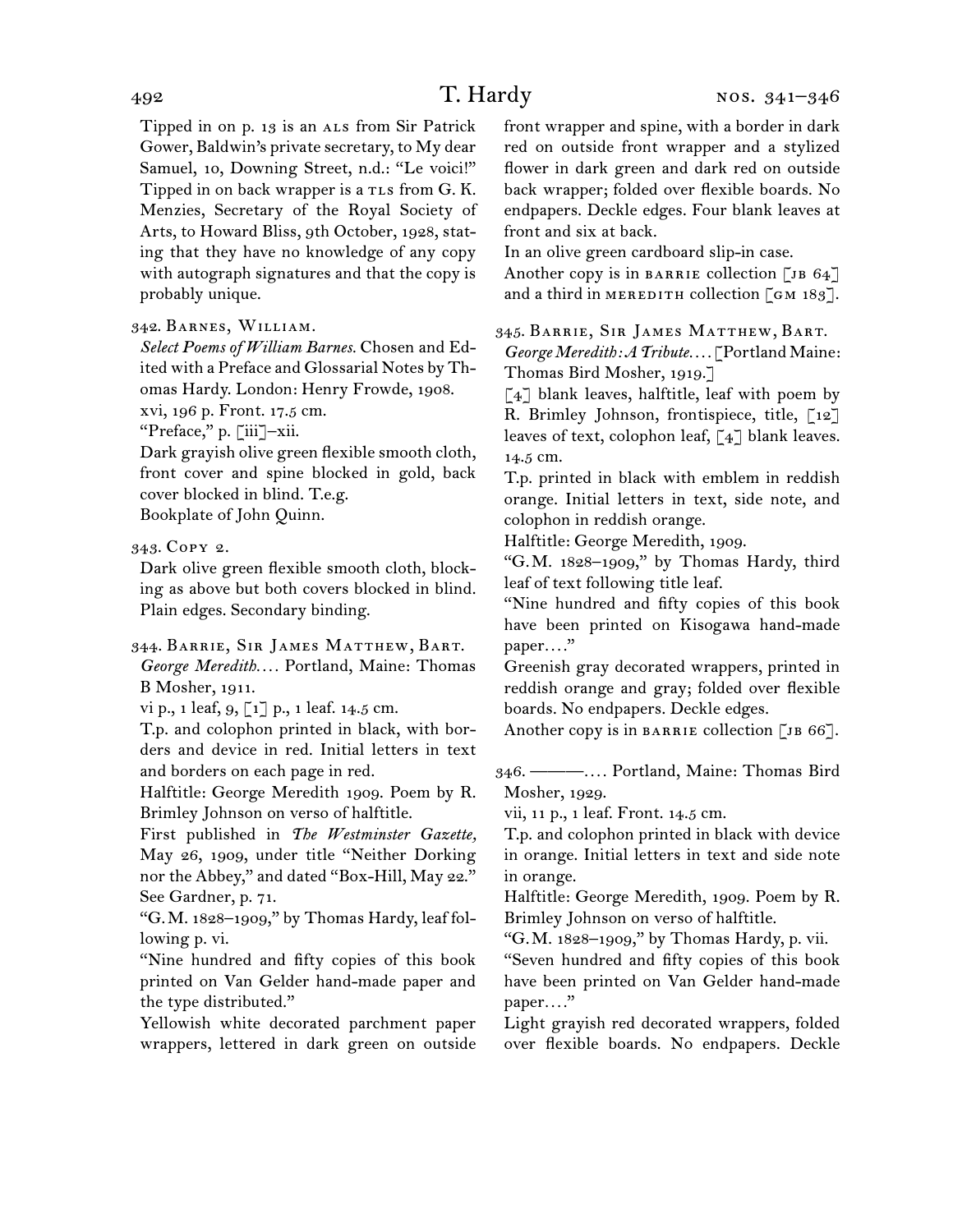Another copy is in BARRIE collection [JB 68].

347. Barrie, Sir James Matthew, Bart.

*Neither Dorking nor the Abbey. . . .* Chicago: Browne's Bookstore, 1910.

14, [1] p. 17 cm.

"G.M. 1828–1909," by Thomas Hardy, p. [15]. Moderate greenish blue wrappers. Paper label on outside front wrapper. Deckle edges.

Bookplate of George Barr McCutcheon.

Another copy is in BARRIE collection [JB 61].

348. ———*. . . .* Chicago: Browne's Bookstore, 1912.

14, [1] p. 16 cm.

"G.M. 1828–1909," by Thomas Hardy, p.  $\lceil 15 \rceil$ .

Light yellowish brown wrappers. In BARRIE collection [JB  $65$ ].

349. [Bartlett, Richard Grosvenor.]

… *A Book of Remembrance: Being a short Summary of the Service and Sacrifice rendered to the Empire during the Great War by one of the many Patriotic Families of Wessex: The Popes of Wrackleford, co. Dorset.* With a Foreword by Thomas Hardy, O.M. London: Privately Printed (for Use of the Family) at the Chiswick Press, 1919.

151, [1] p. Front., plates. 26.5 cm.

T.p. printed in black and red.

Leaf numbered 128\* inserted between pages 128 and 129.

Plates accompanied by guard sheets with descriptive letterpress.

"Introduction" signed: R.G.B. [and] H.P. [Richard Grosvenor Bartlett and Hilda Pope].

"Foreword," p. 5–6.

"Hardy … read and revised the proofs of the whole volume."—Purdy, p. 320.

Dark red smooth cloth, with a double rule border and coat of arms blocked in gold on front cover, spine blocked in gold. T.e.g.

Printed label pasted on free front endpaper:

Sent at the request of Mr. Alfred Pope, Wrackleford, Dorset. June 1919.

Bookplates of Merton Russell Cotes and A. Edward Newton.

350. Birrell, Augustine.

*Frederick Locker-Lampson: A Character Sketch with a Small Selection from Letters Addressed to Him and Bibliographical Notes on a Few of the Books formerly in the Rowfant Library.* Composed and Edited by His Son-in-Law, The Right Hon. Augustine Birrell*. . . .* New York: Charles Scribner's Sons, 1920.

ix, 206 p., 1 leaf. Front., plates. 23 cm.

Letter, Thos. Hardy to Mr. Locker, Feb. 2, 1880, p. 139–140.

Brownish gray boards. Light brown linen spine. Paper label on spine.

In ELIOT collection [GE 148].

351. *The Book of France.*In Aid of the French Parliamentary Committee's Fund for the Relief of the Invaded Departments. Edited by Winifred Stephens. Published under the Auspices of an Honorary Committee Presided over by His Excellency Monsieur Paul Cambon. London: Macmillan and Co., Limited; Paris: Édouard Champion, 1915.

xvi, 272 p. Colored front., plates (1 colored), illus. 21.5 cm.

In French and English.

"Great Britain," by J. H. Rosny aîné, translated by Thomas Hardy, p. 12–15. "Invasion," by Remy de Gourmont, translated by Thomas Hardy, p. 61–62.

A vertical thick-and-thin variety of fine bead cloth, dark purplish blue, with a medallion embossed in gold on front cover, spine blocked in gold.

Bookplates of George Barr McCutcheon and Raymond J. Schweizer.

352. *The Book of the Homeless* (*Le Livre des Sans-Foyer*). Edited by Edith Wharton. Original Articles in Verse and Prose. Illustrations reproduced from Original Paintings & Drawings.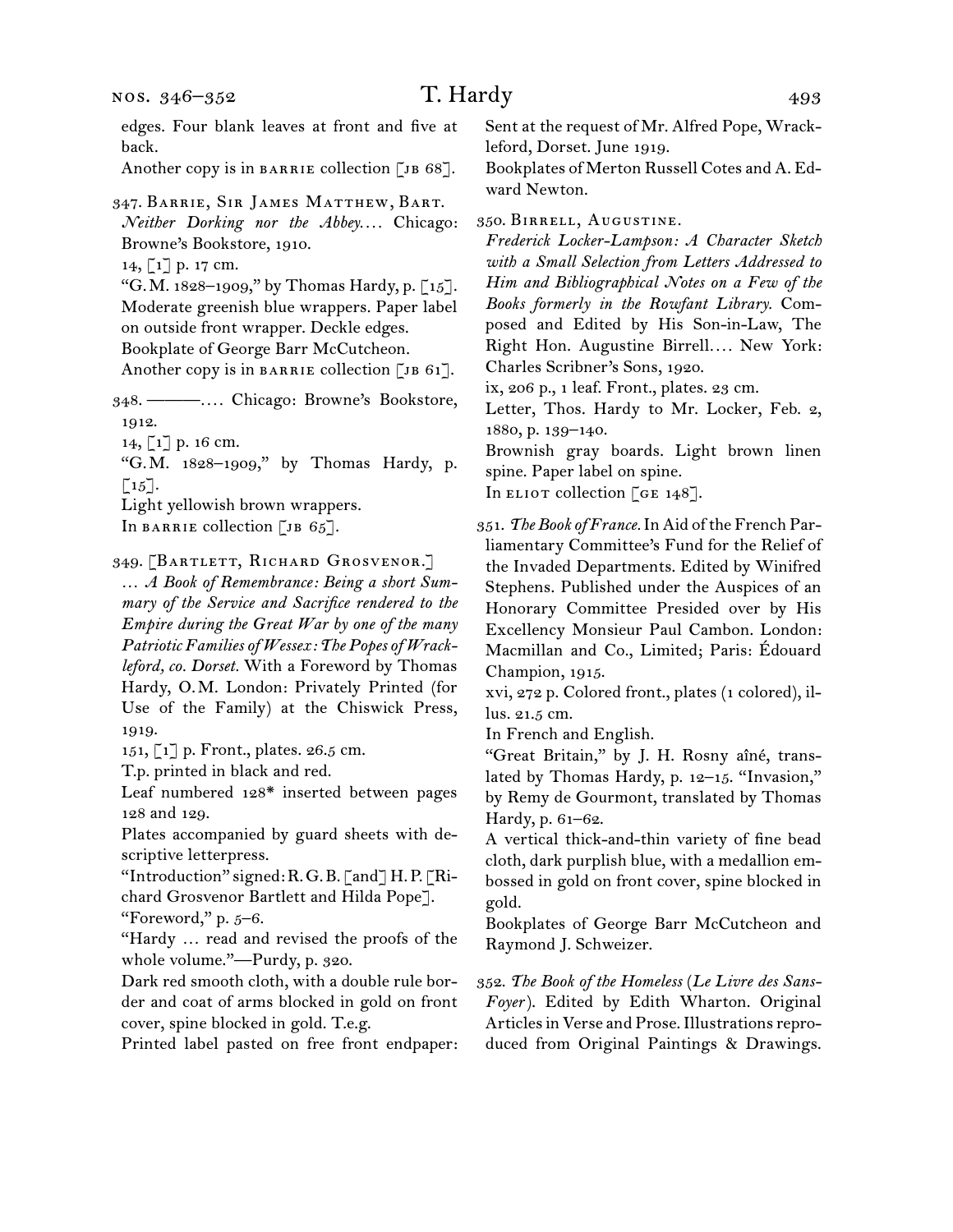The Book is Sold for the Benefit of the American Hostels for Refugees (with the Foyer Franco-Belge) and of the Children of Flanders Rescue Committee. New York: Charles Scribner's Sons, 1916.

xxv,  $154$ , [1] p., 1 leaf. Plates (some colored), music. 28 cm.

Added t.p., engraved. T.p. and other decorations by Rudolph Ruzicka.

"Cry of the homeless," by Thomas Hardy, p. 16. Portrait of Thomas Hardy, from a photograph of the painting by Jacques-Emile Blanche, following p. 16.

Brownish gray boards, with a leafy border and a circular cut of mother and child blocked in gray on front cover. Strong reddish brown buckram spine, blocked in gold.

353. ———. Edited by Edith Wharton. Original Articles in Verse and Prose. Illustrations reproduced from Original Paintings & Drawings. The Book is Sold for the Benefit of the American Hostels for Refugees (with the Foyer Franco-Belge) and of the Children of Flanders Rescue Committee. New York: Charles Scribner's Sons, 1916.

xxv, 154, [1] p., 1 leaf. Mounted plates (some colored), facsims., music. 32.5 cm.

Added t.p., engraved. T.p. and other decorations by Rudolph Ruzicka.

"Of this book, in addition to the regular edition, there have been printed and numbered one hundred and seventy-five copies de luxe, of larger format. Numbers 1–50 on French hand-made paper, containing four facsimiles of manuscripts and a second set of illustrations in portfolio. Numbers 51–175 on Van Gelder paper. Copy Number [in manuscript:] 18. D. B. Updike [printer]."

"Cry of the Homeless," by Thomas Hardy, p. 16. Facsimile of the manuscript of the poem tipped in facing p. 16.

Portrait as in regular edition except that it is printed on thinner paper and mounted.

Yellowish gray boards, with a circular cut

of mother and child blocked in gold on front cover. Pale blue smooth cloth spine, blocked in gold. Deckle edges. Matching portfolio (No. 18), without the blocking in gold on front cover, spine blocked in gold.

Bookplate of Carroll Atwood Wilson.

354. *The Book of the Queen's Dolls' House.* Edited by A. C. Benson, C.V.O and Sir Lawrence Weaver, K.B.E. With Ninety-two Plates of which Twenty-four are in Colour. London: Methuen & Co. Ltd. [1924].

2 vols. XCII, XXIV plates including fronts. (some colored), plans. 26.5 cm.

T.p. printed in black and red.

T.p. of Vol. ii varies: The Book of the Queen's Dolls' House Library. Edited by E. V. Lucas. With Twenty-four Plates of which Eight are in Colour.

No. 867 of 1,500 copies.

A selection by Hardy from his works for a miniature book of nine *Poems,* Vol. ii, p. 146–152. Reproduction of 2 pages of the book, on Plate xi, facing p. 146.

Grayish purplish blue boards. On front cover: a crown, Queen Mary's monogram, and the date 1924, all stamped in gold. Yellowish white raw silk spine. Paper label on spine. Deckle edges. In BARRIE collection  $\lceil$  JB 223].

355. *Charles Dickens. Some Personal Recollections and Opinions.* By Thomas Hardy [et al.]*. . . .*

In *The Bookman,* Vol. 41, No. 245, Feb. 1912, "Dickens Centenary Number." London: Hodder & Stoughton.

Pages 246–255. Illus. 33 cm.

"Thomas Hardy and the influence of Dickens," by Thomas Hardy, p. 247.

White illustrated wrappers, printed in light orange brown.

In DICKENS collection  $[CD 793]$ .

356. *The Curse of Militarism.* By Thomas Hardy, Edna Lyall, Sir Lewis Morris [and others]*. . . .* In *The Young Man,* Vol. 15, No. 174, June 1901. London: Horace Marshall & Son.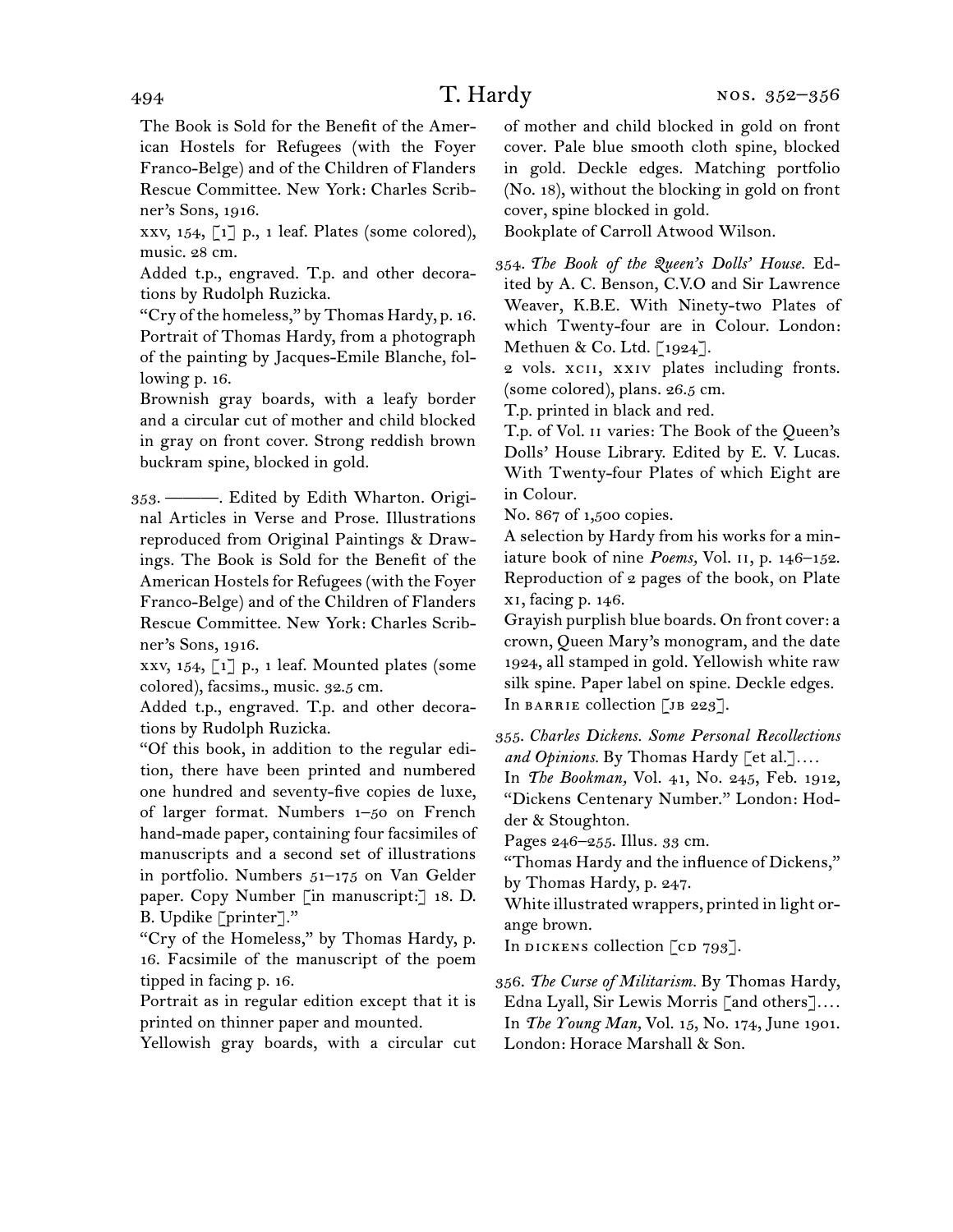nos. 356–361

Pages 189–193. 26 cm. Contribution vi, by Thomas Hardy, p. 191. Moderate orange illustrated wrappers.

357. *Dinner Given in Honour of M. Anatole France at the Savoy Hotel, December 10, 1913.* London: Privately Printed at the Ballantyne Press, 1913. 21, [1] p., 1 leaf. 22.5 cm.

"Mr. Hardy's Tribute," p. 4.

Light grayish yellowish brown wrappers.

358. Dorchester Debating and Drama-TIC SOCIETY.

… *The Hardy Plays, to be Presented By the Dorchester Debating and Dramatic Society … at the Corn Exchange, Dorchester … Nov. 15th & 16th, 1911. . . . "The Three Wayfarers" … and "The Distracted Preacher". . . .* [Dorchester: Henry Ling Printer], [1911.]

 $[4]$  p. 24.5 cm.

Printed in blue throughout. The text is enclosed by a single rule frame.

Programme.

"Mr. Hardy's Note on the Story," p. [4].

White wrappers, printed in blue. The text on outside and inside front wrapper and on inside back wrapper is enclosed by a single rule frame.

359. … *The Hardy Plays Presented by the Dorchester Debating and Dramatic Society at the Cripplegate Institute, London, on Monday, November 27th, 1911, Under the auspices of the Society of Dorset Men in London.* Dorchester: Ling, Printer [1911].

8 p. Illus. 24.5 cm.

Cover title.

The text and each of the illustrations on p. 1–7 are enclosed by a single rule border in red.

Programme for "The Three Wayfarers" and "The Distracted Preacher."

"Mr. Hardy's Note on the Story," p. 4.

Light brown decorated wrappers, printed in black, red, and silver. Programme of The London Concert Orchestra on inside front wrapper. "The Hangman's Song," by Thomas Hardy, with music, on inside back wrapper.

360. … *The Hardy Plays Presented by the Dorchester Debating and Dramatic Society at the Weymouth Pavilion, on Friday, December 15th, 1911.* Dorchester: Ling, Printer [1911].

8 p. Illus. 26.5 cm.

Cover title.

The text and each of the illustrations on p. 1–7 are enclosed by a single rule border in red.

Programme for "The Three Wayfarers" and "The Distracted Preacher."

"Mr. Hardy's Note on the Story," p. 4.

Olive green decorated wrappers, printed in green and red. "The Hangman's Song," by Thomas Hardy, with music, on inside back wrapper.

361. Dorchester Debating and Drama-TIC SOCIETY.

*"The Trumpet Major," A Play in Four Acts, Adapted by A. H. Evans from the book of that title by Thomas Hardy, O.M., Will be presented by The Dorchester Debating and Dramatic Society, With the Author's kind permission, At the Cripplegate Institute, London, On the Evening of Thursday, December 5th, 1912, Under the auspices of The Society of Dorset Men in London.* [Dorchester: Henry Ling Printer], [1912.]

12 p. Illus. 28.5 cm.

Each page has a broad bluish green frame. Programme.

"Rolli-cum-rorum (from the Trumpet Major)," Words by Thomas Hardy, O.M., Air by Harry Pouncy, Harmonised by Boyton Smith, p. 9–10; "Valencienne (from Wessex Poems)," Words by Thomas Hardy, O.M., Music by Boyton Smith, p. 10; "Budmouth Dears (from the Dynasts)," Words by Thomas Hardy, O.M., Music by Boyton Smith, p. 11–12.

Light olive green decorated wrappers, printed in bluish green, red, and silver. "Birthplace of Thomas Hardy, O.M.," From a drawing by Mr. Leonard Patten, on inside front wrapper;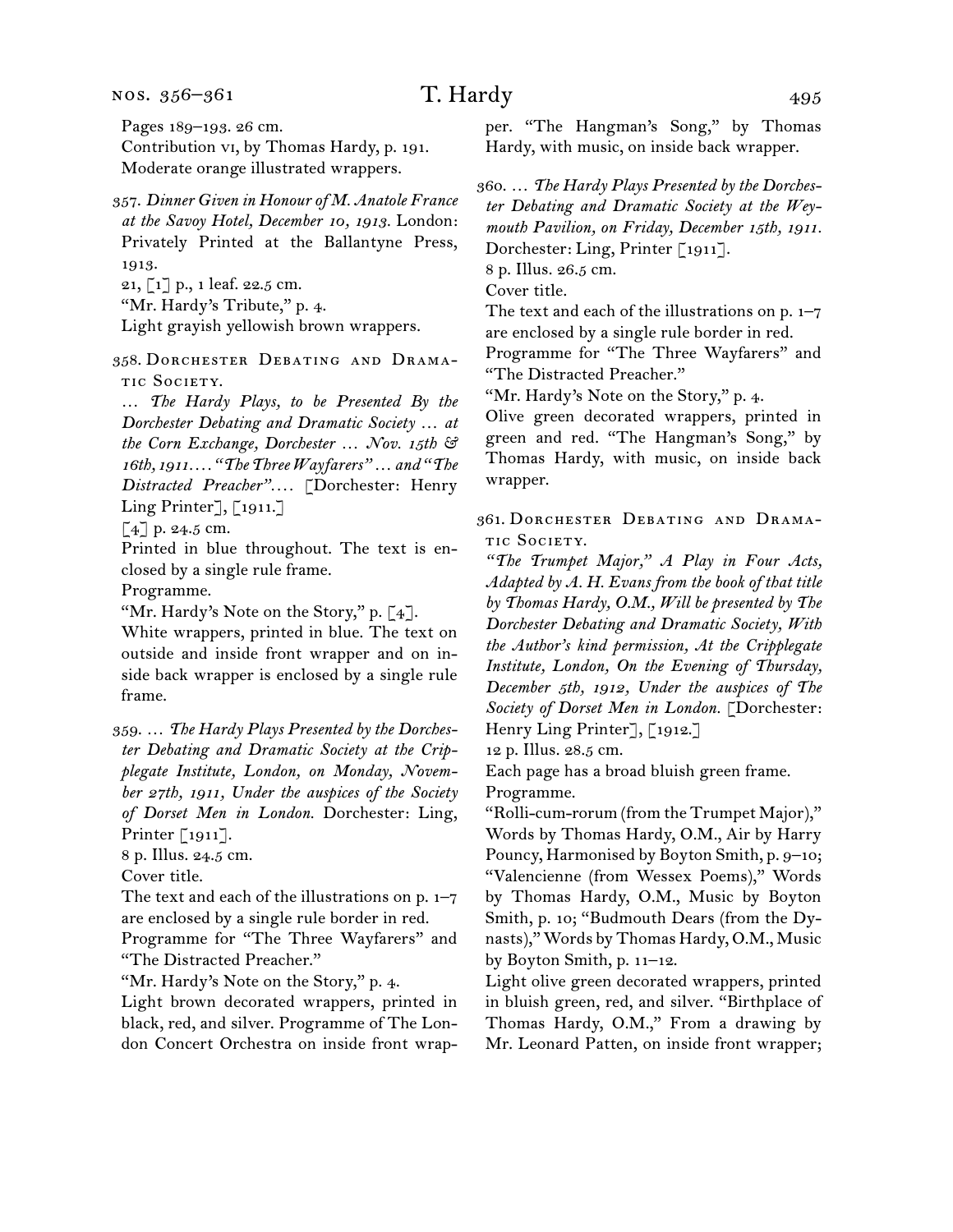Programme of Music and "Casterbridge from Ten Hatches," From a drawing by Mr. Leonard Patten, on inside back wrapper; text on outside back wrapper.

362. … *Dramatic and Operatic Matinée in Aid of the "Titanic" Disaster Fund, Tuesday, May 14th, 1912, at 2 o'clock. . . .* [Printed by Eyre & Spottiswoode, Ltd., 1912.]

 $\lceil 40 \rceil$  p. Illus. 31.5 cm.

At head of title: Royal Opera, Covent Garden. Kindly lent by The Grand Opera Syndicate, Ltd.

Programme.

"The Convergence of the Twain," by Thomas Hardy, p.  $\lceil 2-3 \rceil$ .

Light grayish yellowish brown illustrated (by Chas. A. Buchel) wrappers, the front wrapper printed in black, brown, and orange.

363. Ellis, Havelock.

*Concerning Jude the Obscure.* By H. Havelock Ellis. London: The Ulysses Bookshop [1931].  $\lceil \nabla \text{iii} \rceil$ , 37,  $\lceil 1 \rceil$  p. 26 cm.

"Mr Hardy to Mr Ellis," a letter dated April 29th, 1883, p. [vi–vii].

"This Edition (signed by the Author) is limited to 185 copies. No. [in manuscript:] 74. [printed:] Author: [in manuscript:] Havelock Ellis."

Light grayish red boards. Black buckram spine. Deckle edges.

364. *Fine Passages in Verse and Prose; Selected by Living Men of Letters. I.*

In *The Fortnightly Review,* New Series, No. 248, Aug. 1887. London: Chapman and Hall, Limited [etc.].

Pages [297]–316. 25 cm.

Thomas Hardy's selections and commentary, p. 304–306.

The sheets of the article extracted and bound with the original pale yellowish pink wrappers and adverts. at front and back.

Dark grayish green vertical straight-grain morocco cloth. T.e.g

365. Foster, Joshua James.

… *Wessex Worthies* (*Dorset*)*. With some account of others connected with the history of the County, and numerous Portraits and Illustrations. . . .* With an Introductory Note by Thomas Hardy, O.M. London: Dickinsons, 1920.

[2], xviii, [2], 167 p. xxxi plates including front. 26 cm.

"Introductory Note," p.  $\lceil ix \rceil$ , and "A Call to National Service," p. [150], by Thomas Hardy.

"The 'Author's edition' of this work is limited to three hundred and twenty-five copies, of which this is No. [stamped:] 87."

Grayish blue boards. Light grayish yellowish brown smooth cloth spine. T.e.g.

366. … ———*. . . .* With an Introductory Note by Thomas Hardy, O.M. London: Dickinsons, 1920.

 $[2]$ , xviii,  $[2]$ , 167 p. xlvIII plates including front. 29.5 cm.

T.p. printed in black and red.

Contributions by Hardy as in the preceding entry.

"The Edition de luxe of this work is limited to fifty copies, of which this is No. [not numbered<sup>"</sup>]."

Brilliant yellowish green buckram, with a small circular cut of a castle blocked in gold on front cover, in blind on back cover. Vellum spine. T.e.g.; bottom edges deckled.

367. *General Passavant's Will.* By Grant Allen. And other stories. London: Josephs & Edwards [after 1892].

127, [1] p. 24 cm.

This collection comprises all of the selections in *Stories from "Black and White"* and five additional stories.

"To Please His Wife," by Thomas Hardy, p.  $[33]$ –43.

Moderate orange wrappers. Bound: light gray modern marbled boards and matching endpapers. Dark purplish blue leather spine and corners. Lettered on front cover and on spine: To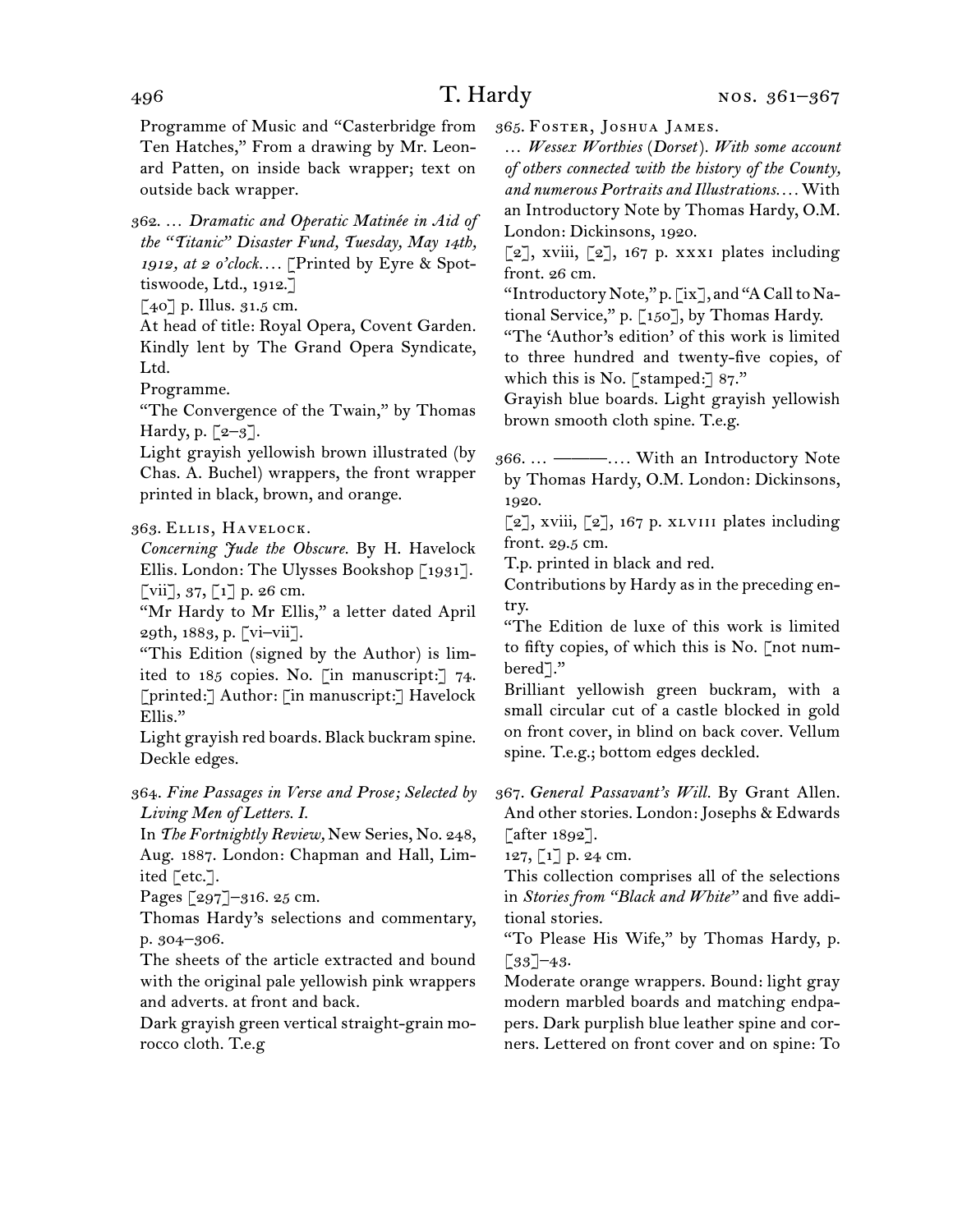Please His Wife ["By" on front cover only] Thomas Hardy.

Bookplate of Clement K. Shorter.

Pasted onto free front endpaper is an undated autograph note from Hardy to Shorter.

368. *The General's Will.* By Grant Allen. And Other Stories. London: Richard Butterworth & Co. [after 1892].

2 prel. leaves, 263 p. 18.5 cm.

On front cover and on spine: General Passevant's [i.e. Passavant's] Will.

Contents same as those of *Stories from "Black and White,"* with the last story in that edition rotated to first position here.

"To Please His Wife," by Thomas Hardy, p.  $[101]$ –137.

Strong yellow green smooth cloth, with a floral decoration and horizontal rules blocked in black on front cover and on spine.

Another copy is in the BARRIE collection  $\Box$  JB 234].

369. Hardy, Emma Lavinia Gifford.

*Some Recollections by Emma Hardy, Thomas Hardy's first wife.* With notes by Evelyn Hardy. Together with Some Relevant Poems by Thomas Hardy. With notes by Robert Gittings. Jointly edited by Evelyn Hardy and Robert Gittings. London, New York, Toronto: Oxford University Press, 1961.

xv, 91, [1] p. Front., plates, illus. 20 cm.

"Some Relevant Poems," p. [63]–89.

Moderate reddish brown buckram.

## 370. Hardy, Florence Emily Dugdale.

*The Book of Baby Beasts.* Pictures in Colour by E. J. Detmold. Descriptions by Florence E. Dugdale. London: Henry Frowde, Hodder & Stoughton [1911.]

119, [1] p. Colored mounted front., 18 colored mounted plates. 28.5 cm.

Four 5-line stanzas, unsigned, heading a chapter "The Calf," p. 105. "The poem is ascribed to Hardy by Mrs. Hardy's sisters*. . . .* It is probable that he had a hand in the revision of other poems in the book."—Purdy, p. 314.

Light yellow brown boards, with a circular colored picture by E. J. Detmold of a mouse mounted on the front cover. Light olive brown smooth cloth spine.

371. Hardy, Florence Emily Dugdale.

*The Book of Baby Pets.* Illustrations by E. J. Detmold. Descriptions by Florence E. Dugdale. London: Henry Frowde, Hodder & Stoughton  $[1915]$ .

119, [1] p. Colored mounted front., 18 colored mounted plates. 29 cm.

A single quatrain, by Thomas Hardy, unsigned, heading a chapter "About Lizards," p. 75. "It is probable that Hardy had a hand in the revision of other poems in the book."—Purdy, p. 317.

Light yellow brown boards, with a circular colored picture by E. J. Detmold of a monkey mounted on the front cover. Light olive brown smooth cloth spine.

372. The Hardy Players of the Dorchester Debating and Dramatic Society.

*Souvenir Programme. Wessex Scenes from "The Dynasts."* (*A Drama of the Napoleonic Wars, in Two Acts and Five Scenes*) *by Thomas Hardy, O.M.* Specially Adapted and Augmented for the Red Cross Performances at the Corn Exchange, Dorchester … on Wednesday and Thursday, December 6th and 7th, 1916, by the Hardy Players of the Dorchester Debating and Dramatic Society*. . . .* [Dorchester: Henry Ling Printer], [1916.]

12 p. Front., illus. 28.5 cm.

The text on the odd-numbered pages is framed by a single orange rule.

"Prologue," p. 5, and "Epilogue," p. 9, by Thomas Hardy.

Light orange wrappers, with the text on outside front wrapper framed by a single darker orange rule within a dark orange border. Names of patronesses and patrons and information concerning performances printed on inside front wrapper. Stapled.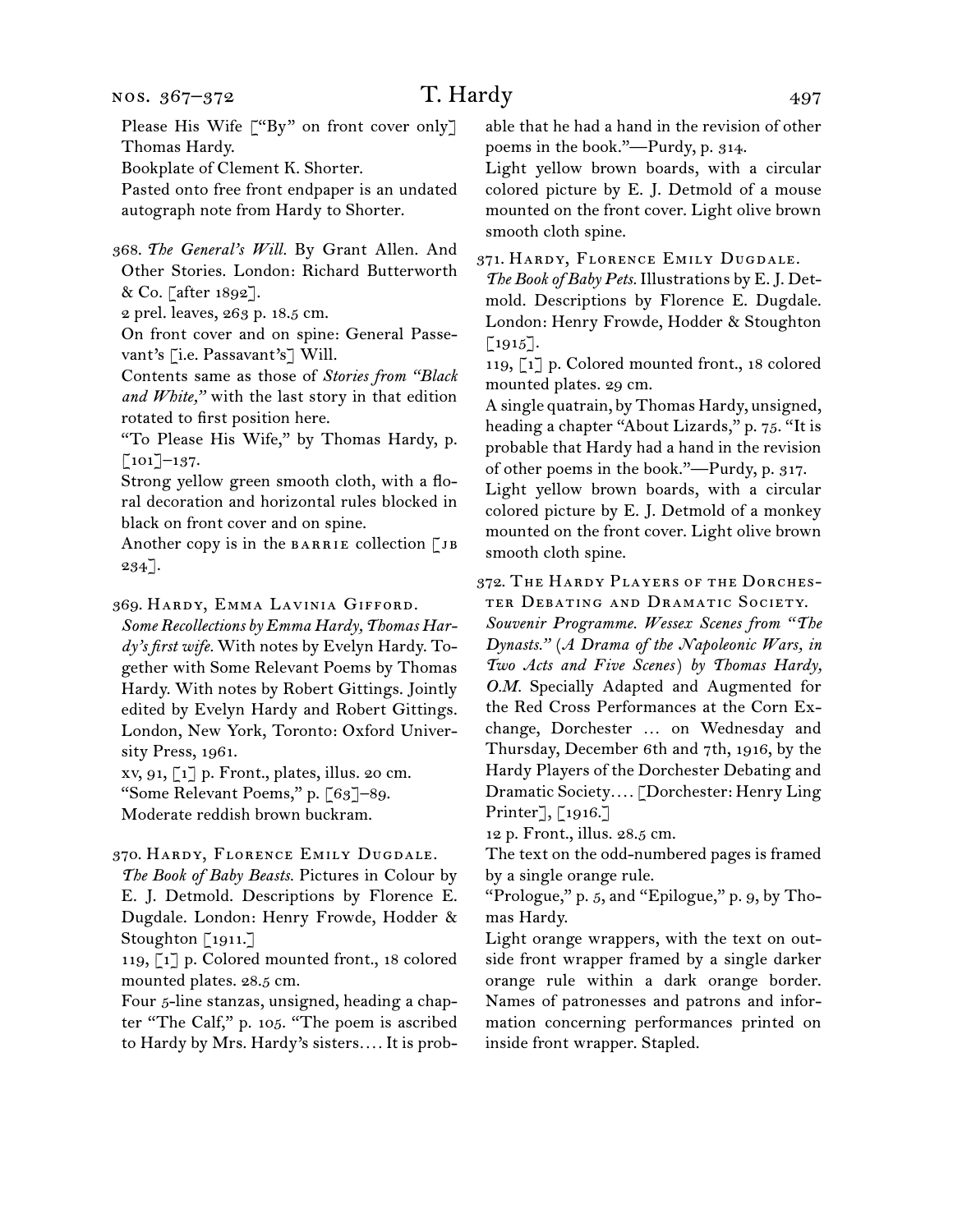373. Copy 2.

"No. 9 of an edition limited to twelve Autographed copies." Signed by Hardy on frontispiece.

Pale yellow wrappers, with the text on outside front wrapper framed by a single gold rule within a gold border. Inside front wrapper blank. Sewn with an ivory silk ribbon.

Bookplate of Harry Glemby.

## 374. Harper & Brothers.

*The Harper Centennial, 1817–1917: A Few of the Greetings and Congratulations.* New York and London: Harper & Brothers [1917].

[xii], 106 p. Front. (mounted facsim.). 23.5 cm.

Letter from Thomas Hardy, May 29th, 1917, written in the third person and unsigned, p. 12.

"Twelve hundred and fifty copies of this book have been printed from type by Harper & Brothers for private distribution among their friends."

Light grayish yellowish brown boards. T.e.g.; fore edges deckled.

## 375. Henniker, Hon. Florence Ellen Hungerford Milnes.

*In Scarlet and Grey: Stories of Soldiers and Others by Florence Henniker. And The Spectre of the Real by Thomas Hardy and Florence Henniker.* London: John Lane; Boston: Roberts Bros., 1896. [8], 208 p. 20 cm.

Vol. 25 of The Keynotes Series.

The design on t.p. (repeated on front cover) and the key monogram on unnumbered page facing p. [1] (repeated on back cover and on spine) are by Patten Wilson.

"The Spectre of the Real," p. 164–208.

Deep red smooth cloth, with decorations blocked in black on covers, spine blocked in black and gold.

Adverts., [2] p., "The Keynotes Series," 14 p., and "Catalogue of Publications in Belles Lettres," 1896, 16 p., at back.

Inscribed on halftitle: To Mrs. Maxwell. with kind regards from Florence E H Henniker. July. 1896.

376. ———. Boston: Roberts Bros.; London: John Lane, 1896.

[7], 210 p. 17.5 cm.

Vol. 25 of The Keynotes Series.

The design on t.p. (repeated on front cover) and the key monogram on verso of halftitle (repeated on back cover) are by Patten Wilson, as in London edition.

"The Spectre of the Real," p.  $\lceil 165 \rceil$ -210.

Moderate blue smooth cloth, with decorations blocked in green on covers, spine blocked in gold.

Adverts., [10] p. at back.

377. Copy 2.

Moderate reddish brown smooth cloth, same blocking in green and gold. Adverts. as above.

378. Copy 3.

Moderate yellowish green smooth cloth, with a more polished finish than Copies 1 and 2, same blocking in green and gold. Adverts. as above.

379. *I Can Remember Robert Louis Stevenson.* Edited by Rosaline Masson. Enlarged Edition with New Contributions from Sir James M. Barrie, Mr Will H. Low and Mr S. S. McClure. London, Edinburgh: W. & R. Chambers, Limited, 1925.

xii, 305 p. Front., plates. 23 cm.

"Robert Louis Stevenson," by Thomas Hardy, O.M., p. 214–216.

Reddish brown buckram, spine blocked in gold.

Advert.,  $\lceil 3 \rceil$  p. at back.

Signed by the editor on t.p., and inscribed by her on free front endpaper: To Will H. Low, with the editors compliments and thanks. Rosaline Masson, Edinburgh November 1925.

In stevenson collection. *Catalogue,* Part v, No. 53.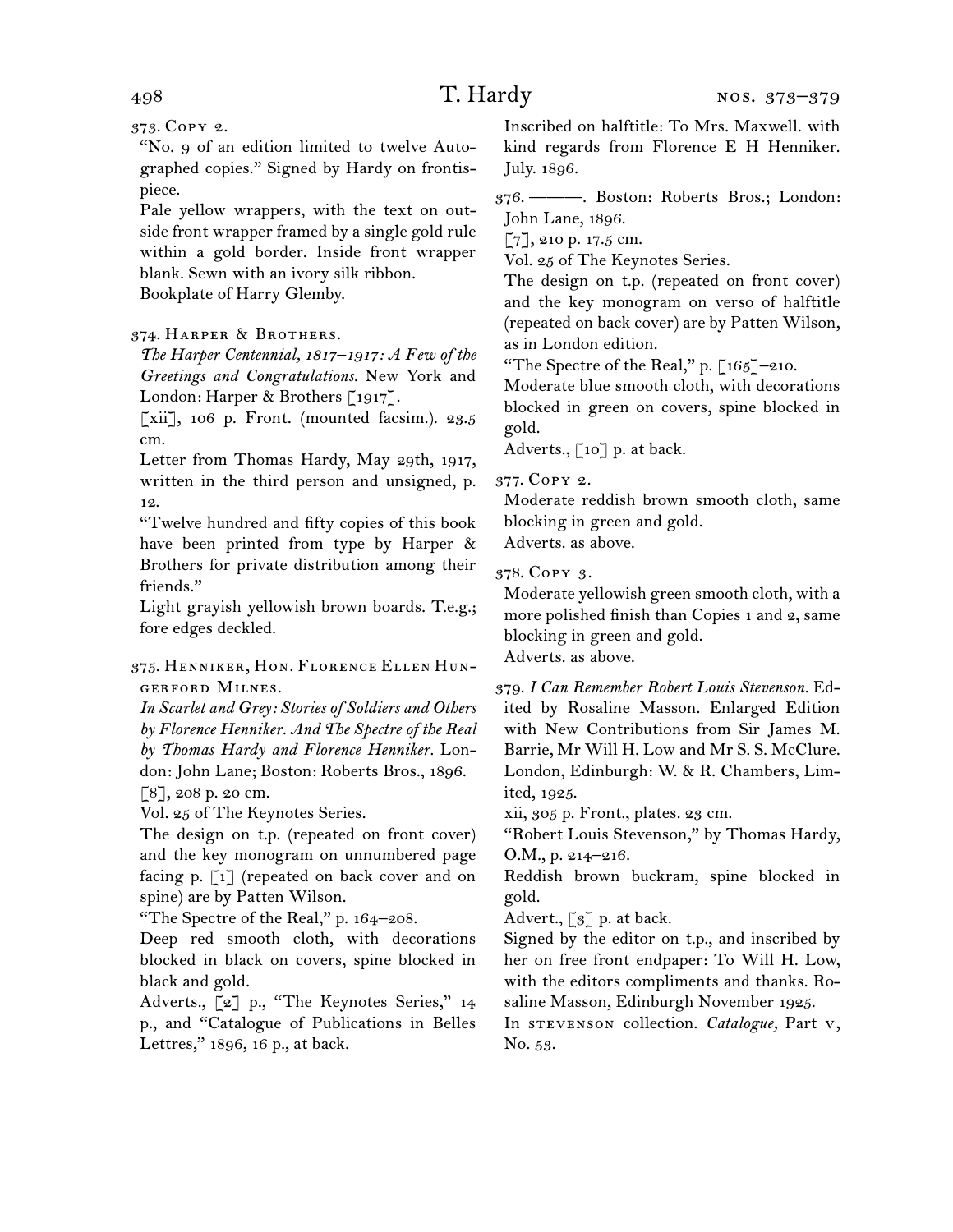380. The Ideal Film Renting Co., Ltd.

… *Far from the Madding Crowd by Thomas Hardy. O.M.* Turner Film adapted and produced by Larry Trimble*. . . .* London, W.: The Ideal Film Renting Co., Ltd. [1915].

 $\lceil 12 \rceil$  p. Illus. 24.5 cm.

Cover title. At head of title: "Ideal" Picture Play.

The illustrations are "still" photographs from the film.

"This synopsis of the story was written by Thomas Hardy especially for the private exhibition on the 16th of November, 1915," p.  $\lceil 2 \rceil$ - $\lceil 12 \rceil$ .

Light brown wrappers. Cast on inside front wrapper, text on inside and outside back wrapper.

381. Johnson, Lionel Pigot.

*The Art of Thomas Hardy. . . .* With a Portrait Etched from Life by William Strang and a Bibliography by John Lane. London: Elkin Mathews and John Lane; New York: Dodd, Mead and Company, 1894.

ix, [2], 276, lxiii, [1] p. Front. 20 cm.

T.p. printed in black and red.

Includes the following by Thomas Hardy: "Dialect in Novels," From 'The Athenaeum,' Nov. 30, 1878 (Not elsewhere reprinted), p. xvii; "William Barnes: A Biographical Note [Reprinted, by permission, from *The Athenaeum*  of October 16, 1886] and The Fire at Tranter Sweatley's: A Wessex Ballad [Printed, by permission, from the original MS.]," p.  $\lceil x \cdot \text{lvii} \rceil$ - $\lceil$ lxiv].

Yellow green buckram.

"List of Books in Belles Lettres,"  $1894, 14, \lceil 2 \rceil$ p. at back.

Printed label pasted to pastedown front endpaper: This Book is now Published by John Lane at the Bodley Head in Vigo St. London W.

382. *King Albert's Book: A Tribute to the Belgian King and People from Representative Men and Women Throughout the World.* [London]: The

Daily Telegraph, in conjunction with The Daily Sketch, The Glasgow Herald, and Hodder and Stoughton [Introduction 1914].

187, [1] p. Front., plates (mostly colored, mostly mounted), music. 28 cm.

T.p. printed in pale green and olive.

"This book is sold for the benefit of the Daily Telegraph Belgian Fund."

Introduction signed Hall Caine and dated Christmas 1914.

"Sonnet on the Belgian Expatriation," by Thomas Hardy, p. 21.

White smooth cloth, with a decorative border on front cover and at upper left the monogram A in a design, all blocked in very dark bluish green, spine blocked in very dark bluish green.

383. Copy 2.

Inscribed in what was said to be the hand of the King of the Belgians on free front endpaper: To Dr. & Mrs. Hibben With hearty thanks for lovely  $[$ ?] mufflers & other comforts for our Soldiers. Christmas 1914.

384. Copy 3.

28.5 cm.

Probably a later issue. Without the date "Christmas 1914" at the end of the Introduction.

Strong brown flexible morocco, with the monogram design as above, but blocked in gold, and with only a single rule border in blind rather than the decorative border, no blocking on spine. T.e.g.

385. ———. New York: Hearst's International Library Co  $\lceil 1915 \rceil$ .

187, [1] p. Front., plates (mostly colored, mostly mounted), music. 28 cm.

T.p. printed in pale green and olive.

Leaf following free front endpaper torn out.

On front cover: Authorized Edition.

"Sonnet on the Belgian Expatriation," by Thomas Hardy, p. 21.

Dark greenish gray buckram, blocked as Cop-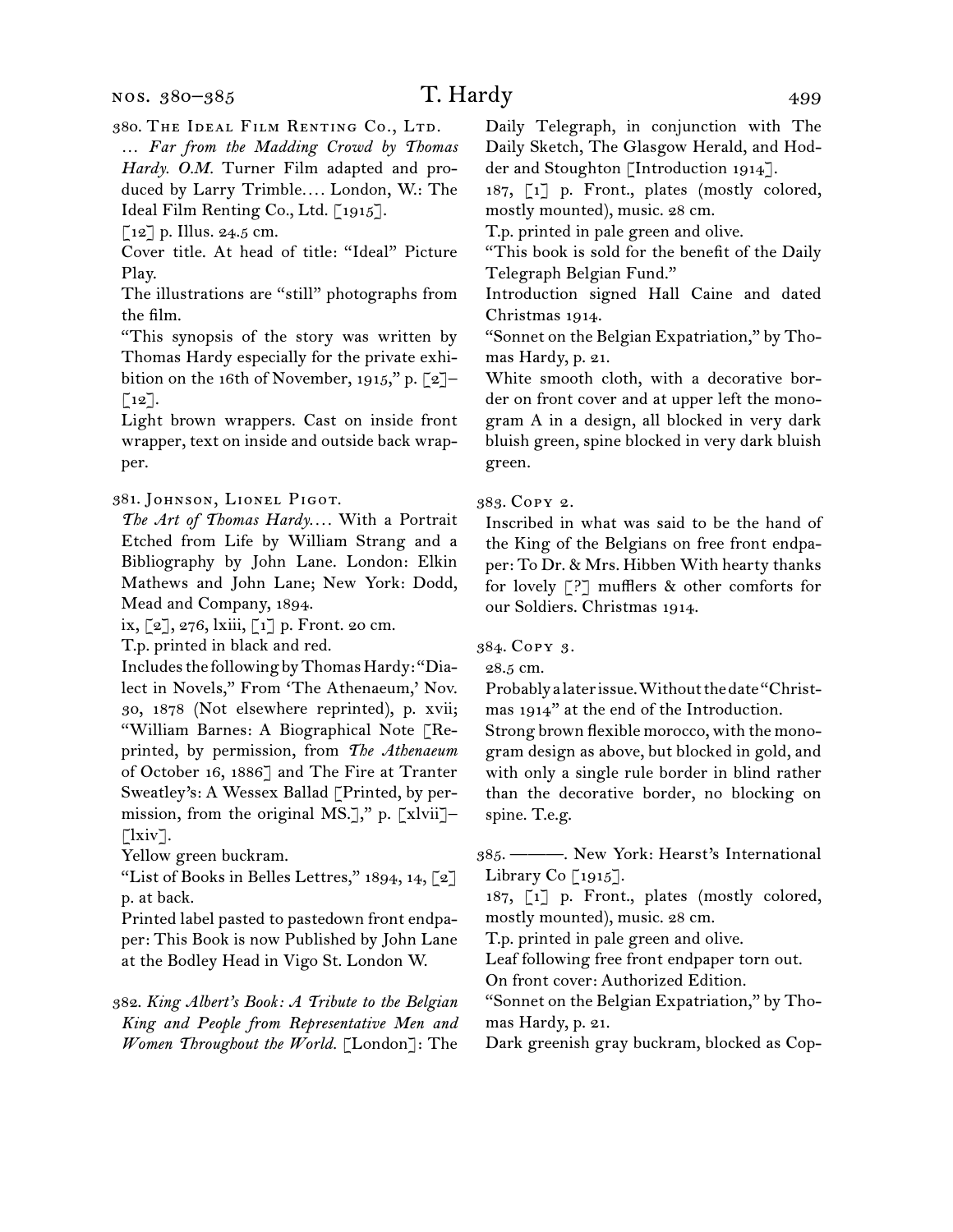ies 1 and 2 of the English edition, but in blind and yellowish white.

386. The Kingsway Theatre, London.

*The Dynasts.* An Epic drama by Thomas Hardy. Abridged for the stage and produced by Granville Barker*. . . .* [London: Warrington & Co.],  $\lceil 1914. \rceil$ 

[10] p. 16 cm.

Program.

"Prologue. Written for this production by Thomas Hardy," p. [4].

White wrappers, with text on outside front wrapper in black and red and with adverts. on inside and outside back wrapper.

Adverts., p.  $\lceil 1-2 \rceil$  and  $\lceil 9-10 \rceil$ .

Bookplate of B. George Ulizio.

387. *Letters Addressed to A. P. Watt.* London: A. P. Watt & Son, 1894.

xv, 107, [1] p. 17.5 cm.

T.p. printed in black and red.

Letter from Thomas Hardy, January 10th, 1892, p. 32.

Yellowish white illustrated wrappers, printed in green.

In collins collection  $\lbrack \text{wc } 299 \rbrack$ .

388. *Letters Addressed to A. P. Watt and His Sons, 1883–1929.* London: A. P. Watt & Son, 1929. xxiii, 211, [1] p. 16.5 cm.

The same letter from Thomas Hardy as in preceding item, p. 86.

Light yellowish brown wrappers.

In collins collection [wc 300].

389. *Letters to Macmillan.* Selected and Edited by Simon Nowell-Smith*. . . .* London, Melbourne, Toronto, New York: Macmillan, St Martin's Press, 1967.

384 p. Front., plates, illus., facsims. 22 cm. "Thomas Hardy," p. [129]–134.

Deep purplish red smooth cloth, spine blocked in gold. Top edges stained deep purplish red. Illustrated endpapers, white on black.

In stevenson collection. *Catalogue,* Part iii, No. 52.

390. *The May Book.* Compiled by Mrs. Aria in Aid of Charing Cross Hospital.... London: Macmillan & Co. Limited, 1901.

xii, 164 p. Front., plates (some colored), illus., facsims., music. 29.5 cm.

"The Superseded," by Thomas Hardy, p. 62–63. Light blue buckram, with a design on front cover blocked in light brown, black, gray, and pink.

Adverts., 16 p. at back.

391. Moule, Henry Joseph.

*Dorchester Antiquities. . . .* Dorchester: Henry Ling, Printer and Publisher, 1906.

1 prel. leaf, vi, 96 p. Plates, illus. 19.5 cm.

"H.J.M. Some Memories and Letters," by Thomas Hardy, p. [7]–13.

Fig. 25, p. 76, of three fibulae "Taken From the Forehead of a skull exhumed at Max Gate," is by Hardy.

Light yellow green diagonal very fine rib cloth.

392. Newton, Alfred Edward.

*Thomas Hardy, Novelist or Poet?. . . .* With Facsimiles of Original Letters in the "Oak Knoll" Library. [Philadelphia]: Privately Printed, 1929.

 $\lbrack 5 \rbrack$ , 1– $\lbrack 16 \rbrack$ ,  $\lbrack 2 \rbrack$ , 17–32,  $\lbrack 8 \rbrack$  p. Front., illus., facsims. 27 cm.

Includes reproductions of letters and other manuscript material by Hardy, printed transcriptions of letters, and on p. 27 Hardy's poem "Domicilium."

One of 950 copies.

Moderate blue boards. Dark blue smooth cloth spine. Paper label on front cover and on spine. In a blue cardboard box with paper label.

393. *Romantic Tales.* By Thomas Hardy, F. Anstey, W. E. Norris and Others. New York: Dodd, Mead & Company [1892?].

259 p. 17.5 cm.

Same as *Tales from Many Sources,* Vol. i, 1885.

"The Three Strangers," by Thomas Hardy, p.  $\lceil 7 \rceil$ –40.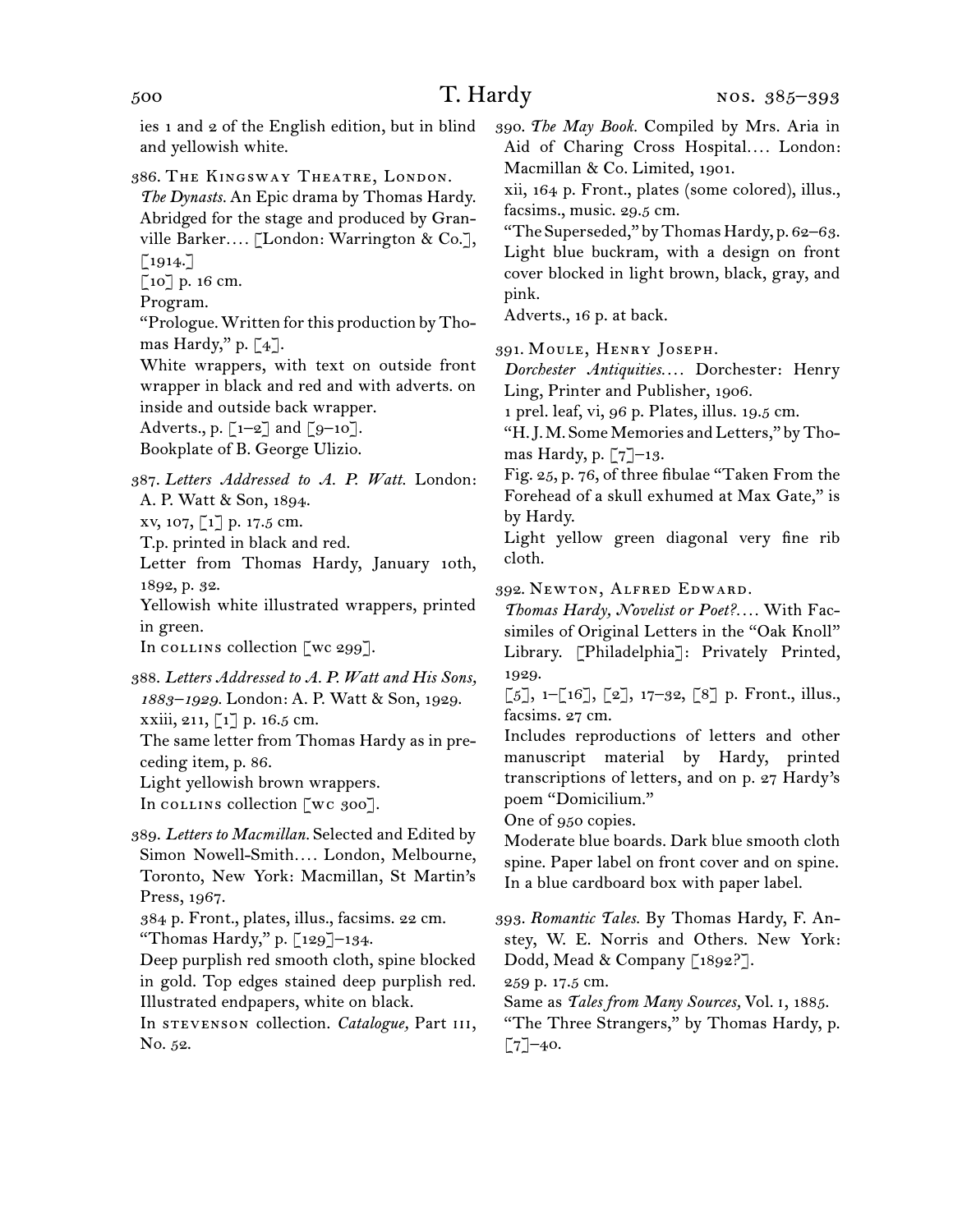#### nos. 393–399

Diagonal fine rib cloth, upper third brownish orange, lower two-thirds light orange yellow; with a slip-stitch design on front cover and on spine blocked in brown where the two pieces of cloth meet.

Inscription on free front endpaper dated Dec.  $12/93.$ 

394. *Shakespeare Memorial Theatre Fund. . . . Theatre Royal, Drury Lane. . . . Tuesday, November 9th, 1926. . . . Grand Matinee in Aid of the Shakespeare Memorial Theatre Fund.* [London: J. Miles & Co., Ltd., Printers to H.M. The King],  $\lceil 1926. \rceil$ 

[20] p. Illus. 32.5 cm.

Decorative border on t.p. and single rule border on every other page in red.

Programme.

"To Shakespeare. After three hundred years," by Thomas Hardy, reproduction of the manuscript, p.  $\lceil 5 \rceil$ .

Light gray and bluish gray wrappers with a crushed leather texture, the front wrapper printed in blue, red, and gold. Stapled and sewn with a blue silk ribbon.

Printed Notice on the death of James K. Hackett pasted to inside front wrapper.

#### 395. Shorter, Dora Sigerson.

*A Dull Day in London, and Other Sketches.* By Dora Sigerson. With an Introductory Note by Thomas Hardy. London: Eveleigh Nash Company Limited [1920].

 $125, 1$ ] p. 18 cm.

"First Published in 1920."

"Prefatory Note," by Thomas Hardy, p. 7–8. Grayish yellowish brown boards. Light grayish yellowish brown raw silk spine. Paper label on spine.

396. *Songs from the Novelists, from Elizabeth to Victoria.* Edited, with Introduction and Notes, by William Davenport Adams*. . . .* London: Ward and Downey, 1885.

xxviii, 155 p. 22.5 cm. Printed in brown.

"The Hangman's Song," by Thomas Hardy, p. 130.

Dark greenish blue smooth cloth, lettered in red and with two small leaf decorations blocked in gold on front cover, back cover blocked in red. Vellum spine, decorated in brown and gold. T.e.g.; fore and bottom edges deckled.

Inscription on pastedown front endpaper: Thomas Hutchinson No. 3134. Tipped in on p. [v] is the front of an envelope addressed to Hutchinson in the hand of W. D. Adams, Oct. 5, 1892.

Bookplate of Carroll Atwood Wilson.

The Hardy ALS of June 29, 1885, inserted in this copy when it was in the Wilson collection, has been removed to the Parrish Collection manuscript file.

397. *Stories from "Black and White". . . .* With Twenty-seven Illustrations. London: Chapman & Hall, Ld., 1893.

viii, 349 p. Illus. 19.5 cm.

"To Please His Wife," by Thomas Hardy, p.  $\lceil 99 \rceil$ –145.

With a small portrait of Hardy and two illustrations by W. Hennessy.

Very dark greenish blue smooth cloth.

398. *Stories in Black and White. . . .* With Twentyseven Illustrations. New York: D. Appleton and Company, 1893.

viii, 349 p. Illus. 18 cm.

"Authorized Edition."

Same as *Stories from "Black and White."* See preceding entry for contribution by Hardy.

Dark reddish orange wrappers, printed in blue. On outside front wrapper: Appletons' Town and Country Library. No. 110. January 15, 1893. Adverts. on inside front and inside and outside back wrappers.

Adverts., [8] p. at back.

399. Copy 2.

18.5 cm.

No series statement.

Grayish yellowish pink smooth cloth, with a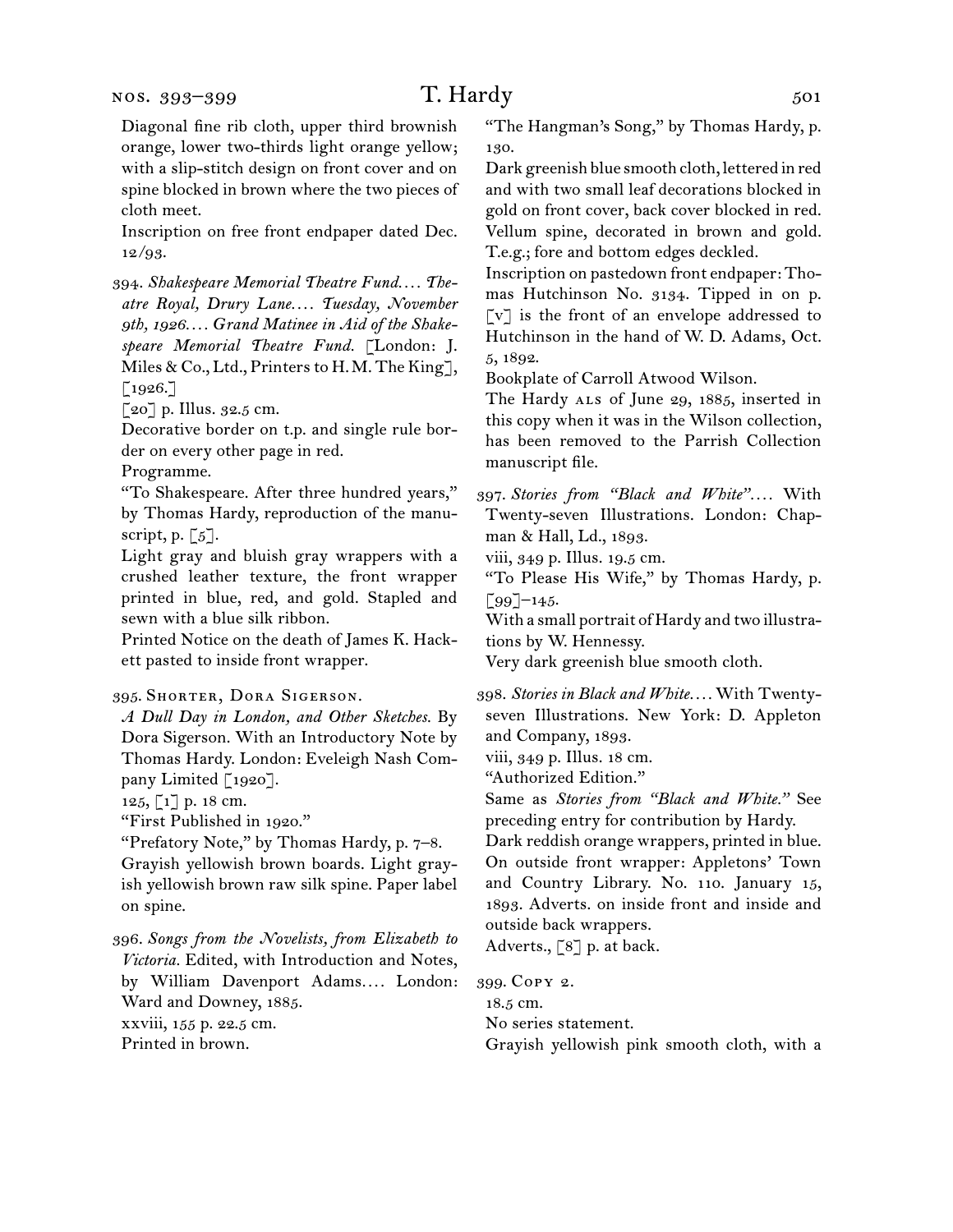quill pen blocked in black and beige on front cover.

Adverts. as above, with an additional  $\lceil 2 \rceil$  p. at back.

400. *Study and Stimulants; or, The Use of Intoxicants and Narcotics in Relation to Intellectual Life, as Illustrated by Personal Communications on the Subject, from Men of Letters and of Science.* Edited by A. Arthur Reade. Manchester: Abel Heywood and Son; London: Simpkin, Marshall, and Co., 1883.

2 prel. leaves, 206 p., 1 leaf. 19 cm.

Letter from T. Hardy, Dec. 5, 1882, p. 66.

Grayish yellowish brown diagonal fine rib cloth, front cover blocked in black, back cover in blind, spine blocked in gold and black. White and grayish yellowish brown patterned endpapers.

"Catalogue of Books," Feb. 1883, 18 p. at back.

401. ———. Edited by A. Arthur Reade. Philadelphia: J. B. Lippincott and Co.; Manchester: Abel Heywood and Son, 1883.

2 prel. leaves, 206 p., 1 leaf. 19 cm.

"Printers, Abel Heywood and Son, Manchester."

Contribution as above.

Dark grayish reddish brown diagonal fine rib cloth. Glazed paper label on spine. T.e.g.

Both editions in ANTHONY TROLLOPE collection  $[AT 443 - 444].$ 

402. Sudermann, Hermann.

*The Song of Songs. . . .* A New Translation by Beatrice Marshall. With an Introduction by John Lane. London: John Lane The Bodley Head, 1913.

xxii p., 1 leaf, 487 p. 19 cm.

Letter from Thomas Hardy to John Lane, Max Gate, December 15th, 1910, p. ix–x.

Dark olive imitation sand cloth, front cover and spine blocked in blind and gold.

"List of Fiction," 24 p. at back.

Inscribed on free front endpaper: From one peach to another. Deal. August, 1913.

403. *Tales from Many Sources.* Vol. i. New York: Dodd, Mead & Company, 1885.

259 p. 18 cm.

"The Three Strangers," by Thomas Hardy, p.  $[7]$ –40.

Blackish blue smooth cloth, with a small overall pattern blocked in gold on covers and spine, and with 27 horizontal wavy lines blocked in gold on spine.

404. Copy 2.

As Copy 1, with the addition of seven horizontal wavy lines and lettering over these, blocked in gold, at head of front cover.

405. Copy 3.

Blackish blue diagonal fine rib cloth, with the lines and lettering on front cover and the lines on spine, but without the overall pattern. Another copy is in Stevenson collection. *Cata-*

*logue,* Part iii, No. 2.

406. *To Please His Wife.* By Thomas Hardy. A Memorial Swim. By W. Clarke Russell. The Ghost of the Past. By Mrs. E. Lynn Linton. And Other Tales. With 27 Illustrations. Vol. i. London: Croome & Co. [after 1892].

2 vols. with continuous pagination ([iii]–viii,  $\lceil 1 \rceil$ –192 p.; 1 prel. leaf,  $\lceil 193 \rceil$ –349 p.).

Same as *Stories from "Black and White,"* but bound in two vols. The original t.p. and halftitle are omitted, so that the pagination of the preliminary pages is inaccurate for this edition. The edition in fact has no proper title. Instead, each of the two vols. has a t.p. listing three of the four stories in that vol. T.p. of Vol. i as above. T.p. of Vol. ii: Rebecca's Remorse. By James Payne. General Passavant's Will. By Grant Allen. The Golden Rule. By Mrs. Oliphant. And Other Tales. With 27 illustrations. Vol. II. [imprint as Vol. I].

On spine of Vol. i: To Please His Wife. Thomas Hardy. &c. &c. On spine of Vol. ii: General Passavant's Will. Grant Allen. &c. &c.

"To Please His Wife," by Thomas Hardy, p.  $[99]$ –145.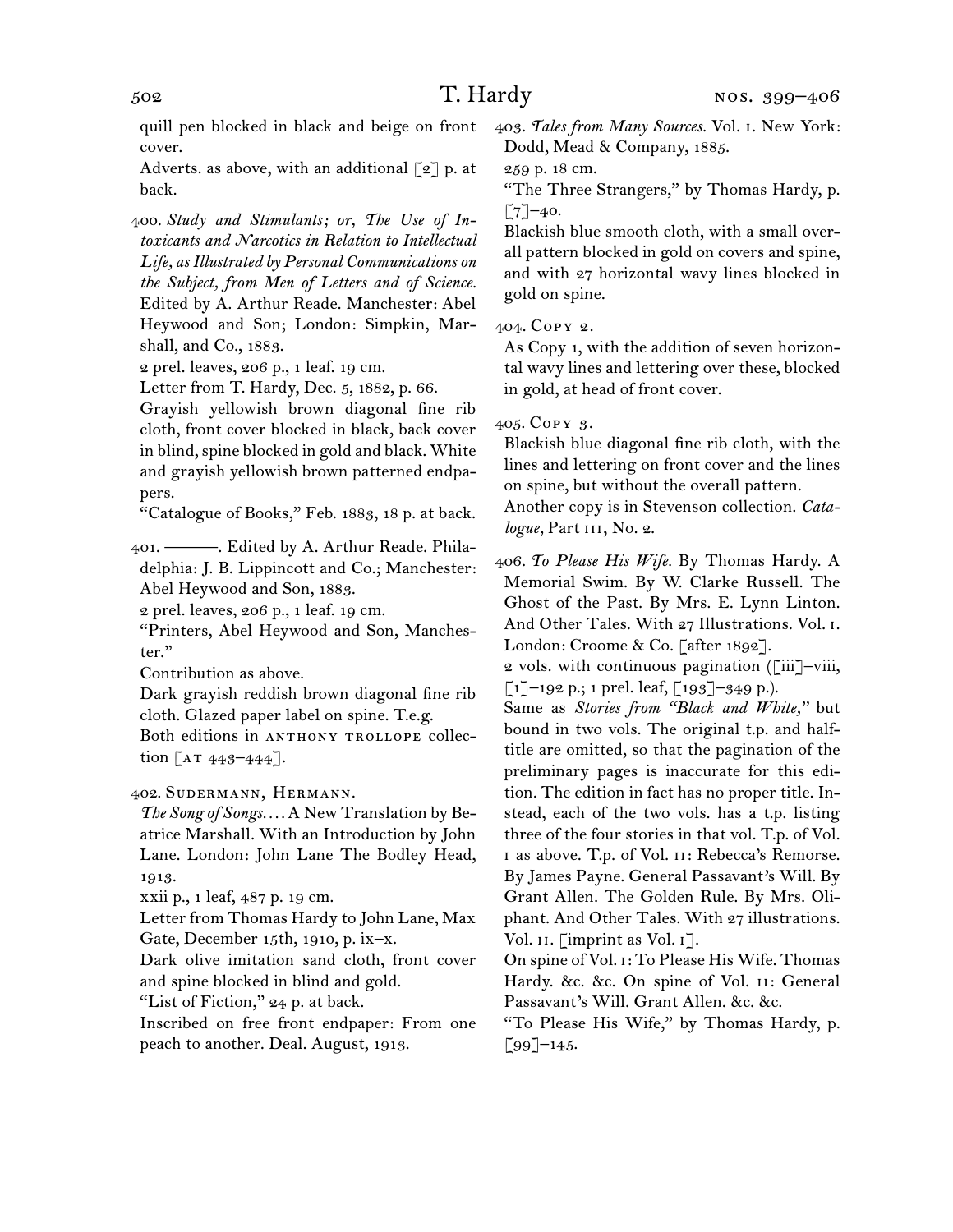### nos. 406–414

# $T.$  Hardy  $503$

With a small portrait of Hardy and two illustrations by W. Hennessy.

"Is It a Man?" by J. M. Barrie, p. [236]–272. Dark red smooth cloth.

Vol. I in HARDY collection. Vol. II in BARRIE collection [ $JB 261$ ].

407. Copy 2.

Vol. i only.

Dark grayish blue diagonal rib cloth.

408. *A Treasury of War Poetry: British and American Poems of the World War, 1914 –1917.* Edited, with Introduction and Notes, by George Herbert Clarke*. . . .* Boston and New York: Houghton Mifflin Company; Cambridge: The Riverside Press, 1917.

xxx, 280 p. 1 leaf. 17 cm.

"'Men Who March Away," p. 101-102, and "Then and Now," p. 118–119, by Thomas Hardy.

Light grayish yellowish brown decorated wrappers, printed in reddish brown.

409. *Wayfarer's Love: Contributions from Living Poets.* Edited by the Duchess of Sutherland. Cover design by Mr. Walter Crane*. . . .* Westminster: Archibald Constable & Co., Ltd., 1904.

78 p. 22.5 cm.

T.p. printed in black and reddish orange.

On front cover: Printed by the Potteries & Newcastle Cripples Guild & published on behalf of the Guild by Archibald Constable & Co.

"Life's Opportunity," by Thomas Hardy, p. 16. Dark green buckram, with an illustration blocked in gold on front cover. Bevelled boards.

410. Weber, Carl Jefferson.

*In the Land of the D'Urbervilles: Illustrations of Thomas Hardy's "Tess" from Photographs by Carl J. Weber.* Fairfield, Maine: Fairfield Publishing Company, 1933. [32] p. Illus. 12 by 20 cm. Cover title.

Quotations from *Tess of the D'Urbervilles* illustrated by photographs.

White wrappers, with text on inside front and inside and outside back wrappers.

411. *Which is the Finest View in Dorset? The Opinions of Some Well-known Dorset Men.* Illustrated by Sir Frederick Treves, Bart., G.C.V.O. In The Society of Dorset Men in London, *The Year Book 1915–6.* London: Hon. Secretary. Pages 31–36. Illus. 24.5 cm.

"Mr. Thomas Hardy's Opinion," p. 31-32. Light brown illustrated wrappers, printed in brown and green.

#### WORDS SET TO MUSIC

412. … *Before and After Summer. Ten Songs for Baritone and Piano.* Words by Thomas Hardy. Music by Gerald Finzi.... London [etc.]: Boosey & Hawkes Limited [n.d.].

55 p. 31 cm.

Each song has notice: Copyright 1949 in U.S.A. by Boosey & Co. Ltd.

On outside front wrapper: Winthrop Rogers Edition.

Bluish gray wrappers, printed in green. Adverts. on outside back wrapper. Adverts., verso of p. 55.

413. … *Earth and Air and Rain.* Ten Songs for Baritone and Piano. Words by Thomas Hardy. Music by Gerald Finzi*. . . .* London [etc.]: Boosey & Hawkes Limited [n.d.]. 55 p. 31 cm.

At head of title: Winthrop Rogers Edition. Each song has notice: Copyright 1936 by Boosey & Co. Ltd.

Light greenish gray wrappers, printed in green. Adverts. on outside back wrapper. Adverts., verso of p. 55.

414. … *Her Song.* Poem by Thomas Hardy*. . . .* Music by John Ireland. [London: J. B. Cramer & Co. Ltd., c1925.] 1 leaf, 5 p. 31 cm. Caption title.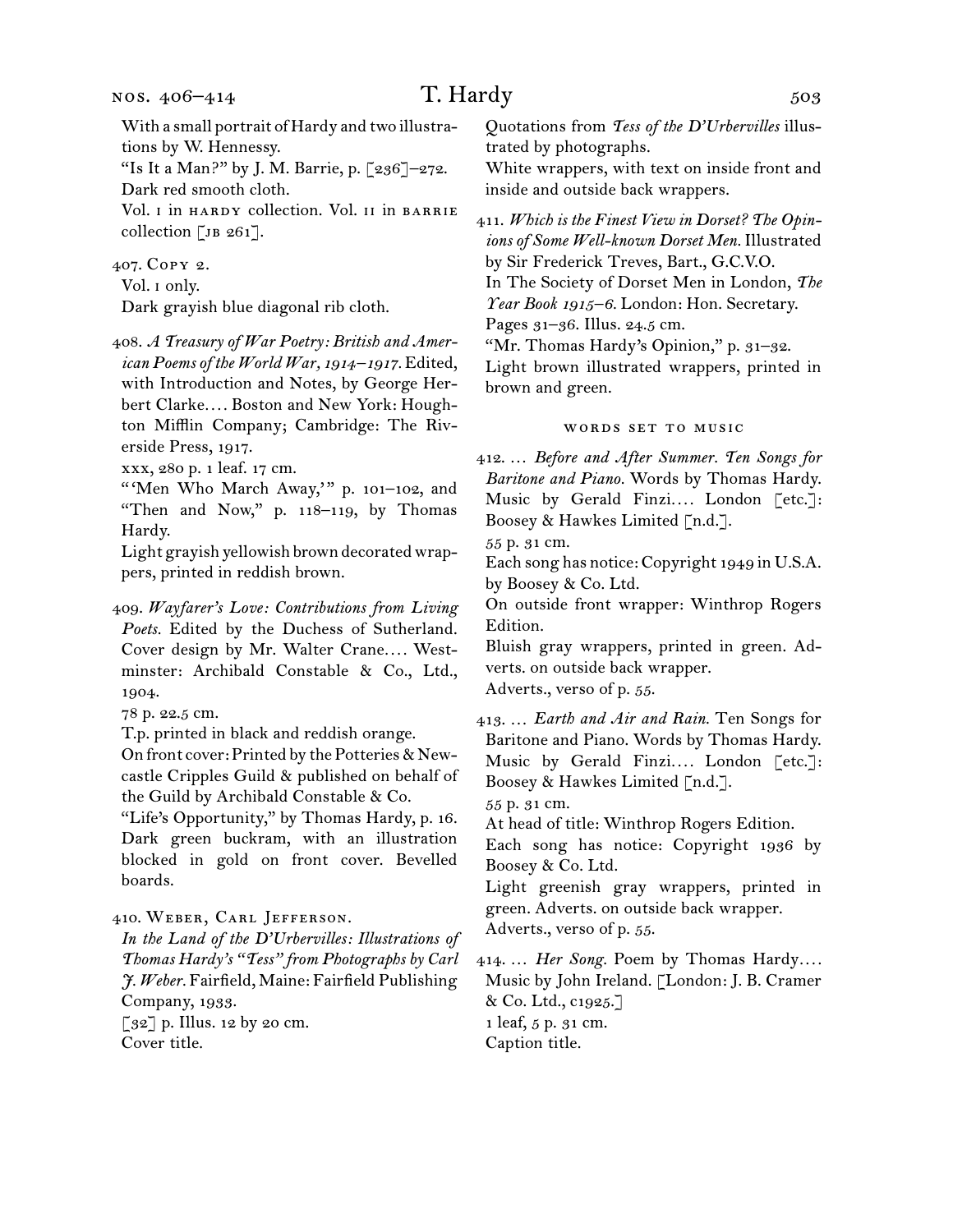Pale yellowish pink decorated wrappers, printed in black and red. On outside front wrapper: Songs to poems by Thomas Hardy. ii. Unstitched.

The first page of "Weathers," poem by Thomas Hardy, music by John Ireland, is printed as an advertisement on outside back wrapper.

415. … *The Oxen.* Song with Pianoforte Accompaniment by Leslie Cochran. Words by Thomas Hardy*. . . .* London: Augener Ltd. [c1927]. 3 p. 31 cm.

Cover title. At head of title: Professional Copy. White wrappers, printed in black and green. The poem by Hardy on inside front wrapper. Adverts. on inside and outside back wrapper. Unstitched.

416. *Rollicum-Rorum.* Words by Thomas Hardy. Music by Gerald Finzi. [London: Boosey & Hawkes, Ltd., 1948.]

Page [1], title, printed in green: Winthrop Rogers Edition. Gerald Finzi. Songs for Baritone Voice with Piano. Rollicum-Rorum. To Lizbie Browne [not included]. Words by Thomas Hardy.... Pages  $2-7$ , words and music; p. [8], adverts. 31 cm.

Caption title from p. 2. Unbound; unstitched.

417. *Seven Poems by Thomas Hardy.* Set to Music for Baritone Male-Voice Chorus and Piano. By Hubert J. Foss. [London]: Oxford University Press, 1925.

[iv]. 42 p. 31 cm.

Cover title.

The poems, p.  $[i-iv]$ ; words and music, p.  $[i]-$ 42.

Light brown decorated wrappers.

With a rLs from Hubert J. Foss, The Oxford University Press, Music Dept., to Harold Child, June 10, 1930, sending this copy to him.

418. *To Lizbie Browne.* Words by Thomas Hardy. Music by Gerald Finzi. [London: Boosey & Hawkes, Ltd., 1951.]

Page [1], title, printed in green: Winthrop Rogers Edition. Gerald Finzi. Songs for Baritone Voice with Piano. Rollicum-Rorum [not included]. To Lizbie Browne. Words by Thomas Hardy.... Page [2], the poem by Hardy; p. 3-7, words and music; p. [8], adverts., printed in green. 31 cm.

Caption title from p. 3. Unbound; unstitched.

419. … *Weathers. . . .* Poem by Thomas Hardy*. . . .*  Music by John Ireland. London: J. B. Cramer & Co. Ltd.; New York: Chappell-Harms (Inc)  $\lceil c_{1925} \rceil$ .

Page [i], title; p. [ii], the poem by Hardy; p.  $1-5$ , words and music; p. [6], blank. 31 cm.

"Specimen Copy."

"Not To Be Sold."

Unbound; unstitched.

### miscellanea

420. Hodgson & Co.

*A Catalogue of The Library of Thomas Hardy O.M. with Books and Autograph Letters, the Property of the late Mrs. Thomas Hardy.* Removed from Max Gate, Dorchester, and Sold by Order of the Executors, including Autograph Presentation Copies of First Editions*. . . .* To Which are Added Rare and Valuable Books From Various Sources*. . . .* Which will be Sold by Auction by Messrs. Hodgson & Co. (John Edmund Hodgson and Sidney Hodgson) … On Thursday, May 26th, 1938, and Following Day*. . . .* [London: Hodgson & Co., 1938.]  $\lceil 2 \rceil$ , 55,  $\lceil 1 \rceil$  p. Front. 25 cm.

Catalogue No. 16 of 1937–38.

"The Library of Thomas Hardy, O.M*. . .* ," Lots  $\lbrack 1 \rbrack$ –309, p.  $\lbrack 1 \rbrack$ –26.

Light brown wrappers, outside front wrapper printed in blue.

Priced.

421. Illica, Luigi.

*Tess; A Drama in Four Acts.* (On Thomas Hardy's "Tess of the D'Urbervilles") by Luigi Illica.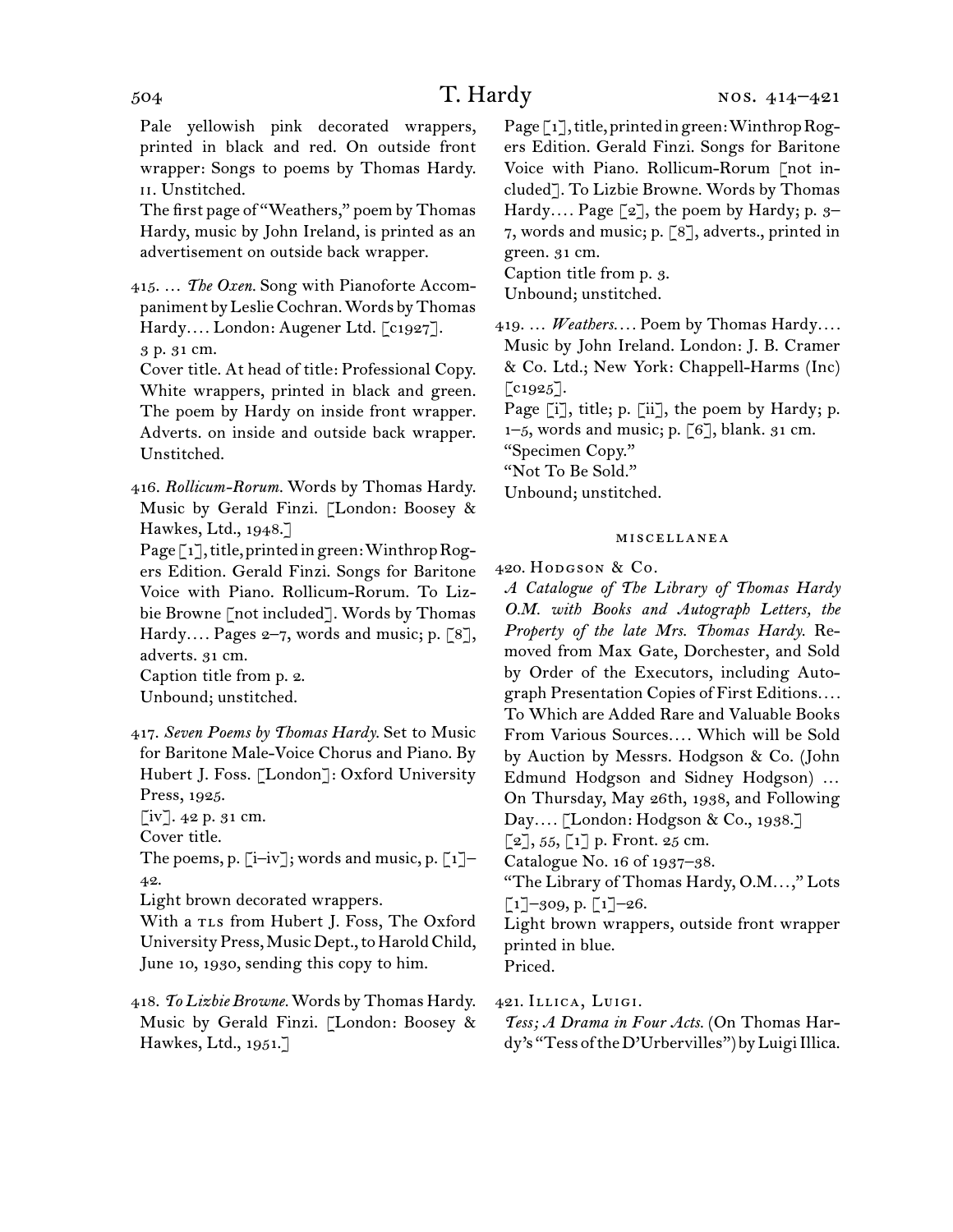With an English Prose Translation by Claude Aveling. Music by Frederic D'Erlanger.... London: G. Ricordi & Co., Copyright 1909.

1 prel. leaf, [1], 50, 50 p. 21.5 cm.

In Italian and English. Without music.

Pale green wrappers. Stamped on outside front wrapper: Libretto Department.

422. Copy 2.

Pale green wrappers. Adverts. on verso of second p. 50 and on inside and outside back wrapper. Stamped on outside front wrapper: Libretto Department.

423. MAGGS BROS. LTD.

… *Thomas Hardy. A Collection of Books from his Library at Max Gate, Dorchester including Presentation Copies to Mr. and Mrs. Thomas Hardy. Also a Selection of Hardy First Editions, Original MSS., & Autograph Letters. . . .* London: Maggs Bros. Ltd. [1938].

48 p. 21.5 cm.

Catalogue No. 664.

Part i, "A Collection of Books from the Library at Max Gate...," Nos. 1-222, p. 3-35; Part II, "Thomas Hardy's Writings," Nos. 223–271, p. 36–48.

Olive green wrappers. "List of Current Catalogues" on inside back wrapper.

424. *Notes on some of the lesser-known Characters in the abridgment from "The Dynasts" presented at the Kingsway Theatre November 25th, 1914.*  $[n.p., n.d.]$ 12 p. 15.5 cm. Cover title. Unbound, as issued.

425. *Order of Proceedings at the Unveiling of the Memorial Statue of Thomas Hardy, O.M. Dorchester September 2 1931.* [n.p., n.d.]

8 p. Illus. 19 cm.

Cover title.

"Order of Ceremony. Mr. C. H. St. John Hornby will introduce Sir James Barrie, O.M., and request him, on behalf of the subscribers, to unveil the statue. Sir James Barrie, O.M., will then speak, and at the conclusion of his Address will proceed to unveil the statue*. . . .*"—p.  $\lceil 1 \rceil$ .

Biographical sketch of Hardy, by J. W. M[ackail]., p. 3–8.

The single illustration is a photograph of the statue by Eric Kennington.

Light gray decorated wrappers.

426. [Swain, Charles.]

*The Old Clock.* By Thomas Hardy. with an appended note by Carl J. Weber. Portland, Maine: The Southworth-Anthoensen Press, 1946.

[8] p. Front. 21 cm.

Although described by Weber as probably "the first known poem of Hardy's," "The Old Clock" is actually a transcript by Hardy, with variations from the original, of a poem by Charles Swain (1801–1874) entitled "The Old Cottage Clock." See Purdy, p. 325.

"Two hundred and forty-five copies have been printed for the friends of Fred Anthoensen Christmas 1946."

Dark yellowish green wrappers. Paper label on outside front wrapper, printed in red.

427. Westminster Abbey.

… *The Funeral Service of the Late Thomas Hardy, O.M. Monday, January 16th, 1928. 2 P.M.* [London: Vacher & Sons, Ltd.], [1928.]

[9] p. 20 cm.

Cover title.

Unbound, as issued; stapled.

With a printed card of admission to South Transept.

## from hardy's library

428. Broadley, Alexander Meyrick.

*The Romance of an Elderly Poet. A Hitherto Unknown Chapter in the Life of George Crabbe Revealed by His Ten Years' Correspondence with Elizabeth Charter 1815–1825.* By A. M. Broadley … and Walter Jerrold*. . . .* With Photogra-